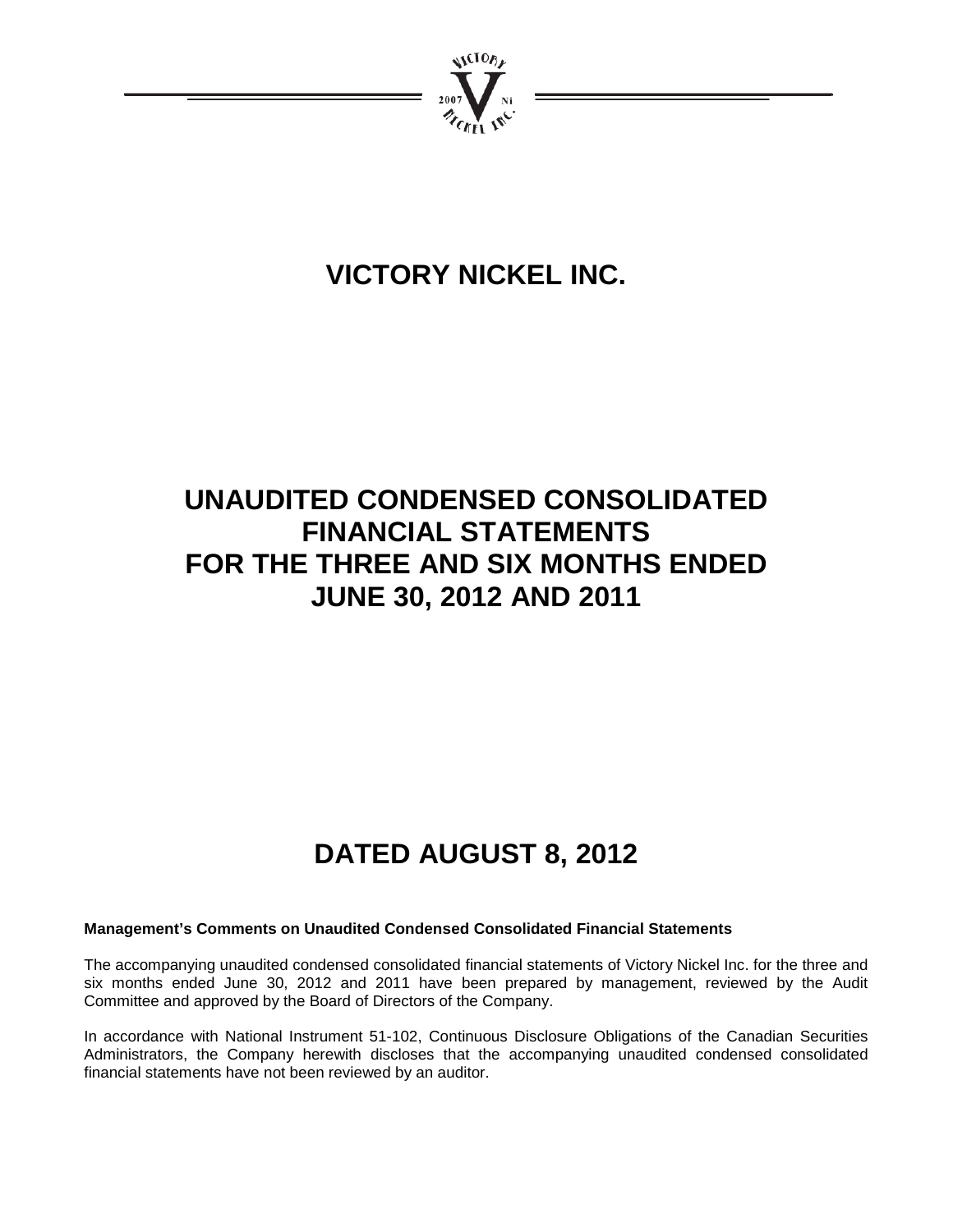# **Condensed Consolidated Balance Sheets**

|                                                                           |                | <b>June 30,</b>    | December 31, |
|---------------------------------------------------------------------------|----------------|--------------------|--------------|
|                                                                           |                | 2012               | 2011         |
| (in thousands of Canadian dollars)                                        | <b>Notes</b>   | (unaudited)        |              |
| <b>ASSETS</b>                                                             |                |                    |              |
| <b>Current assets</b>                                                     |                |                    |              |
| Cash and cash equivalents                                                 | 6              | \$<br>201<br>\$    | 517          |
| Receivables                                                               | $\overline{7}$ | 213                | 129          |
| Marketable securities                                                     | 8              | 904                | 2,383        |
| <b>Total current assets</b>                                               |                | 1,318              | 3,029        |
| Non-current assets                                                        |                |                    |              |
| Property and equipment                                                    | 10             | 1,469              | 1,277        |
| Mine property and development project                                     | 11             | 37,554             | 35,571       |
| Exploration and evaluation projects                                       | 12             | 14,708             | 14,577       |
| <b>Total non-current assets</b>                                           |                | 53,731             | 51,425       |
| <b>Total Assets</b>                                                       |                | \$<br>\$<br>55,049 | 54,454       |
| <b>LIABILITIES AND SHAREHOLDERS' EQUITY</b><br><b>Current liabilities</b> |                |                    |              |
| Trade and other payables                                                  | 13             | \$<br>$1,287$ \$   | 322          |
| <b>Total current liabilities</b>                                          |                | 1,287              | 322          |
| <b>Non-current liability</b>                                              |                |                    |              |
| Deferred tax liability                                                    |                | 2,671              | 2,702        |
| <b>Total Liabilities</b>                                                  |                | 3,958              | 3,024        |
| <b>Shareholders' equity</b>                                               |                |                    |              |
| Share capital                                                             |                | 47,631             | 47,631       |
| Contributed surplus                                                       |                | 4,358              | 4,134        |
| Accumulated other comprehensive income                                    |                | 1,963              | 2,422        |
| Deficit                                                                   |                | (2,861)            | (2,757)      |
| Total shareholders' equity                                                |                | 51,091             | 51,430       |
| <b>Total Liabilities and Shareholders' Equity</b>                         |                | \$<br>55,049       | \$<br>54,454 |

 $= \prod_{\mathit{in}_{\ell_{\ell_{\ell}}}}^{\mathit{out}_\ell} \hspace{-1pt} \sum_{\mathit{in}_{\ell_{\ell}}}}$ 

 $\overline{\phantom{0}}$ 

#### **NATURE OF OPERATIONS (Note 1)**

The accompanying notes are an integral part of these condensed consolidated financial statements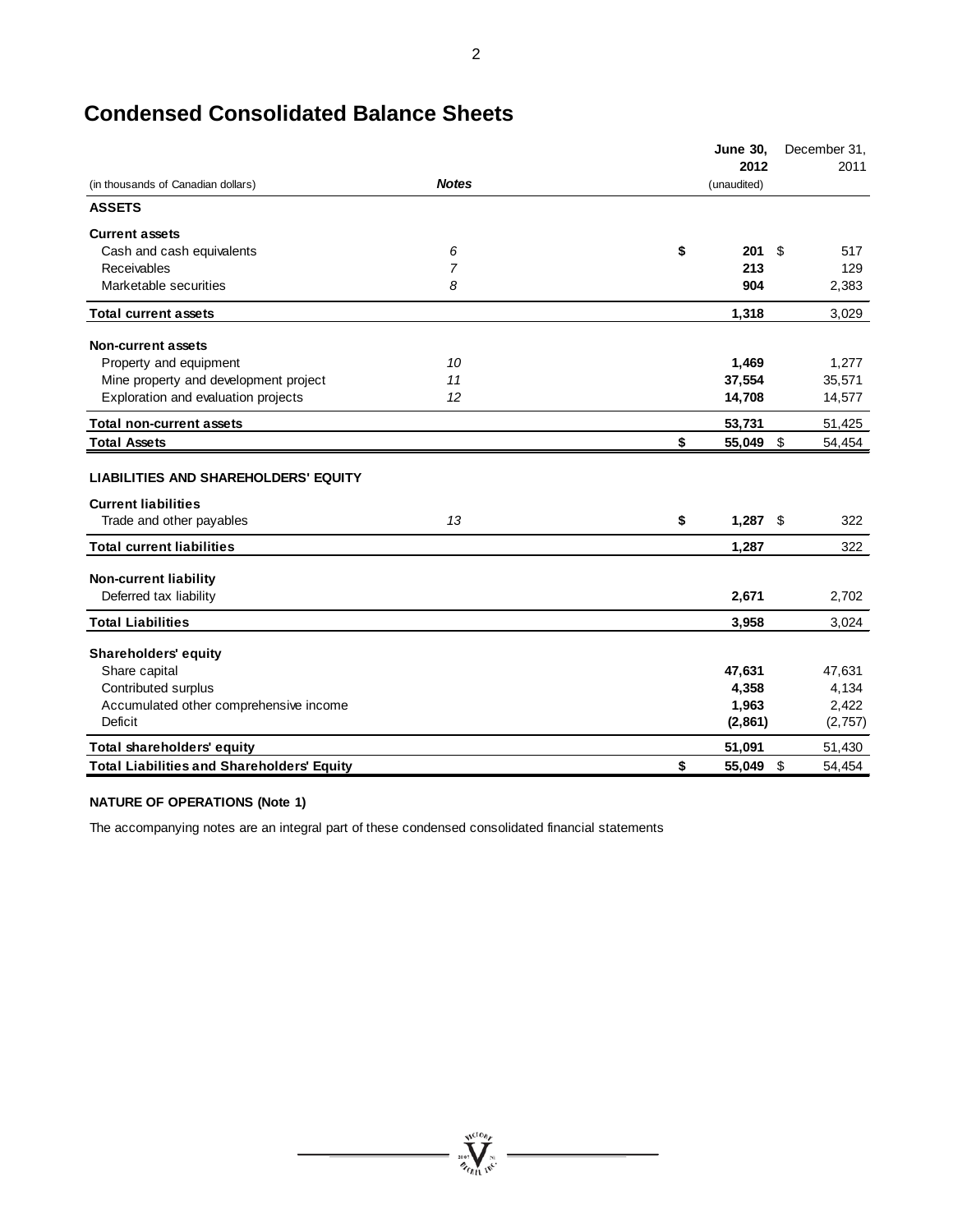|                                                              |              | Three months ended June 30. |                |  |             | Six months ended June 30. |             |  |             |
|--------------------------------------------------------------|--------------|-----------------------------|----------------|--|-------------|---------------------------|-------------|--|-------------|
|                                                              |              |                             | 2012           |  | 2011        |                           | 2012        |  | 2011        |
| (in thousands of Canadian dollars, except per share amounts) | <b>Notes</b> |                             | (unaudited)    |  | (unaudited) |                           | (unaudited) |  | (unaudited) |
| <b>Operating expenses</b>                                    |              |                             |                |  |             |                           |             |  |             |
| General and administrative                                   |              | \$                          | $(388)$ \$     |  | $(394)$ \$  |                           | $(823)$ \$  |  | (773)       |
| Share-based payments:                                        | 16           |                             |                |  |             |                           |             |  |             |
| Options                                                      |              |                             | (210)          |  | (140)       |                           | (224)       |  | (142)       |
| Amortization of property and equipment                       | 10           |                             | (4)            |  | (3)         |                           | (8)         |  | (5)         |
| (Writedown) recovery of exploration and evaluation project   | 12           |                             |                |  | (2)         |                           | 1,000       |  | 597         |
| <b>Operating loss</b>                                        |              |                             | (602)          |  | (539)       |                           | (55)        |  | (323)       |
| Finance income                                               | 17           |                             | 3              |  | 29          |                           | 4           |  | 31          |
| Finance costs                                                | 17           |                             | (1)            |  | (91)        |                           | (6)         |  | (188)       |
| Net finance income (costs)                                   |              |                             | $\overline{2}$ |  | (62)        |                           | (2)         |  | (157)       |
| Loss before income taxes                                     |              |                             | (600)          |  | (601)       |                           | (57)        |  | (480)       |
| Income tax recovery (expense)                                |              |                             | 29             |  | 96          |                           | (47)        |  | 276         |
| <b>Net Loss for the Period</b>                               |              | \$                          | $(571)$ \$     |  | $(505)$ \$  |                           | $(104)$ \$  |  | (204)       |
| (Loss) Earnings per share                                    | 15           |                             |                |  |             |                           |             |  |             |
| Basic (loss) earnings per share                              |              |                             | $(0.00)$ \$    |  | $(0.00)$ \$ |                           | $(0.00)$ \$ |  | (0.00)      |
| Diluted (loss) earnings per share                            |              |                             | $(0.00)$ \$    |  | $(0.00)$ \$ |                           | $(0.00)$ \$ |  | (0.00)      |

# **Condensed Consolidated Statements of Operations**

The accompanying notes are an integral part of these condensed consolidated financial statements

# **Condensed Consolidated Statements of Comprehensive (Loss) Income**

|                                                |             | Three months ended June 30. |  |             |  | Six months ended June 30. |  |             |
|------------------------------------------------|-------------|-----------------------------|--|-------------|--|---------------------------|--|-------------|
|                                                |             | 2012                        |  | 2011        |  | 2012                      |  | 2011        |
| (in thousands of Canadian dollars)             | <b>Note</b> | (unaudited)                 |  | (unaudited) |  | (unaudited)               |  | (unaudited) |
| Net loss for the period                        |             | $(571)$ \$                  |  | $(505)$ \$  |  | $(104)$ \$                |  | (204)       |
| Other comprehensive loss ("OCI")               |             |                             |  |             |  |                           |  |             |
| Net change in fair value of financial assets   | 9           | (792)                       |  | (2,648)     |  | (536)                     |  | (2,642)     |
| Income tax recovery                            |             | 111                         |  | 358         |  | 77                        |  | 357         |
| Other comprehensive loss for the period        |             | (681)                       |  | (2, 290)    |  | (459)                     |  | (2, 285)    |
| <b>Total Comprehensive Loss for the Period</b> |             | $(1,252)$ \$                |  | (2,795)     |  | (563)                     |  | (2,489)     |

The accompanying notes are an integral part of these condensed consolidated financial statements

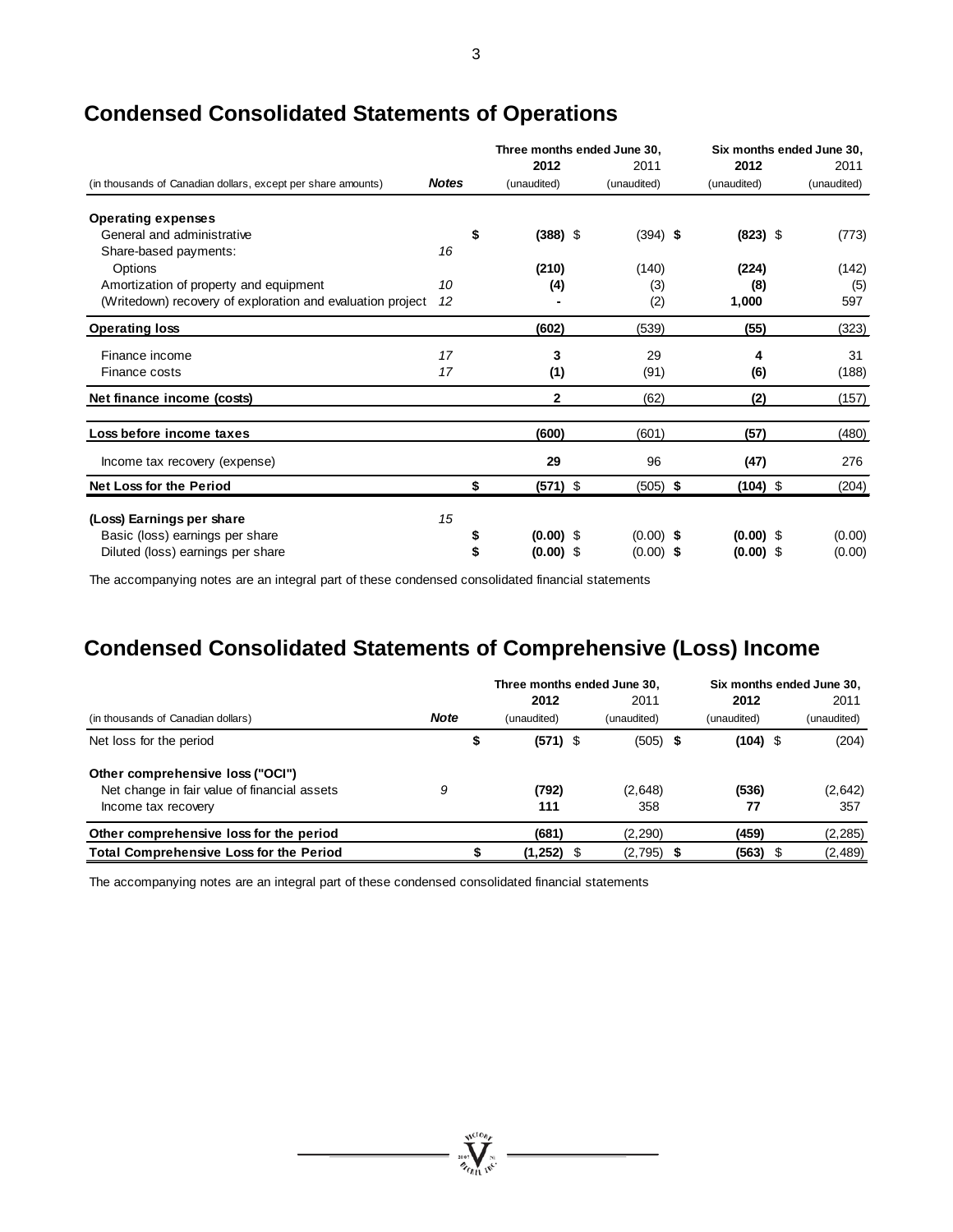# **Condensed Consolidated Statements of Shareholders' Equity**

|                                                                               |          |                         |                               | Accumulated<br>Other             |      |                          |                     |
|-------------------------------------------------------------------------------|----------|-------------------------|-------------------------------|----------------------------------|------|--------------------------|---------------------|
| (unaudited)                                                                   |          | <b>Share</b><br>Capital | Contributed<br><b>Surplus</b> | Comprehensive<br>Income / (Loss) |      | <b>Deficit</b>           | <b>Total Equity</b> |
| (in thousands of Canadian dollars)                                            |          |                         |                               |                                  |      |                          |                     |
| Balances as at January 1, 2011                                                | Notes \$ | 46,114 \$               | 3,721                         | \$<br>4,119 \$                   |      | $(1,620)$ \$             | 52,334              |
| Total comprehensive loss for the period                                       |          |                         |                               |                                  |      |                          |                     |
|                                                                               |          |                         |                               |                                  |      | (204)                    |                     |
| Net loss for the period<br>Other comprehensive loss                           |          |                         |                               |                                  |      |                          | (204)               |
| Net change in fair value of financial assets                                  |          |                         |                               | (2,642)                          |      |                          | (2,642)             |
| Income tax recovery                                                           |          |                         |                               | 357                              |      |                          | 357                 |
| Total other comprehensive loss                                                |          |                         |                               |                                  |      |                          | (2, 285)            |
| Total comprehensive loss for the period                                       |          |                         |                               |                                  |      |                          | (2, 489)            |
| Transactions with owners, recorded directly in equity                         |          |                         |                               |                                  |      |                          |                     |
| Contributions by owners in the period                                         |          |                         |                               |                                  |      |                          |                     |
| Issue of common shares and warrants                                           |          |                         |                               |                                  |      |                          |                     |
| under private placement                                                       |          | 471                     | 26                            |                                  |      |                          | 497                 |
| Issue of flow-through common shares and warrants                              |          |                         |                               |                                  |      |                          |                     |
| under private placement                                                       |          | 796                     | 88                            |                                  |      |                          | 884                 |
| Options granted and vesting<br>Warrants exercised                             |          | 146                     | 142<br>(28)                   |                                  |      |                          | 142<br>118          |
|                                                                               |          |                         |                               |                                  |      |                          |                     |
| <b>Total contributions by owners</b><br><b>Total transactions with owners</b> |          | 1,413<br>1,413          | 228<br>228                    | $\blacksquare$<br>$\overline{a}$ |      | $\overline{\phantom{a}}$ | 1,641               |
|                                                                               |          |                         |                               |                                  |      |                          | 1,641               |
| Balances as at June 30, 2011                                                  |          | \$<br>47,527 \$         | 3,949                         | \$<br>$1,834$ \$                 |      | $(1,824)$ \$             | 51,486              |
| Balances as at January 1, 2012                                                |          | \$<br>47,631            | \$<br>$4,134$ \$              | $2,422$ \$                       |      | $(2,757)$ \$             | 51,430              |
| Total comprehensive loss for the period                                       |          |                         |                               |                                  |      |                          |                     |
| Net loss for the period                                                       |          |                         |                               |                                  |      | (104)                    | (104)               |
| Other comprehensive loss                                                      |          |                         |                               |                                  |      |                          |                     |
| Net change in fair value of financial assets                                  | 9        |                         |                               | (536)<br>77                      |      |                          | (536)<br>77         |
| Income tax recovery                                                           |          |                         |                               |                                  |      |                          |                     |
| Total other comprehensive loss                                                |          |                         |                               |                                  |      |                          | (459)               |
| Total comprehensive loss for the period                                       |          |                         |                               |                                  |      |                          | (563)               |
| Transactions with owners, recorded directly in equity                         |          |                         |                               |                                  |      |                          |                     |
| Contributions by owners in the period                                         |          |                         |                               |                                  |      |                          |                     |
| Options granted and vesting                                                   | 16       |                         | 224                           |                                  |      |                          | 224                 |
| <b>Total contributions by owners</b>                                          |          | $\blacksquare$          | 224                           | $\blacksquare$                   |      | $\blacksquare$           | 224                 |
| <b>Total transactions with owners</b>                                         |          | $\overline{a}$          | 224                           | $\overline{a}$                   |      | $\blacksquare$           | 224                 |
| Balances as at June 30, 2012                                                  |          | \$<br>47,631 \$         | 4,358                         | \$<br>1,963                      | - \$ | $(2,861)$ \$             | 51.091              |

 $=\int\limits_{\mathcal{U}\in\mathcal{U}\setminus\mathcal{U}}^{\mathcal{U}\in\mathcal{U}\setminus\mathcal{U}}\mathcal{U}\infty$ 

The accompanying notes are an integral part of these condensed consolidated financial statements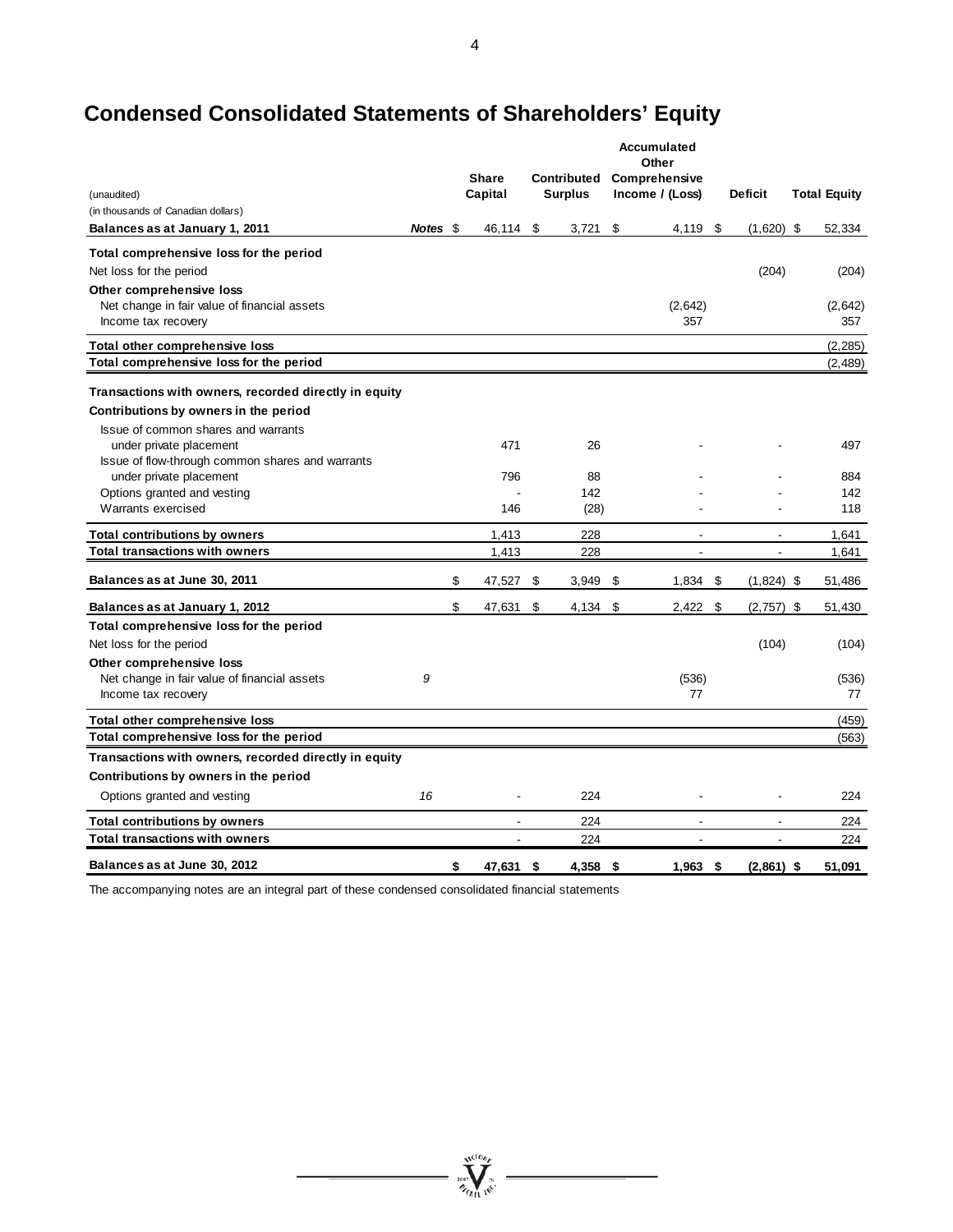|                                                       |              |                  | Six months ended June 30. |
|-------------------------------------------------------|--------------|------------------|---------------------------|
|                                                       |              | 2012             | 2011                      |
| (in thousands of Canadian dollars)                    | <b>Notes</b> | (unaudited)      | (unaudited)               |
| Cash flows from operating activities                  |              |                  |                           |
| Net loss for the period                               |              | \$<br>$(104)$ \$ | (204)                     |
| Adjustments for:                                      |              |                  |                           |
| Share-based payments                                  | 16           | 224              | 142                       |
| Amortization of property and equipment                | 10           | 8                | 5                         |
| Recovery of exploration and evaluation project        | 12           | (1,000)          | (597)                     |
| Net finance costs                                     | 17           | 1                | 162                       |
| Income tax expense (recovery)                         |              | 47               | (276)                     |
| Net change in working capital:                        |              |                  |                           |
| Change in receivables                                 |              | (84)             | (83)                      |
| Change in trade and other payables                    |              | 160              | 30                        |
| Net cash used by operating activities                 |              | (748)            | (821)                     |
| Cash flows from investing activities                  |              |                  |                           |
| Expenditures on mine property and development project | 11           | (1, 184)         |                           |
| Expenditures on exploration and evaluation projects   | 12           | (125)            | (4,063)                   |
| Purchase of marketable securities                     |              |                  | (114)                     |
| Proceeds on sale of marketable securities             | 8            | 941              | 3,025                     |
| Proceeds from option of Lynn Lake                     | 12           | 1,000            | 600                       |
| Deposits on equipment                                 | 10           | (200)            | (226)                     |
| Net cash from (used by) investing activities          |              | 432              | (778)                     |
| Cash flows from financing activity                    |              |                  |                           |
| Issue of common shares and warrants                   |              |                  | 1,594                     |
| Net cash from financing activity                      |              |                  | 1,594                     |
| Net decrease in cash and cash equivalents             |              | (316)            | (5)                       |
| Cash and Cash Equivalents, Beginning of the Period    |              | 517              | 170                       |
| Cash and Cash Equivalents, End of the Period          |              | \$<br>\$<br>201  | 165                       |

**WEIGHT WEIGHT** 

# **Condensed Consolidated Statements of Cash Flows**

The accompanying notes are an integral part of these condensed consolidated financial statements

5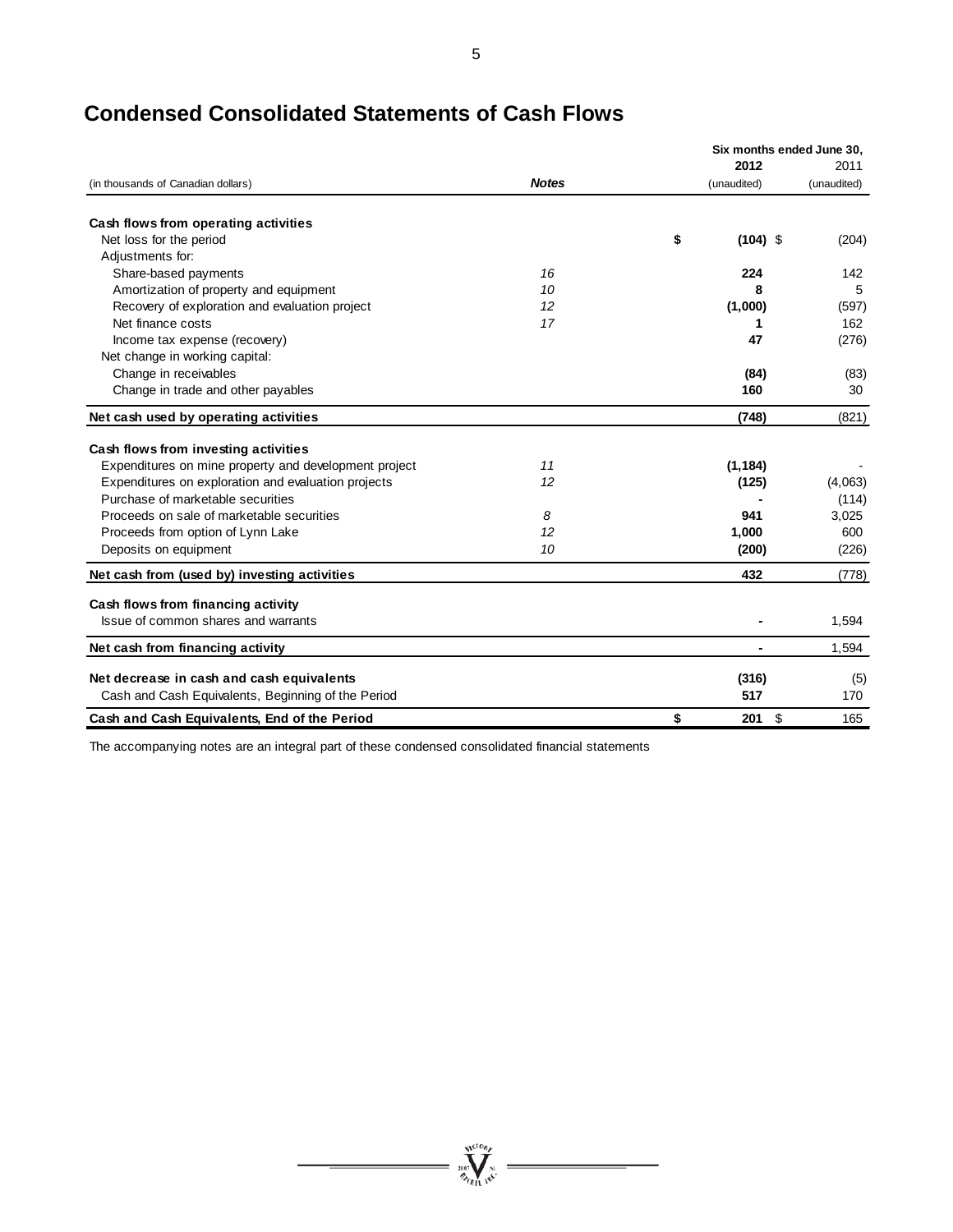*(all tabular amounts in thousands of Canadian dollars, except common share and per share information)*

## **1. NATURE OF OPERATIONS**

## **Nature of Operations**

Victory Nickel Inc. ("Victory Nickel" or the "Company") is a company domiciled in Canada. The address of the Company's registered office is 80 Richmond St. West, Suite 1802, Toronto, Ontario, M5H 2A4. The condensed consolidated financial statements as at and for the three and six months ended June 30, 2012 and 2011 comprise the Company and its newly-formed subsidiary Victory Silica Ltd. ("VSL" or "Victory Silica") together referred to as "Victory Nickel" and individually as "Victory Nickel entities". Victory Nickel is primarily engaged in the acquisition, exploration and development of nickel properties in Canada. The Company was formed on February 1, 2007 pursuant to a plan of arrangement.

The Company is listed on the Toronto Stock Exchange ("TSX") under the symbol "NI".

#### **Going Concern**

These financial statements have been prepared using Generally Accepted Accounting Principles ("GAAP") applicable to a going concern, which contemplates the realization of assets and settlement of liabilities in the normal course of business as they come due. As at June 30, 2012, the Company had working capital of \$31,000 (December 31, 2011 – \$2,707,000). Working capital is defined as current assets, including assets held for sale, if any, less current liabilities, excluding restricted cash, if any.

The Company is subject to the risks and challenges experienced by other companies at a comparable stage. These risks include, but are not limited to, continuing losses, dependence on key individuals and the ability to secure adequate financing or to complete corporate transactions to meet the minimum capital required to successfully complete its projects and fund other operating expenses. Development of the Company's current projects to the production stage will require significant financing. Given the current economic climate, the ability to raise funds may prove difficult.

None of the Company's projects has commenced commercial production and, accordingly, the Company is dependent upon debt or equity financings and the optioning and/or sale of resource or resource-related assets for its funding. The recoverability of the carrying value of exploration and evaluation projects and the mine property and development project, and ultimately the Company's ability to continue as a going concern, is dependent upon exploration results which have the potential for the discovery of economically-recoverable reserves and resources, the Company's ability to finance exploitation of its projects through debt or equity financings and the optioning and/or sale of resource or resource-related assets such as royalty interests for its funding.

Should the Company not be able to continue to achieve favourable exploration results, obtain the necessary financing or achieve future profitable production or sale of properties, the carrying value of the Company's assets could be subject to material adjustment and, in addition, other adjustments may be necessary to these financial statements should such adverse events impair the Company's ability to continue as a going concern as contemplated under GAAP. There is no certainty in the present environment that the Company's working capital will be sufficient to fund the Company's activities including project expenditures and corporate costs.

### **2. BASIS OF PREPARATION**

#### **(a) Statement of Compliance**

The condensed consolidated financial statements have been prepared using accounting policies consistent with International Financial Reporting Standards ("IFRS") and its interpretations adopted by the International Accounting Standards Board ("IASB") and in accordance with IAS 34, *Interim Financial Reporting* ("IAS 34"). This is GAAP for a Canadian public company.

These condensed consolidated financial statements reflect the accounting policies described in the Company's Audited Financial Statements for the years ended December 31, 2011 and 2010 ("2011 Audited Financial Statements") (with the exception of any changes set out in Note 3 below) and accordingly, should be read in conjunction with those financial statements and the notes thereto.

The management of Victory Nickel prepare the unaudited condensed consolidated financial statements which are then reviewed by the Audit Committee and the Board of Directors. The unaudited condensed consolidated financial

 $\sum_{n=1}^{\infty}$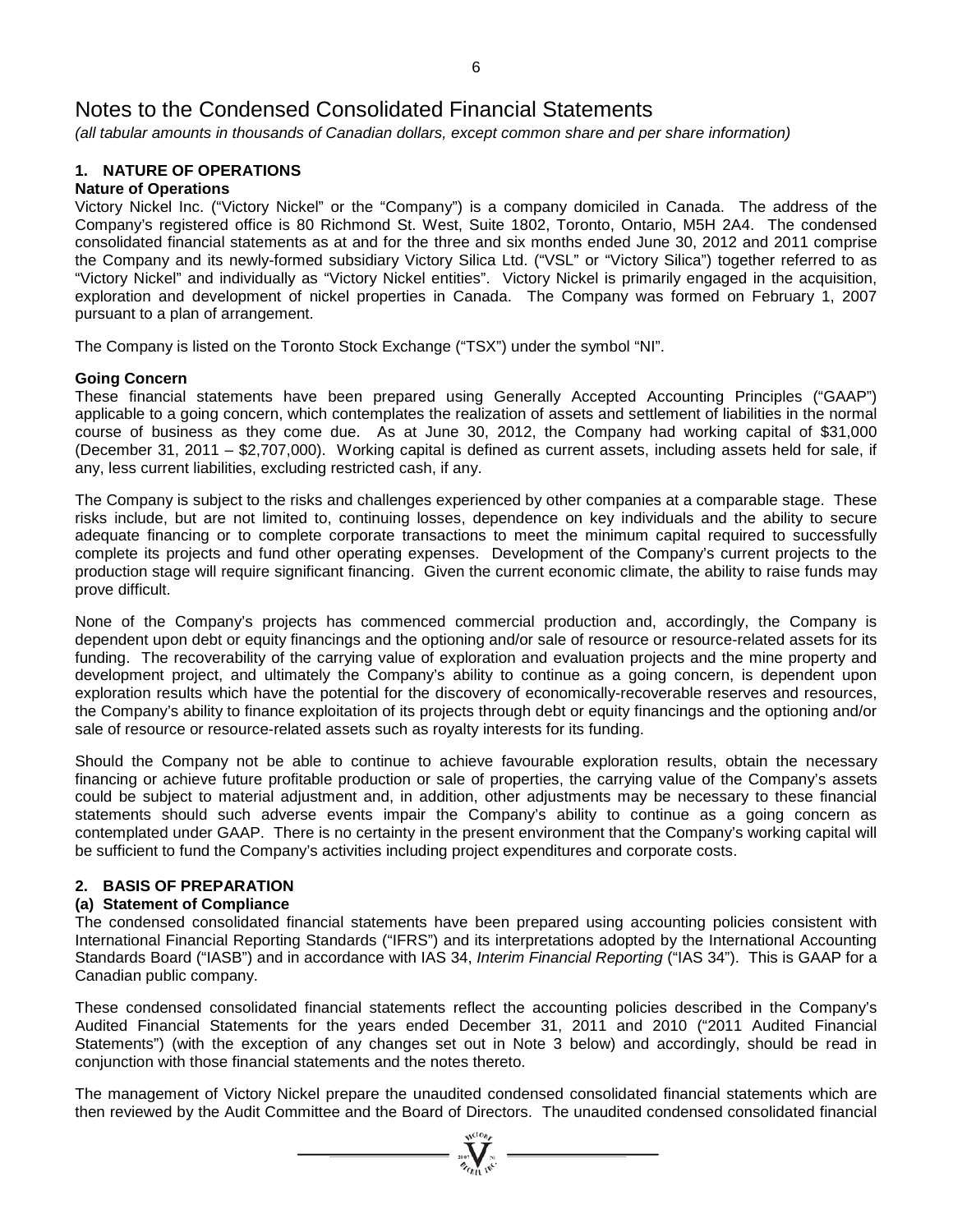*(all tabular amounts in thousands of Canadian dollars, except common share and per share information)*

statements were authorized for issue by the Board of Directors on August 8, 2012 and are made available to shareholders and others through filing on SEDAR shortly thereafter.

#### **(b) Basis of Measurement**

The financial statements have been prepared on the historic cost basis except for derivative financial instruments such as warrants which are measured at fair value through operations and financial assets such as marketable securities which are measured at fair value and recorded through other comprehensive income or loss ("OCI").

#### **(c) Functional and Presentation Currency**

These financial statements are presented in Canadian dollars, which is the Company's functional currency. All financial information is expressed in Canadian dollars unless otherwise stated; tabular amounts are stated in thousands of dollars.

#### **(d) Use of Estimates and Judgements**

The preparation of financial statements in conformity with IFRS requires management to make judgements, estimates and assumptions that affect the application of accounting policies and the reported amounts of assets, liabilities, income and expenses. Actual results may differ from these estimates.

It is reasonably possible that, on the basis of existing knowledge, outcomes in the next financial year that are different from the assumptions used could require a material adjustment to the carrying amount of the asset or liability affected.

Estimates and underlying assumptions are reviewed on an ongoing basis. Revisions to accounting estimates are recognized in the period in which the estimates are revised and in any future periods affected.

The accompanying unaudited condensed consolidated financial statements include all adjustments that are, in the opinion of management, necessary for fair presentation. The results of operations and cash flows for the current periods as presented are not necessarily indicative of the results to be expected for the full year.

Information regarding significant areas of estimation uncertainty and critical judgements made in applying accounting policies that have the most significant effect on the amounts recognized in the financial statements is included in the following notes:

- 
- valuation of financial assets at fair value through operations and OCI;<br>Note 11 measurement of the recoverable amount of mine property and develor measurement of the recoverable amount of mine property and development project;
- Note 12 measurement of the recoverable amount of exploration and evaluation projects; and
- Note 16 measurement of share-based payments.

### **3. SIGNIFICANT ACCOUNTING POLICIES**

The accounting policies of the Company are set out in detail in Note 3 to the 2011 Audited Financial Statements, as updated under New Accounting Policies below. Such policies have been applied consistently to all periods presented in these financial statements.

### **(a) New Accounting Policies**

There have been no new accounting policies adopted by the Company except that the financial statements are now prepared on the consolidated basis.

## **(b) Basis of Consolidation**

#### *Subsidiary*

A subsidiary is an entity controlled by Victory Nickel. Control exists when Victory Nickel has the power to govern the financial and operating policies of an entity so as to obtain benefits from its activities. In assessing control, potential voting rights that currently are exercisable are taken into account. The financial statements of subsidiaries are included in the consolidated financial statements from the date that control commences until the date that control ceases. The accounting policies of subsidiaries have been changed when necessary to align them with the policies adopted by Victory Nickel. Significant Company entities are listed in Note 20.

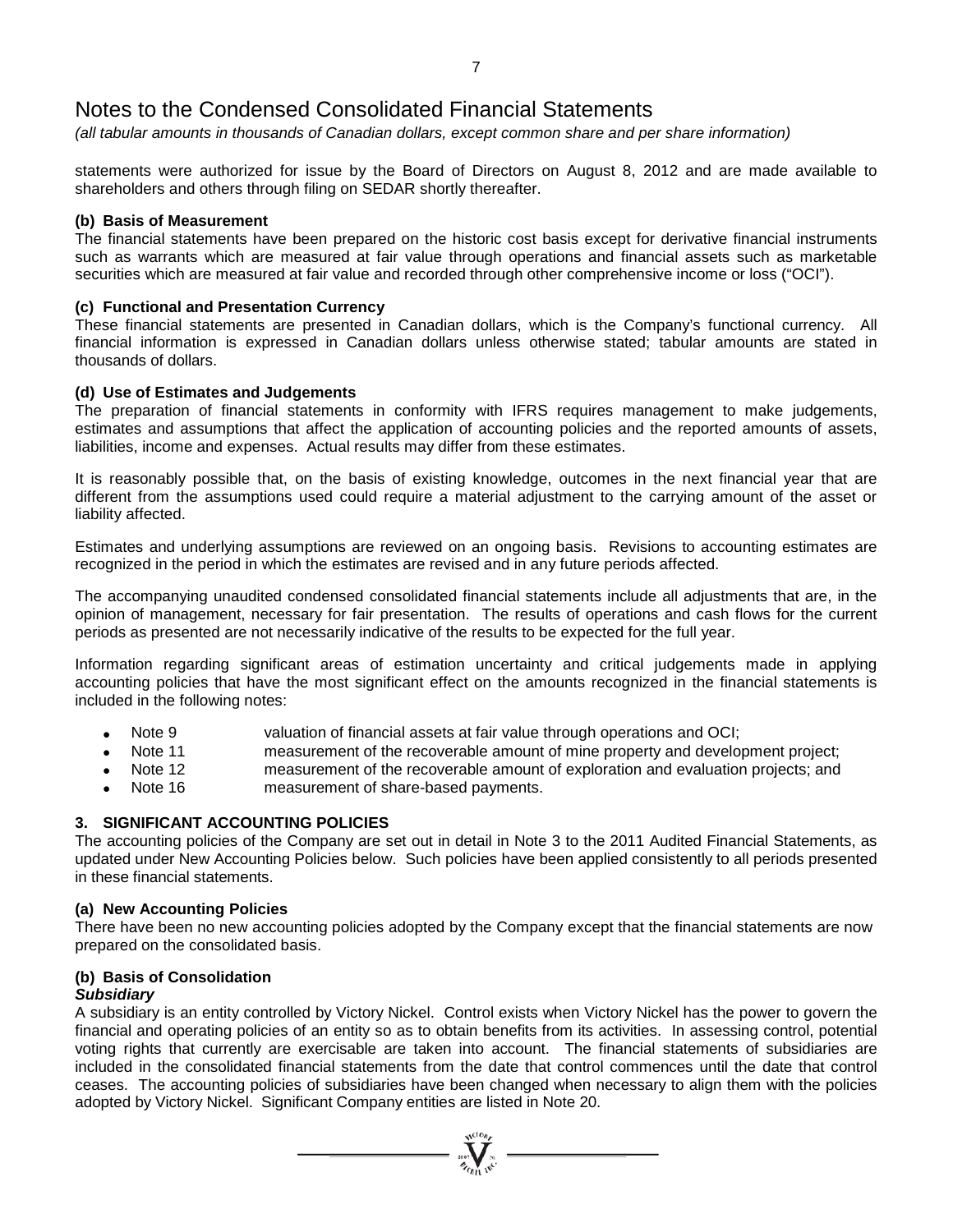*(all tabular amounts in thousands of Canadian dollars, except common share and per share information)*

### **(c) New Standards and Interpretations Not Yet Adopted**

Since the issuance of the Company's 2011 Audited Financial Statements, the IASB and International Financial Reporting Interpretations Committee ("IFRIC") have issued no additional new and revised standards and interpretations which are applicable to the Company. Refer to Note 3 to those statements. However, certain of those issued at that time but not included in those financial statements are now relevant to Victory Nickel and are described below:

#### *IFRS 10 - Consolidated Financial Statements*

Effective for annual periods beginning on or after January 1, 2013, with early adoption permitted, IFRS 10 establishes principles for the presentation and preparation of consolidated financial statements when an entity controls one or more other entities. The IFRS defines the principle of control and establishes control as the basis for determining which entities are consolidated in the consolidated financial statements.

#### *IFRS 12 – Disclosure of Interests in Other Entities*

Effective for annual periods beginning on or after January 1, 2013, with early adoption permitted, IFRS 12 requires the disclosure of information that enables users of financial statements to evaluate the nature of, and risks associated with, its interest in other entities and the effects of those interests on its financial position, financial performance and cash flows.

Early adoption of these standards is only permitted if IFRS 10, IFRS 11, IFRS 12 and the consequential amendments to IAS 17 and IAS 18 are adopted at the same time, with the exception of early adopting only the disclosure provisions for IFRS 12 without the other new standards.

The Company has complied with these standards when consolidating its newly-incorporated subsidiary Victory Silica (Note 20).

# **4. FINANCIAL RISK MANAGEMENT AND CAPITAL MANAGEMENT DISCLOSURES**

#### **Overview**

The Company has exposure to the following risks from its use of financial instruments:

- credit risk;
- liquidity risk;
- market risk; and
- operational risk.

A complete description of the Company's financial risk management and capital management is included in Note 4 to the 2011 Audited Financial Statements. This note updates information about the Company's exposure to each of the above risks where there have been material or noteworthy changes. Further quantitative disclosures are included throughout these financial statements.

#### **Capital Management Disclosures**

|                      | <b>June 30,</b> | December 31, |
|----------------------|-----------------|--------------|
|                      | 2012            | 2011         |
| Shareholders' equity | 51.091          | 51,430       |
|                      | 51.091          | 51,430       |

The Company is not subject to externally imposed capital requirements. There were no changes in the Company's approach to capital management during the period.

### **5. DETERMINATION OF FAIR VALUES**

There have been no changes in how the Company determines fair value for both financial and non-financial assets and liabilities from the descriptions included in Note 5 to the Company's 2011 Audited Financial Statements. When applicable, further information about the assumptions made in determining fair values is disclosed in the notes specific to that asset or liability.

 $\sum_{\mathbf{y} \in \mathcal{Y}^{(10)}} \sum_{\mathbf{y} \in \mathcal{Y}^{(21)}}$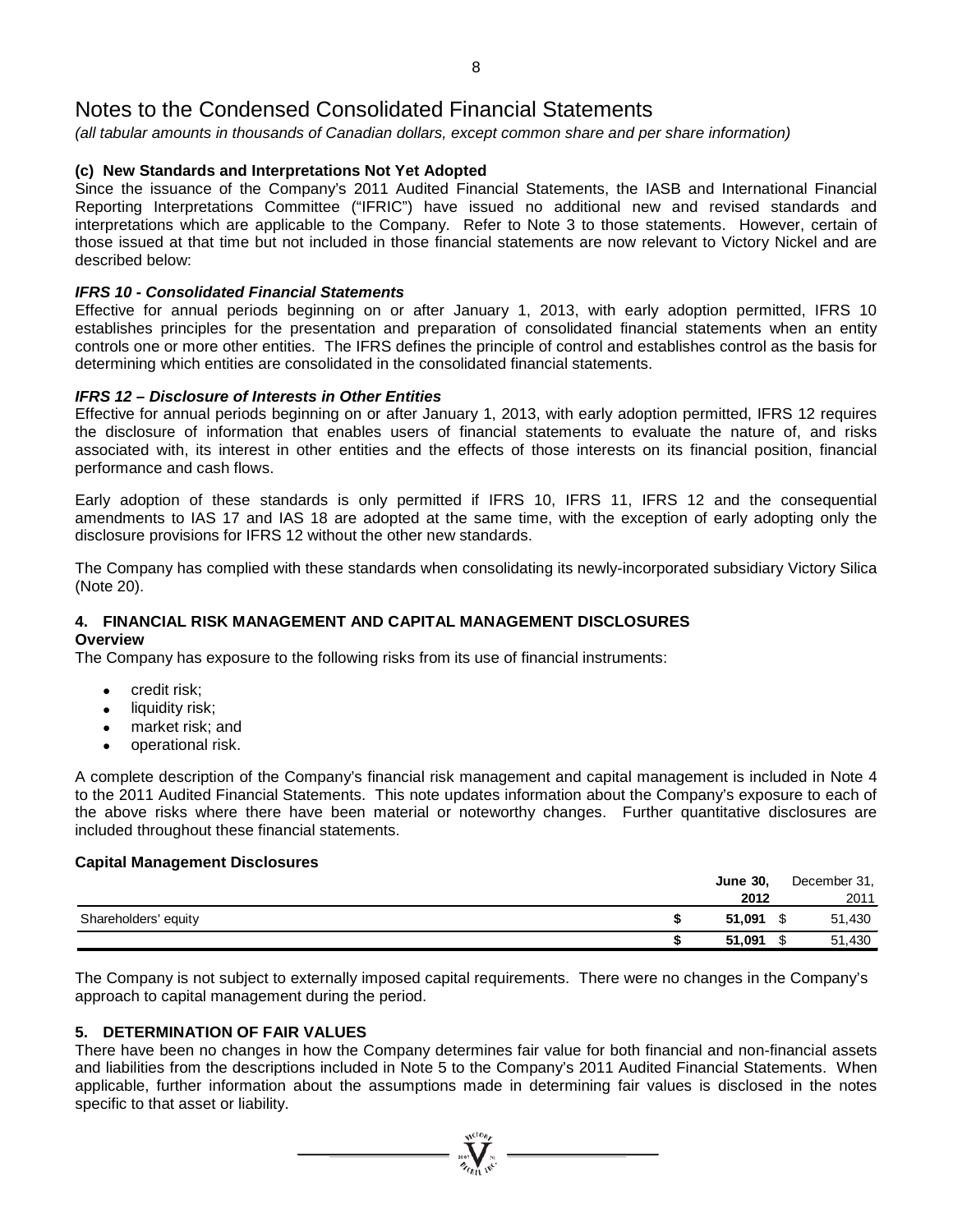*(all tabular amounts in thousands of Canadian dollars, except common share and per share information)*

## **6. CASH AND CASH EQUIVALENTS**

|                                                    |             |    | <b>June 30,</b> | December 31, |
|----------------------------------------------------|-------------|----|-----------------|--------------|
|                                                    |             |    | 2012            | 2011         |
| <b>Bank balances</b>                               |             | \$ | 201             | \$<br>517    |
| Cash and Cash Equivalents in the Statement of      |             |    |                 |              |
| <b>Cash Flows</b>                                  |             | S  | $201 \quad $$   | 517          |
| <b>RECEIVABLES</b><br>7.                           |             |    |                 |              |
|                                                    |             |    | <b>June 30,</b> | December 31, |
|                                                    | <b>Note</b> |    | 2012            | 2011         |
| Receivables                                        |             | \$ | 141             | \$<br>106    |
| Prepaid expenses and deposits                      |             |    | 26              | 3            |
| Due from Nuinsco Resources Limited                 | 19          |    | 46              | 20           |
|                                                    |             | \$ | 213             | \$<br>129    |
| <b>MARKETABLE SECURITIES</b><br>8.                 |             |    |                 |              |
|                                                    |             |    | <b>June 30,</b> | December 31, |
|                                                    | <b>Note</b> |    | 2012            | 2011         |
| Financial assets at fair value through OCI:        |             |    |                 |              |
| <b>Shares</b>                                      | 9           | \$ | 902             | \$<br>2,380  |
| Financial assets at fair value through operations: |             |    |                 |              |
| Warrants                                           | 9           |    | $\mathbf{2}$    | 3            |
|                                                    |             | \$ | 904             | \$<br>2,383  |

The Company records its portfolio of shares at available market prices with any excess of fair value above acquisition cost being recorded as gain on financial assets at fair value through OCI.

The financial assets at fair value through operations consist of warrants which are not publicly-traded. However, they are susceptible to valuation using the Black-Scholes option-pricing model, the inputs for which are readily determinable. Any change in fair value after initial recognition, is recorded through the statement of operations as a gain or loss on financial assets at fair value in *Finance income* or *Finance costs* (Note 17). The change in the fair value of the warrants was a net decline of \$1,000 during the six months ended June 30, 2012 and is included in *Net finance income (costs)* (June 30, 2011 – a decline of \$188,000 in *Finance costs*).

### **Sensitivity Analysis – Equity Price Risk**

All of the Company's financial assets at fair value through OCI are listed on public stock exchanges, including the TSX and the TSX-V. During the three months ended June 30, 2012, the markets experienced extreme volatility, therefore the sensitivity analysis is now performed using 15%; the analysis was previously performed using 5%. For such investments, a 15% increase in the equity prices at the reporting date would have increased equity by \$117,000, after tax effects of \$18,000 (as at December 31, 2011 at 15% - an increase of \$309,000, after tax effects of \$48,000); an equal change in the opposite direction would have had the equal but opposite effect on the amounts shown above.

For financial assets at fair value through operations, the impact on operations of a 15% increase in the fair value at June 30, 2012 and at December 31, 2011 would not have been material.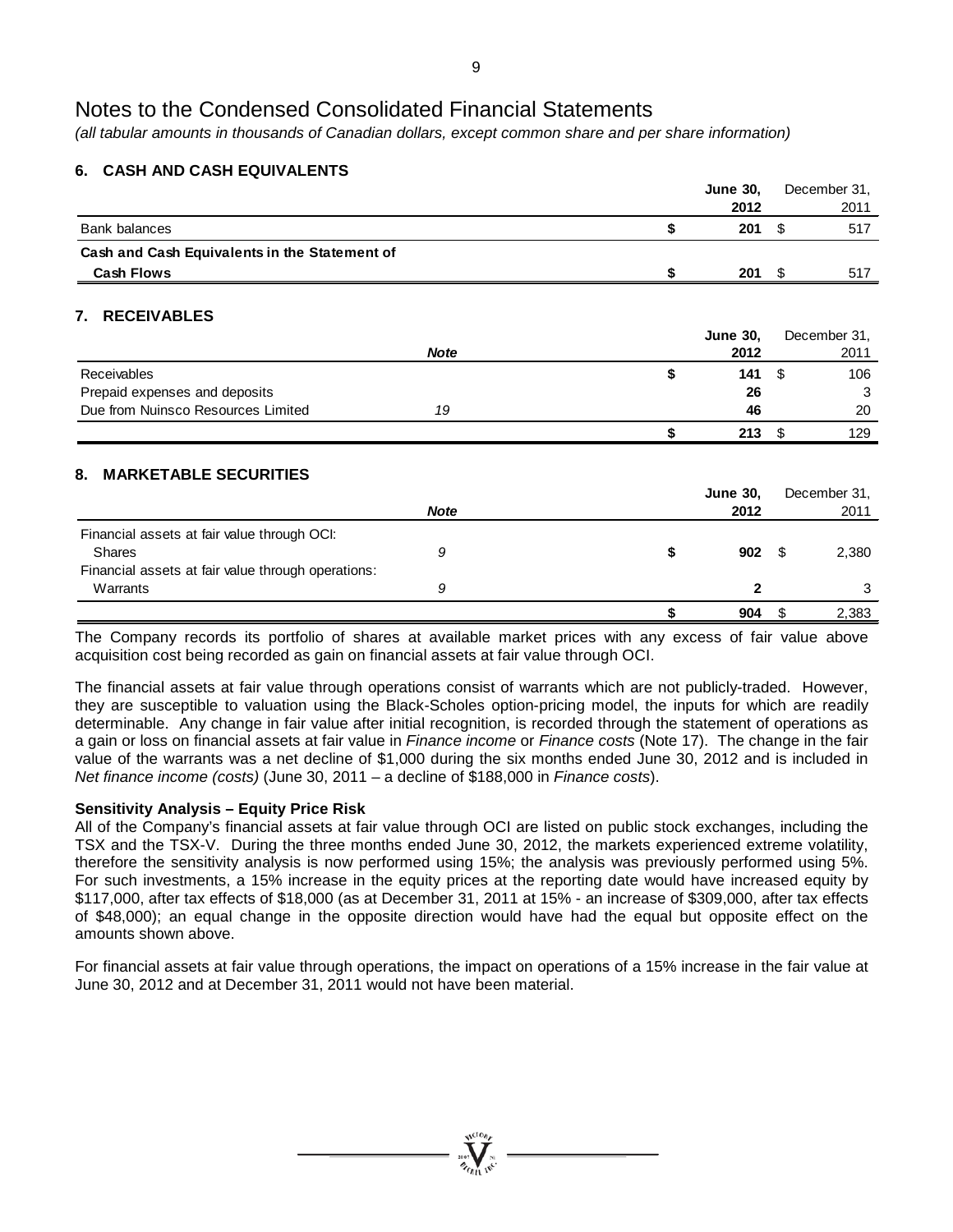*(all tabular amounts in thousands of Canadian dollars, except common share and per share information)*

#### **9. FINANCIAL INSTRUMENTS Credit Risk**

# *Exposure to credit risk*

The carrying amount of financial assets represents the maximum credit exposure. All amounts are held domestically in Canada.

The maximum exposure to credit risk at the reporting date was:

|                                                   |              | <b>June 30,</b> |      | December 31, |
|---------------------------------------------------|--------------|-----------------|------|--------------|
|                                                   | <b>Notes</b> | 2012            |      | 2011         |
| <b>Carrying amount</b>                            |              |                 |      |              |
| Cash and cash equivalents                         | 6            | 201             | - \$ | 517          |
| Receivables                                       |              | 213             |      | 129          |
| Financial assets at fair value through OCI        | 8            | 902             |      | 2,380        |
| Financial assets at fair value through operations | 8            |                 |      | 3            |
|                                                   |              | 1,318           |      | 3,029        |

#### **Liquidity Risk**

The contractual maturities of financial liabilities are equal to their carrying amounts which are all due within six months or less.

#### **Currency Risk**

#### *Exposure to currency risk*

The company's exposure to foreign currency risk is immaterial; periodically, the Company may have trade payables in US\$. Refer also to Note 21 for commitments.

#### *Sensitivity analysis*

A 10% strengthening or weakening of the Canadian dollar would have an immaterial effect on the Company's equity or profit or loss. The analysis assumes that all other variables, in particular interest rates, remain constant.

#### **Fair Value**

#### *Fair values versus carrying amounts*

The fair values of the Company's financial assets and liabilities equal their carrying amounts shown in the balance sheets. The Company has not made any reclassifications between assets recorded at cost or amortized cost and fair value.

The table below analyzes financial instruments carried at fair value by valuation method:

|                                                   | Level 1    | Level 2 |      | Level 3 |      | Total |
|---------------------------------------------------|------------|---------|------|---------|------|-------|
| As at June 30, 2012                               |            |         |      |         |      |       |
| Financial assets at fair value through OCI        | 902 \$     |         | - \$ |         | - \$ | 902   |
| Financial assets at fair value through operations |            |         |      |         |      |       |
|                                                   | 902        | າ       |      |         |      | 904   |
| As at December 31, 2011                           |            |         |      |         |      |       |
| Financial assets at fair value through OCI        | $2,380$ \$ |         | - S  |         |      | 2.380 |
| Financial assets at fair value through operations |            | 3       |      |         |      |       |
|                                                   | 2,380      | 3       |      |         |      | 2,383 |

There have been no transfers between Level 1 and Level 2 during the current and prior reporting periods. During 2011, certain warrants were exercised from the portfolio of financial assets at fair value through operations and replaced by shares which are financial assets at fair value through OCI. All of the shares owned by the Company are valued using Level 1 methodologies; warrants are not publicly-traded but are susceptible to valuation using the Black-Scholes option-pricing model, the inputs for which are readily determinable.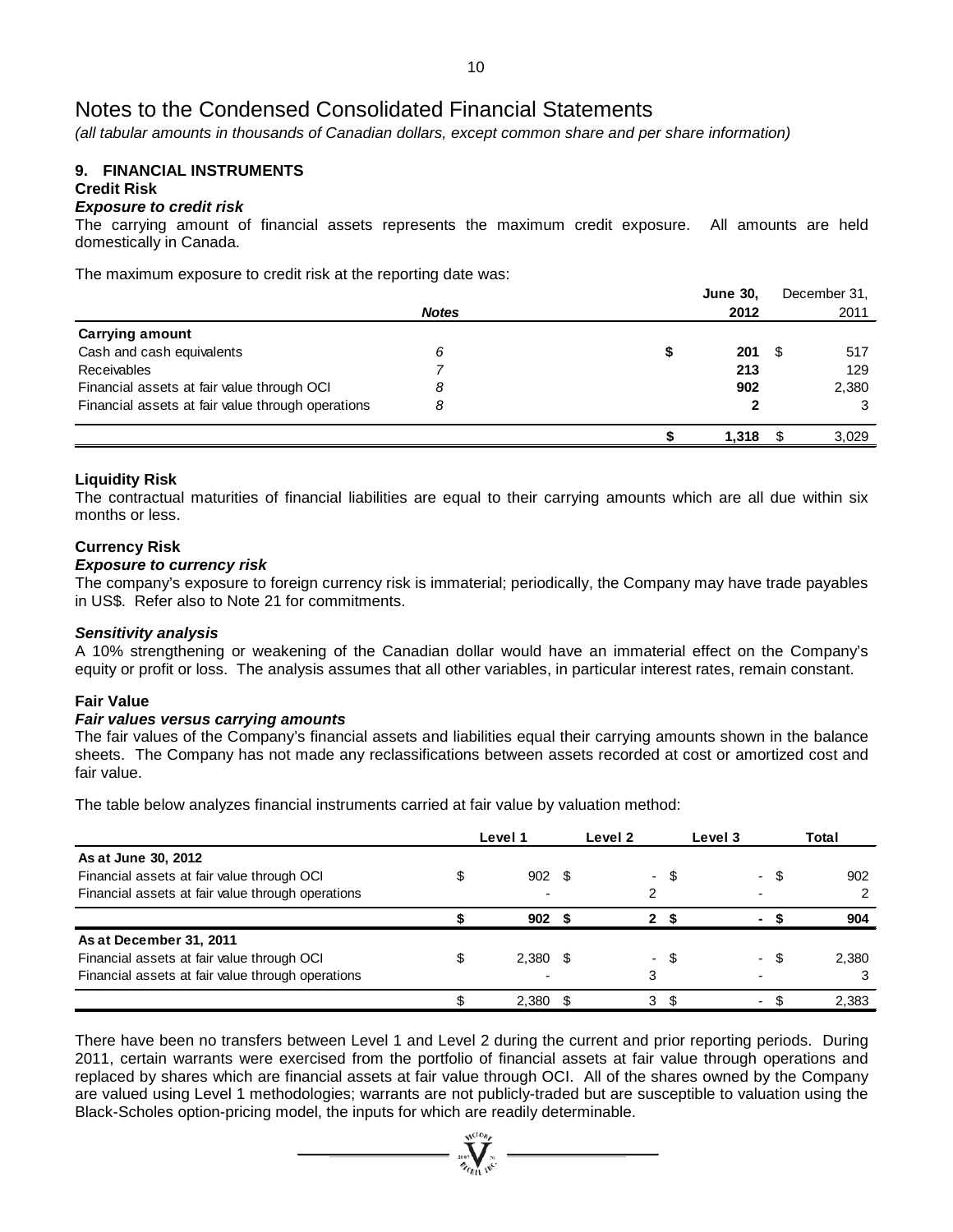*(all tabular amounts in thousands of Canadian dollars, except common share and per share information)*

The warrants were valued using the Black-Scholes option-pricing model, using the following parameters and assumptions:

|                                  | <b>June 30,</b><br>2012             | December 31,<br>2011            |
|----------------------------------|-------------------------------------|---------------------------------|
| Fair values                      | \$0.007                             | \$0.009                         |
| Share prices at valuation date   | \$0.26 and \$2.15 \$0.41 and \$2.05 |                                 |
| <b>Assumptions</b>               |                                     |                                 |
| Exercise prices                  | $$0.8$ and $$8.44$                  | \$0.8 and \$8.44                |
| Expected volatilities            |                                     | <b>67% and 83%</b> 81% and 113% |
| Expected remaining terms (years) | 0.808                               | 0.308                           |
| Expected dividends               | ۰                                   |                                 |
| Risk-free interest rates         | 1.18%                               | 0.96%                           |

Pursuant to a corporate transaction entered into by the issuer of the warrants, the warrants entitle the holder to 0.094758 of a share of the spin-off company. Accordingly, the parameters for the shares of both companies have been considered in arriving at the estimated value of the warrant. The issuer announced an extension to the expiry period effective April 5, 2012. The extension has been reflected in the Black-Scholes parameters effective second quarter reporting and are described above.

### **10. PROPERTY AND EQUIPMENT**

| Land and<br><b>Equipment and</b> |    |                 |                |                  |             |
|----------------------------------|----|-----------------|----------------|------------------|-------------|
| Balance as at January 1, 2011    |    | <b>Building</b> | <b>Vehicle</b> | <b>Furniture</b> | Total       |
| Cost                             | \$ | 83              | \$<br>32       | \$<br>637        | \$<br>752   |
| <b>Accumulated Depreciation</b>  |    | 4               | 3              | 30               | 37          |
| <b>Carrying Amount</b>           |    | 79              | 29             | 607              | 715         |
| Additions                        |    |                 |                | 574              | 574         |
| Depreciation                     |    | 2               | 8              | 2                | 12          |
| Balance as at December 31, 2011  |    |                 |                |                  |             |
| Cost                             |    | 83              | 32             | 1,211            | 1,326       |
| <b>Accumulated Depreciation</b>  |    | 6               | 11             | 32               | 49          |
| <b>Carrying Amount</b>           |    | 77              | 21             | 1,179            | 1,277       |
| Additions                        |    |                 |                | 200              | 200         |
| Depreciation                     |    | 1               | 3              | 4                | 8           |
| Balance as at June 30, 2012      |    |                 |                |                  |             |
| Cost                             |    | 83              | 32             | 1,411            | 1,526       |
| Accumulated Depreciation         |    | 7               | 14             | 36               | 57          |
| <b>Carrying Amount</b>           | \$ | 76              | 18<br>\$       | 1,375<br>\$      | 1,469<br>\$ |

Equipment and furniture includes deposits of \$1,334,000 related to the purchase of transformers and other electrical equipment; the equipment is not available for use and is not being depreciated. On May 10, 2010, the Company entered into an agreement to purchase the equipment for the Minago project. The total price is US\$2,840,000 (Note 21).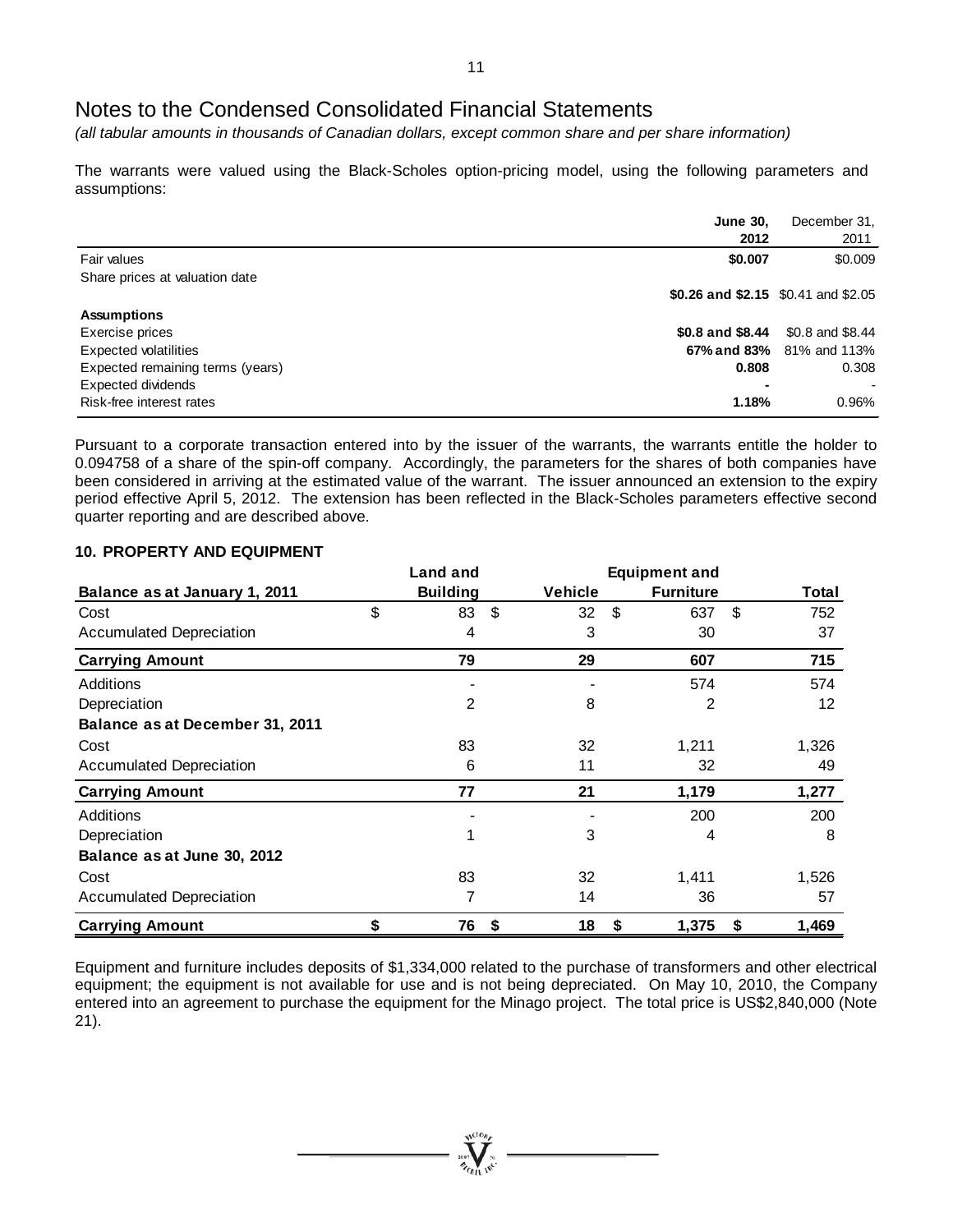*(all tabular amounts in thousands of Canadian dollars, except common share and per share information)*

## **11. MINE PROPERTY AND DEVELOPMENT PROJECT**

Effective September, 2011, the Board of Directors approved the development of the Minago mine and, accordingly, the Company transferred expenditures of \$34,807,000 on its Minago project from Exploration and Evaluation ("E&E") assets to Mine Property and Development ("MP&D") assets on its balance sheet.

|        |        | January 1, |        | Current      |              | <b>June 30,</b> |
|--------|--------|------------|--------|--------------|--------------|-----------------|
|        |        | 2012       |        | Expenditures | Recoveries   | 2012            |
| Minago | JЭ     | 35,571     |        | 2,033        | (50)<br>- \$ | 37,554          |
|        | ሖ<br>ъ | 35,571     | ₼<br>Œ | 2,033        | \$<br>(50)   | 37,554          |

Recoveries in the period represent a grant from the Manitoba Government which was received in April, 2012.

#### **Minago**

The 100%-owned Minago project covers approximately 28,928 ha, through a combination of mining claims, mineral leases and a mineral exploration licence, on Manitoba's Thompson Nickel Belt. The property encompasses the Nose Deposit, which contains the entire current nickel mineral resource, and the North Limb, a zone of nickel mineralization with a known strike length of 1.5 kilometres located to the north of the Nose Deposit.

From 2006 to date, considerable work has been performed, including diamond drilling, metallurgical testing and engineering studies and all the studies required to complete the Environmental Impact Study which was filed in May 2010. As a result, in August 2011, the Company received its Environmental Act Licence. The results of the Minago Feasibility Study ("FS") were announced in December 2009 and improvements thereto announced in June 2010 and July 2011.

In January, 2008, the Company entered into an option agreement with Xstrata Nickel ("Xstrata"), a business unit of Xstrata Canada Corporation, to acquire a 100% interest in five mineral claims ("the Properties") totalling 691 ha located at the north end of the Company's existing Minago property package; this is approximately 2.4% of the total Minago project.

The acquisition has been ratified by Xstrata and a 100% interest in the Properties has been registered with the Company. The Properties will be subject to a net smelter return royalty ("NSR") interest retained by Xstrata, as follows:

- In respect of nickel:
	- o a 2% NSR when the LME three-month nickel price is equal to or greater than US\$13,227 per tonne in that quarter; and
	- o a 1% NSR when the LME three-month nickel price is less than US\$13,227 per tonne in that quarter.
	- In respect of other metals, minerals and concentrates:<br>  $\circ$  a 2% NSR.
	- a 2% NSR.

In the event that the NSR is a 2% royalty, the Company may buy back up to 50% of the NSR royalty interest for a maximum of \$1,000,000. In addition, Xstrata has the right (the "Back-in Right") to earn a 50% interest in the Properties if any resource is discovered on the Properties that exceeds 500,000,000 pounds of contained nickel in measured and indicated resources. To exercise the Back-in Right, Xstrata must commit to pay direct expenditures or an amount in cash to the Company equal to twice the aggregate of all direct exploration, development and mining expenditures incurred by the Company on the Properties prior to the delivery by Xstrata of the Back-in Right notice.

The Minago project is under evaluation and is not in production. Accordingly, the Minago project is not being depreciated. On September 19, 2011, the Company announced that the Board of Directors had approved the development of Minago and directed management to proceed with securing financing arrangements.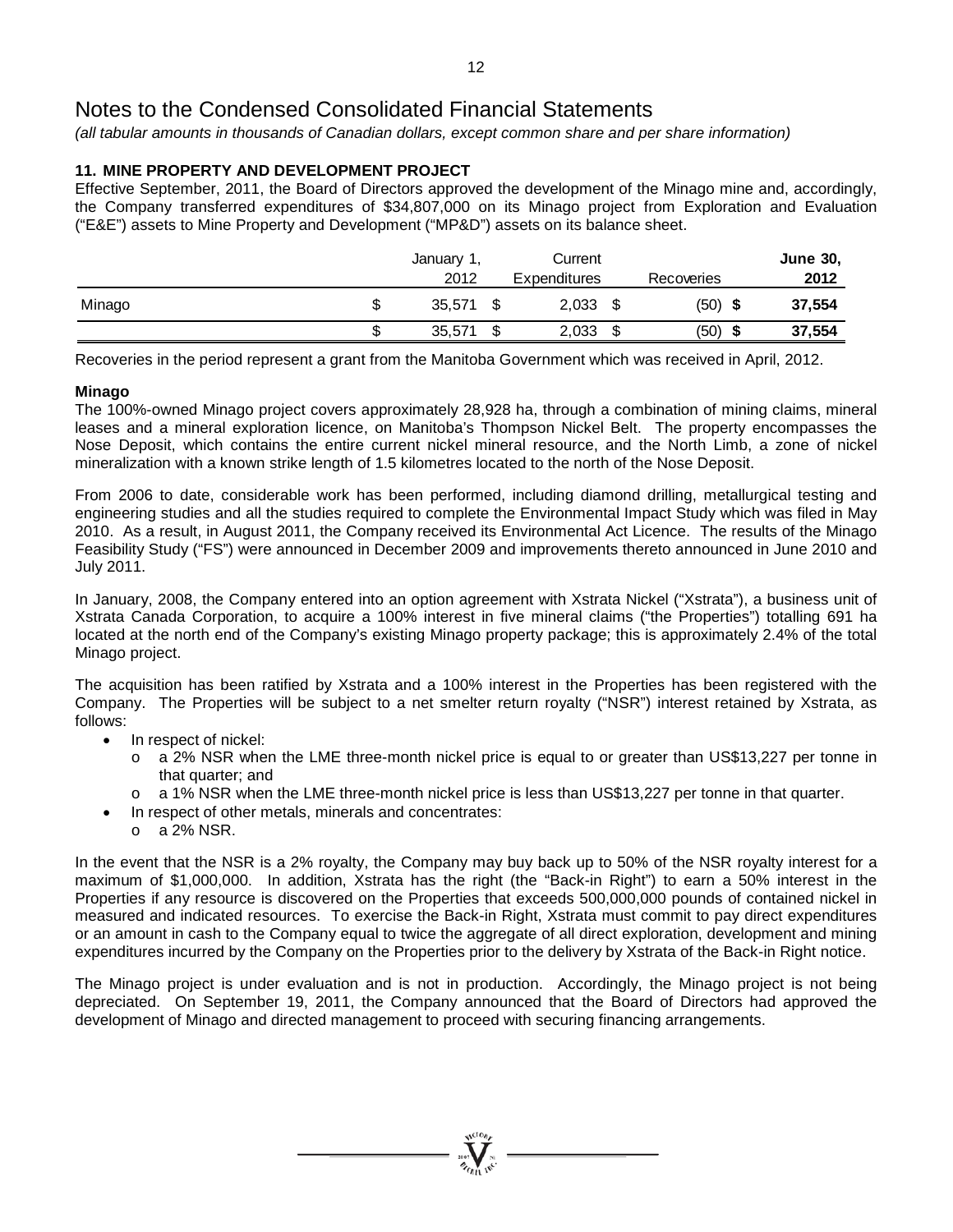*(all tabular amounts in thousands of Canadian dollars, except common share and per share information)*

## **12. EXPLORATION AND EVALUATION PROJECTS**

Cumulative costs relating to the acquisition of mineral properties and E&E expenditures have been incurred on the following projects:

|                |     | Current<br>January 1,                                                                                                                                                                                                                                                                                                                                                                                                            |      |         | Excess |                          | <b>June 30,</b> |  |                 |
|----------------|-----|----------------------------------------------------------------------------------------------------------------------------------------------------------------------------------------------------------------------------------------------------------------------------------------------------------------------------------------------------------------------------------------------------------------------------------|------|---------|--------|--------------------------|-----------------|--|-----------------|
|                |     |                                                                                                                                                                                                                                                                                                                                                                                                                                  |      |         |        |                          |                 |  | 2012            |
| Lac Rocher     | \$  |                                                                                                                                                                                                                                                                                                                                                                                                                                  |      | 30      | \$     |                          |                 |  | 7,284           |
| Lynn Lake      |     |                                                                                                                                                                                                                                                                                                                                                                                                                                  |      |         |        | (1,000)                  | 1,000           |  |                 |
| Mel            |     | 7,323                                                                                                                                                                                                                                                                                                                                                                                                                            |      | 71      |        | ٠                        | -               |  | 7,394           |
| Victory Silica |     | ٠                                                                                                                                                                                                                                                                                                                                                                                                                                |      | 30      |        | $\overline{\phantom{a}}$ |                 |  | 30              |
|                | \$. |                                                                                                                                                                                                                                                                                                                                                                                                                                  |      | 131     |        |                          |                 |  | 14,708          |
|                |     |                                                                                                                                                                                                                                                                                                                                                                                                                                  |      |         |        |                          | Writedown of    |  |                 |
|                |     |                                                                                                                                                                                                                                                                                                                                                                                                                                  |      | Current |        |                          | E&E Projects/   |  | <b>June 30,</b> |
|                |     | 2012<br>Expenditures<br>Recoveries<br>Proceeds<br>$-$ \$<br>$7,254$ \$<br>- \$<br>$\mathsf{S}$<br>$(1,000)$ \$<br>14,577 \$<br>$1,000$ \$<br>January 1,<br>2011<br>Recoveries Excess Proceeds<br>Expenditures<br>\$<br>130 \$<br>$7,026$ \$<br>$(8)$ \$<br>-\$<br>$\sim$<br>3<br>(600)<br>597<br>6,618<br>626<br>$\overline{\phantom{a}}$<br>31,059<br>3,498<br>٠<br>44,703 \$<br>\$<br>$(608)$ \$<br>\$<br>4,257<br>597<br>- \$ | 2011 |         |        |                          |                 |  |                 |
| Lac Rocher     |     |                                                                                                                                                                                                                                                                                                                                                                                                                                  |      |         |        |                          |                 |  | 7,148           |
| Lynn Lake      |     |                                                                                                                                                                                                                                                                                                                                                                                                                                  |      |         |        |                          |                 |  |                 |
| Mel            |     |                                                                                                                                                                                                                                                                                                                                                                                                                                  |      |         |        |                          |                 |  | 7,244           |
| Minago         |     |                                                                                                                                                                                                                                                                                                                                                                                                                                  |      |         |        |                          |                 |  | 34,557          |
|                |     |                                                                                                                                                                                                                                                                                                                                                                                                                                  |      |         |        |                          |                 |  | 48,949          |

The expenditures on the Lynn Lake property are shown net of a \$300,000 option payment by Prophecy Resource Corp. (now Prophecy Coal Corp. or "Prophecy Coal") in the last quarter of 2009, an aggregate of \$1,100,000 in 2010 and receipt of Prophecy Coal common shares in January 2010 with a fair value at that time of \$968,000 and option payments of \$600,000 in February 2011 and \$1,000,000 in February 2012. The excess proceeds of \$1,000,000 and \$597,000 for the six months ended June 30, 2012 and 2011, respectively, represent the excess of consideration received under the option agreement above carrying value and are reflected in *Recovery of exploration and evaluation project* through operations.

In September, 2011, the Board approved the development of the Minago project, accordingly, the Company reviewed amounts recorded at that date for impairment and transferred \$34,807,000 to MP&D project (Note 11).

#### **Lac Rocher**

The Lac Rocher project, which is 100% owned, is located 140 kilometres northeast of Matagami in northwestern Québec. The project is subject to a royalty of \$0.50 per ton on any ores mined and milled from the property and a 2% NSR.

In 2007, the Company began environmental work in support of obtaining a permit for the Lac Rocher deposit in order to extract and direct ship mineralized material to an offsite mill for processing. A 12-hole, 1,500 metre drill program was also completed to test for extensions to the nickel sulphide mineralization and to provide metallurgical samples for the Preliminary Economic Assessment ("PEA") to determine the near-term production and cash generation potential of the project.

Metallurgical testing of the massive sulphide mineralization from the deposit was completed in December, 2007. In February, 2008, the Company announced the results from metallurgical testing of the disseminated sulphide zone and they were incorporated into the PEA completed in November 2008. The Company completed the construction of an access road in the third quarter of 2009 and performed diamond drilling to provide geotechnical data for portal and ramp development.

The Lac Rocher property is subject to a discovery incentive plan (the "DIP") to reward certain individuals involved in the discovery of Lac Rocher with a 2% NSR for mines that were discovered on certain properties prior to the expiry of the DIP. The NSR is payable only on revenues earned after recovery of all development costs for any mine on the property. The terms of the DIP provide the Company with a right of first refusal on any proposed disposition of the NSR. In addition, the DIP contains put/call provisions under which the Company may be required to purchase, or may exercise an option to purchase, the NSR at the value of its discounted cash flows, as defined therein. The

 $\sum_{\substack{300\\27\\27\\30}}$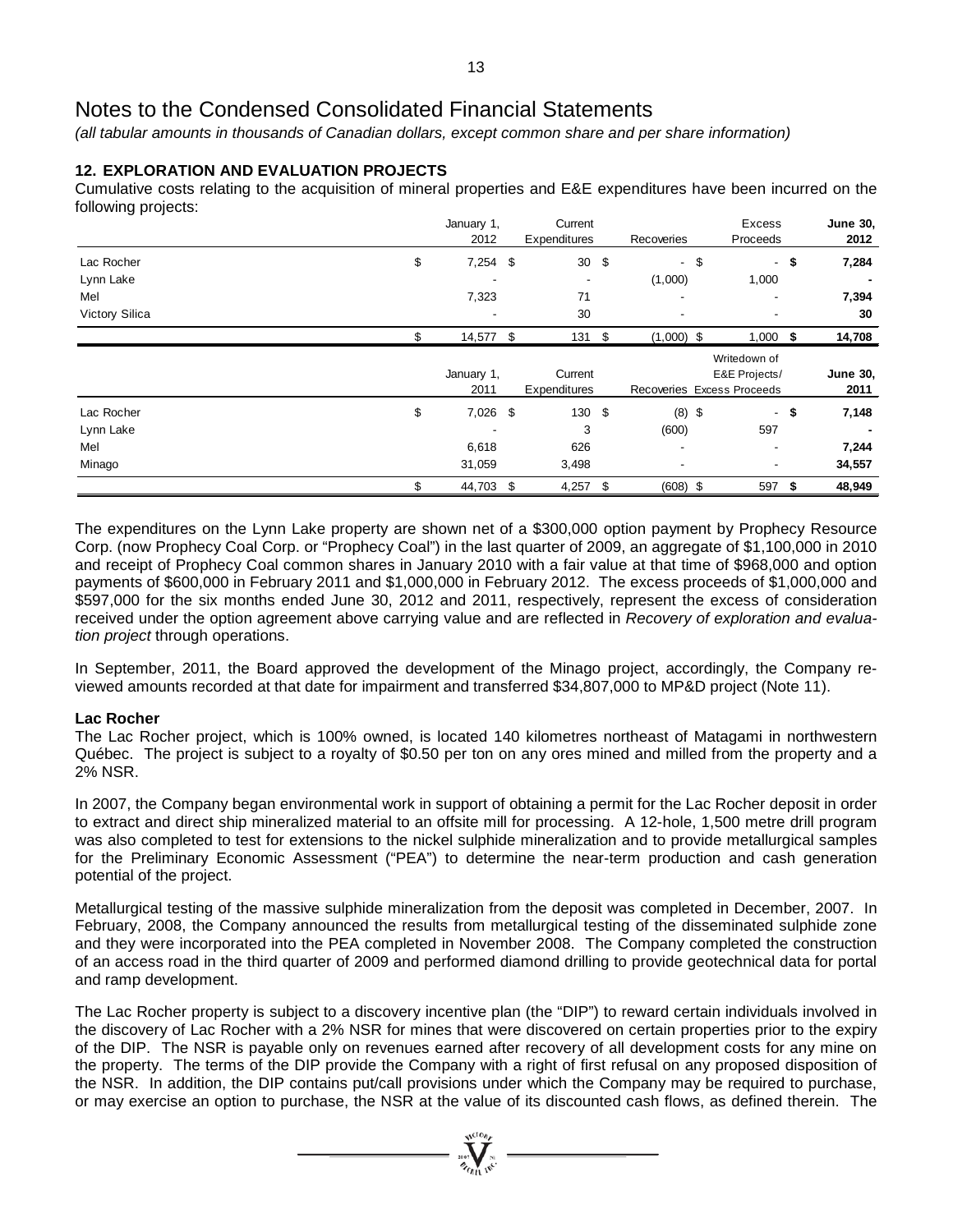*(all tabular amounts in thousands of Canadian dollars, except common share and per share information)*

Lac Rocher property is the only property subject to the DIP. As the Lac Rocher property is not yet in production, no royalties are currently payable.

#### **Lynn Lake**

The Company owns a 100% right, title and interest in the Lynn Lake nickel property ("Lynn Lake"), covering approximately 600 ha in northern Manitoba.

On October 21, 2009, the Company announced that it had optioned Lynn Lake to Prophecy Coal; pursuant to a corporate transaction by Prophecy Coal, the option was assigned, with the Company's consent to Prophecy Platinum Corp. ("Prophecy Platinum"). Under the terms of the agreement, Prophecy Platinum can acquire a 100% interest in Lynn Lake by paying the Company an aggregate of \$4,000,000 over approximately three and a half years, by incurring \$3,000,000 in exploration expenditures over approximately three years and by issuing a 10% equity interest in Prophecy Coal calculated on a diluted basis after Prophecy Coal completes a private placement; such placement was completed in January 2010. The Company also has the right to participate in future equity financings on a pro-rata basis to maintain its 10% interest.

The Company received \$1,000,000 in February 2012 and has received all payments scheduled under the option agreement to date; \$1,000,000 remains due by March 1, 2013. In June, 2011, Prophecy Coal completed a corporate transaction to spin off its non-coal assets into Prophecy Platinum in exchange for shares. The Company agreed to assign the option agreement with Prophecy Coal to the third party. Failure on the part of Prophecy Platinum (if not cured by Prophecy Coal) to meet any of the terms will result in cancellation of the option on the property and it will revert to the Company.

In 2012, \$1,000,000 excess of proceeds under the option agreement above the book value of the property had been received in the period and accordingly was recorded through the statement of operations as a recovery of exploration and evaluation projects in respect of Lynn Lake (June 30, 2011 - \$597,000).

On August 8, 2012, the Company received \$450,000 from Prophecy Platinum in consideration for removal of the exploration expenditure condition from the Lynn Lake option agreement. Accordingly, the sole remaining condition for the Lynn Lake property to transfer to Prophecy Platinum is the \$1,000,000 option payment remaining. Upon receipt, the Company will transfer ownership of Lynn Lake to Prophecy Platinum.

#### **Mel**

Effective August 27, 1999, Nuinsco Resources Limited ("Nuinsco") (the predecessor entity of Victory Nickel) entered into an option agreement (the "Agreement") with Inco Limited (predecessor to CVRD Inco Limited, now Vale) for the exploration and development of Vale's Mel properties (the "Mel Properties") located in the Thompson area of northern Manitoba. Pursuant to the Agreement, sufficient expenditures have been incurred to earn a 100% interest in the Mel Properties, and in 2007 the Company exercised its option to acquire such interest. Vale had the right to earn back a 51% interest by incurring expenditures of \$6,000,000 over a four-year period. On September 14, 2010, Vale notified the Company that it will not exercise this back-in right. In accordance with the terms of the agreement with Vale, they now are entitled to a 10% royalty on "distributable earnings" as defined in the agreement. Distributable earnings is defined as net revenue less operating expenses, before federal and provincial income taxes, after provincial mining taxes and less aggregate pre-production capital but before depreciation.

Also under the Agreement, Vale has a contractual obligation to mill ore mined from the Mel deposit at its cash cost plus 5% (provided that the product meets Vale specifications and that Vale has sufficient mill capacity).

In the first quarter of 2011, the Company completed a drilling program at Mel which had positive results. The Mel dataset is currently being vetted and updated. Following completion of this work, additional modelling of the resource is contemplated.

#### **Victory Silica**

On June 19, 2012, the Company announced a new initiative through the hiring of Ken Murdock and the creation of Victory Silica. The objective is to establish VSL as a supplier of premium frac sand prior to commencing frac sand sales from the Minago project.

 $\sum_{y_1 \in \{100\}}^{y_2 \in \{100\}}$  =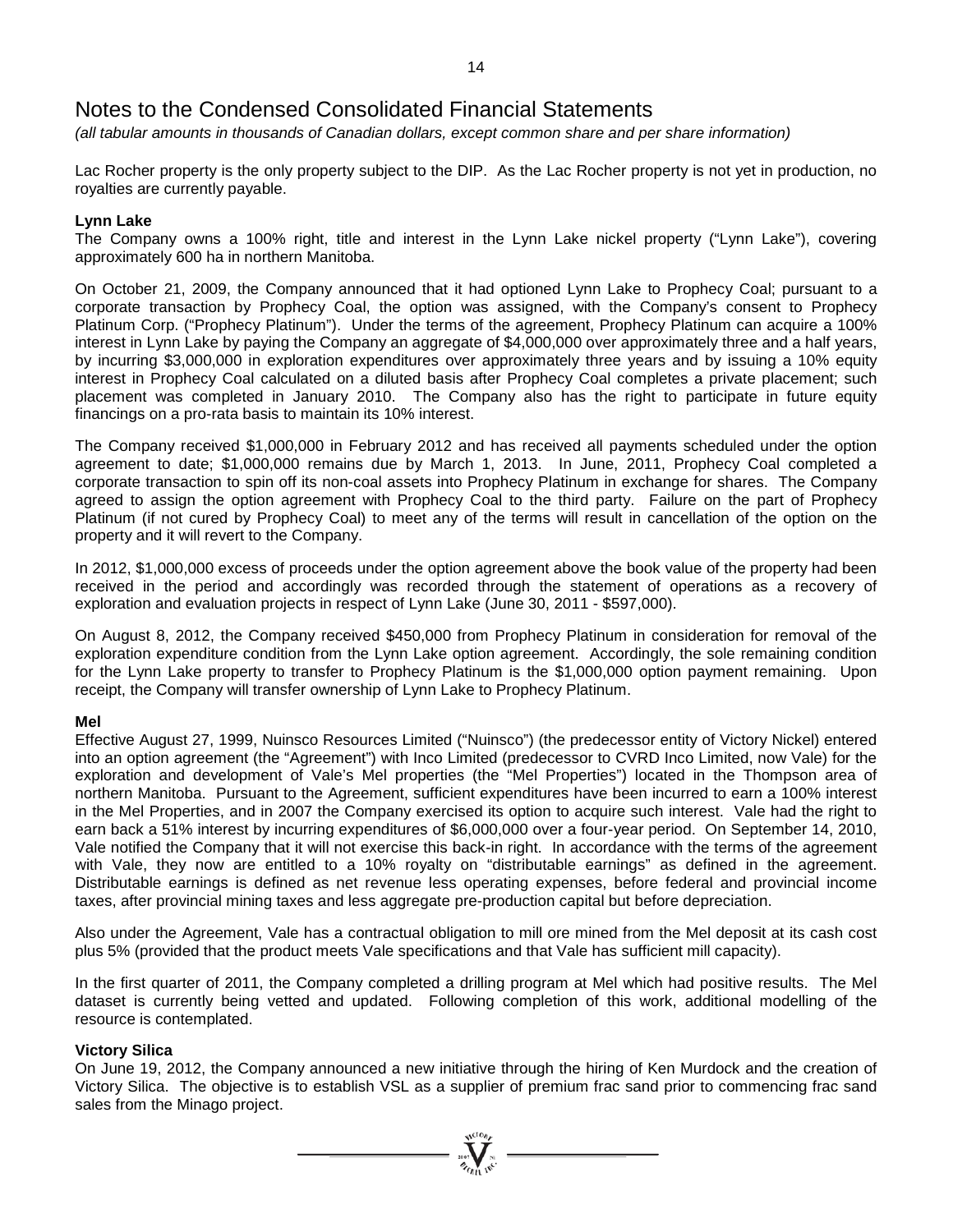*(all tabular amounts in thousands of Canadian dollars, except common share and per share information)*

#### **Wakami, Lar and Wellmet Projects**

The Company has incurred minimal expenditures on these properties in 2012 and 2011.

#### **Impairment**

Pre-E&E (project generation) costs and/or E&E costs relating to discontinued projects in the amounts of \$nil were provided for through operations as *Writedown of exploration and evaluation projects* in the statement of operations during the three and six months ended June 30, 2012 and 2011. In the three months ended June 30, 2011, \$2,000 of expenditures related to Lynn Lake were recorded against the net recovery for Lynn Lake recorded in the first quarter of 2011.

#### **13. TRADE AND OTHER PAYABLES**

|                                                  |              | <b>June 30,</b> |     | December 31. |
|--------------------------------------------------|--------------|-----------------|-----|--------------|
|                                                  | <b>Notes</b> | 2012            |     | 2011         |
| Trade payables                                   |              |                 |     |              |
| Mine property and development project            | 11           | 924             | æ.  | 158          |
| Exploration and evaluation projects              | 12           | 31              |     | 12           |
| Non-project related                              |              | 162             |     | 20           |
| <b>Accrued liabilities</b>                       |              |                 |     |              |
| Mine property and development project            | 11           | 46              |     | 12           |
| Exploration and evaluation projects              | 12           |                 |     | 14           |
| Non-project related                              | 19           | 112             |     | 89           |
| Other payables                                   |              | 12              |     | 17           |
| Flow-through premium liability (see table below) |              |                 |     |              |
|                                                  |              | 1,287           | \$. | 322          |

The following table shows the transactions and balances of the flow-through premium liability:

|                                                      | <b>June 30,</b> | December 31, |
|------------------------------------------------------|-----------------|--------------|
|                                                      | 2012            | 2011         |
| Balance as at beginning of period                    | <b>COL</b>      |              |
| Flow-through premium from financing - May, 2011      |                 | 87           |
| Flow-through premium adjusted through finance income | ٠               | (87)         |
|                                                      | ٠               |              |

#### **14. CAPITAL AND OTHER COMPONENTS OF EQUITY Share Capital**

# *Authorized*

The Company is authorized to issue an unlimited number of common shares.

## *Number of shares issued and outstanding*

There were no common shares issued during the six months ended June 30, 2012.

## **Share Incentive Plan**

The Company has a Share Incentive Plan which includes both a Share Purchase Plan and a Share Bonus Plan. Both are described in the Company's 2011 Audited Financial Statements. At the Company's Annual and Special Meeting of Shareholders held on June 26, 2012 (the "ASM"), shareholders approved the maximum number of common shares issuable under the Share Bonus Plan to 10,000,000.

#### **Shareholder Rights Plan**

The Company has a Shareholder Rights Plan which is described fully in the Company's 2011 Audited Financial Statements. At the ASM, shareholders approved the extension of this plan to the termination of the annual meeting of shareholders in 2015.

 $\sum_{\substack{i=1\\i\neq j}}^{N^{(10)}h_{j}}$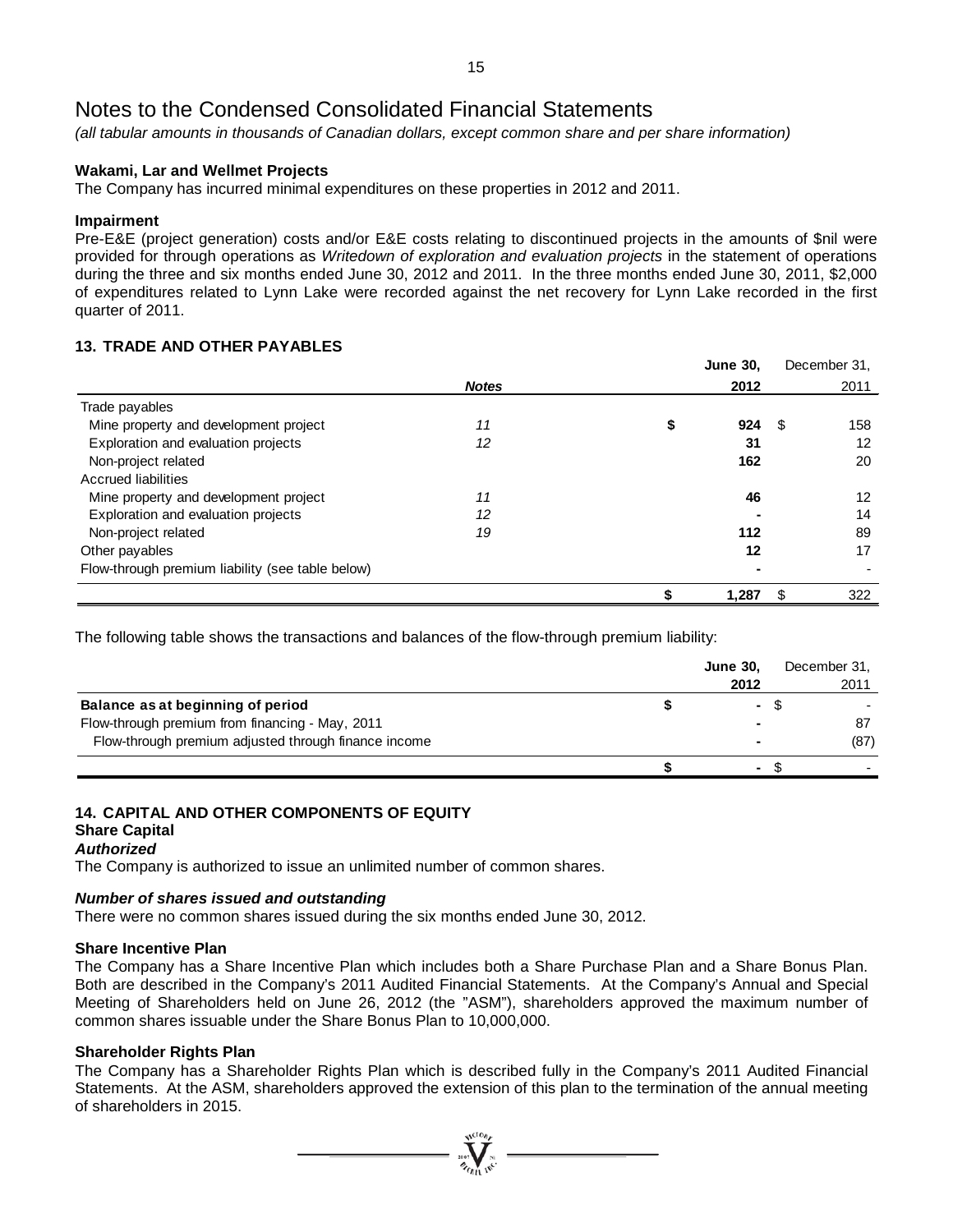*(all tabular amounts in thousands of Canadian dollars, except common share and per share information)*

## **Accumulated Other Comprehensive Income or (Loss) ("AOCI")**

AOCI is comprised of the following separate components of equity:

#### *Net change of financial assets at fair value through OCI*

This comprises the cumulative net change in the fair value of financial assets at fair value through OCI.

#### *Income tax on other comprehensive income*

This comprises the amount of income tax determined to be required on the cumulative net change in the fair value of financial assets at fair value through OCI.

### **15. EARNINGS (LOSS) PER SHARE**

The calculation of basic and diluted earnings (loss) per share ("EPS") for the three and six months ended June 30, 2012 is based on losses of \$571,000 and \$104,000 attributable to common shareholders (June 30, 2011 – losses of \$505,000 and \$204,000) and, a weighted average number of common shares outstanding or after adjustment for the effects of all dilutive potential common shares as shown below.

There have been no significant capital transactions from the reporting date to the date of this filing which have had a material impact on earnings per share.

#### **Weighted Average Number of Common Shares Basic**

|                                                    |             | Three months ended June 30, | Six months ended June 30, |             |  |  |
|----------------------------------------------------|-------------|-----------------------------|---------------------------|-------------|--|--|
|                                                    | 2012        | 2011                        | 2012                      | 2011        |  |  |
| Balance as at beginning of period                  | 395,807,000 | 386,014,000                 | 395,807,000               | 380,026,000 |  |  |
| Effect of shares issued                            |             | 3,535,000                   |                           | 6,529,000   |  |  |
| Effect of warrants exercised                       |             | 1.000                       | $\overline{\phantom{0}}$  | 825,000     |  |  |
| Weighted average number of common shares as at end |             |                             |                           |             |  |  |
| of period - Basic                                  | 395,807,000 | 389.550.000                 | 395,807,000               | 387,380,000 |  |  |

#### **Diluted Earnings (Loss) per Share**

The effect of adjustments to the weighted average number of common shares would be anti-dilutive because the Company has incurred losses in each respective accounting period.

As at June 30, 2012, 30,064,000 options and 4,805,000 warrants (June 30, 2011 – 27,560,000 options and 35,720,000 warrants) were anti-dilutive.

### **16. SHARE-BASED PAYMENTS**

#### **Description of the Share-based Payment Arrangements**

The Company's share-based payment arrangements are described in Note 17 to the Company's 2011 Audited Financial Statements.

#### *Stock Option Plan (equity-settled)*

As at June 30, 2012, the Company had 29,307,000 common shares available for the granting of future options (December 31, 2011 – 32,296,000). Options are exercisable at the closing market price of the shares at the date prior to grant. The Company does not have any cash-settled transactions.

#### *Share purchase warrants (equity-settled)*

Outstanding warrants as at June 30, 2012 consists of warrants issued pursuant to the private placements completed during 2011. The Company does not have any cash-settled transactions.

#### *Share Bonus Plan*

The terms of the Share Bonus Plan are set out in Note 15 to the Company's 2011 Audited Financial Statements; as amended at the ASM as described in Note 14.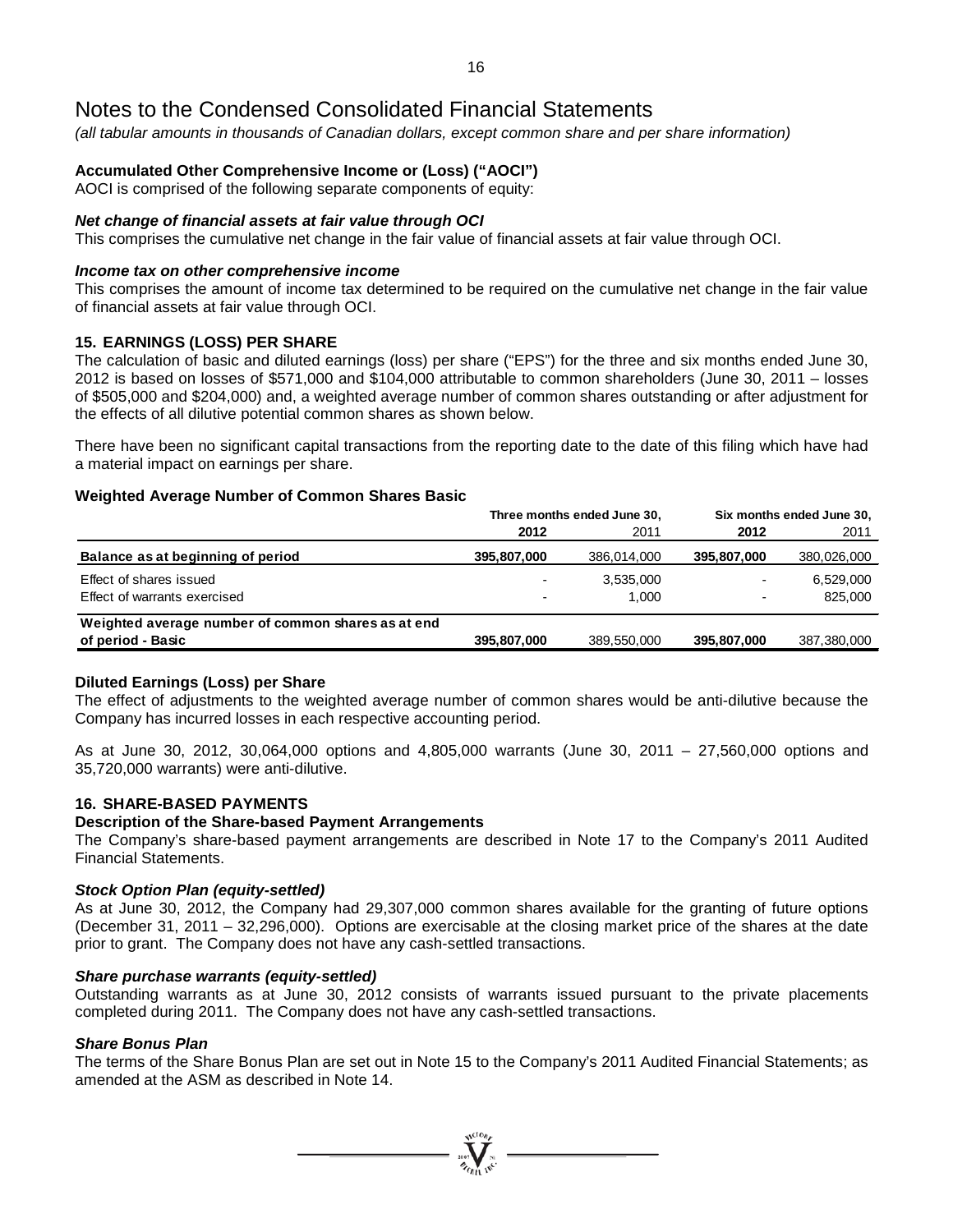*(all tabular amounts in thousands of Canadian dollars, except common share and per share information)*

#### **Terms and Conditions of Share-based Payment Arrangements** *Stock Option Plan and Share purchase warrants*

The terms and conditions relating to the grants of the Company's Stock Option Plan and share purchase warrants are set out in Note 17 to the Company's 2011 Audited Financial Statements.

**Weighted**

# **Disclosure of Share-based Payment Arrangements**

#### *Stock Option Plan*

The number and weighted average exercise prices of options are as follows:

|                                       |                          |                        |                   |   | weighted     |
|---------------------------------------|--------------------------|------------------------|-------------------|---|--------------|
|                                       | <b>Number of options</b> | average exercise price |                   |   |              |
|                                       | <b>June 30.</b>          | December 31,           | <b>June 30,</b>   |   | December 31, |
|                                       | 2012                     | 2011                   | 2012              |   | 2011         |
| Outstanding as at beginning of period | 27,074,736               | 25,402,248             | $0.28$ \$         |   | 0.30         |
| Granted                               | 8,050,000                | 4,335,000 \$           | $0.05$ \$         |   | 0.11         |
| Exercised                             |                          | $(300,000)$ \$         | ۰.                | S | 0.05         |
| Expired                               | (5,060,736)              | $(2,362,512)$ \$       | $0.72$ \$         |   | 0.24         |
| Outstanding as at end of period       | 30,064,000               | 27,074,736 \$          | $0.14 \text{ } $$ |   | 0.28         |
| Exercisable as at end of period       | 27,839,000               | 26,332,236 \$          | $0.15$ \$         |   | 0.28         |

For options exercised during 2011, the weighted average share price at the date of exercise was \$0.09.

|                          | Weighted average remaining |                               |                          |              |  |  |  |  |
|--------------------------|----------------------------|-------------------------------|--------------------------|--------------|--|--|--|--|
|                          |                            | Number of options outstanding | contractual life (years) |              |  |  |  |  |
|                          | <b>June 30.</b>            | December 31.                  | <b>June 30.</b>          | December 31. |  |  |  |  |
|                          | 2012                       | 2011                          | 2012                     | 2011         |  |  |  |  |
| Range of exercise prices |                            |                               |                          |              |  |  |  |  |
| \$0.03 to \$0.05         | 12,315,000                 | 4,265,000                     | 3.81                     | 2.08         |  |  |  |  |
| \$0.06 to \$0.14         | 5,585,000                  | 5,585,000                     | 3.21                     | 3.71         |  |  |  |  |
| \$0.15 to \$0.16         | 5,490,000                  | 5,490,000                     | 2.51                     | 3.01         |  |  |  |  |
| \$0.17 to \$0.25         | 1,593,750                  | 1,593,750                     | 1.57                     | 2.07         |  |  |  |  |
| \$0.26 to \$0.32         | 2,956,250                  | 2,956,250                     | 0.84                     | 1.34         |  |  |  |  |
| \$0.33 to \$0.50         | 2.074.000                  | 2,074,000                     | 0.66                     | 1.16         |  |  |  |  |
| \$0.51 to \$0.64         | 50,000                     | 2,850,000                     | 0.25                     | 0.19         |  |  |  |  |
| \$0.65 to \$0.82         |                            | 2,260,736                     |                          | 0.20         |  |  |  |  |
|                          | 30,064,000                 | 27.074.736                    | 2.83                     | 2.10         |  |  |  |  |

There were 8,050,000 options granted in the three and six months ended June 30, 2012 with an exercise price of \$0.05 per share; the weighted average fair value at the date of grant was \$0.035. For options granted during 2011, the weighted average fair value at the date of grant was \$0.074. A total of 4,335,000 options were granted during 2011 to key management personnel, employees and consultants.

The vesting of options resulted in share-based payment expense of \$210,000 and \$224,000 in the three and six months ended June 30, 2012 (June 30, 2011 - \$140,000 and \$142,000). Of the 30,064,000 options outstanding at June 30, 2012, 2,225,000 are subject to vesting (as at December 31, 2011 – 27,074,736 were outstanding of which 742,500 were subject to vesting). The aggregate fair value of these unvested options not yet charged to operations is \$77,000 (as at December 31, 2011 - \$20,000).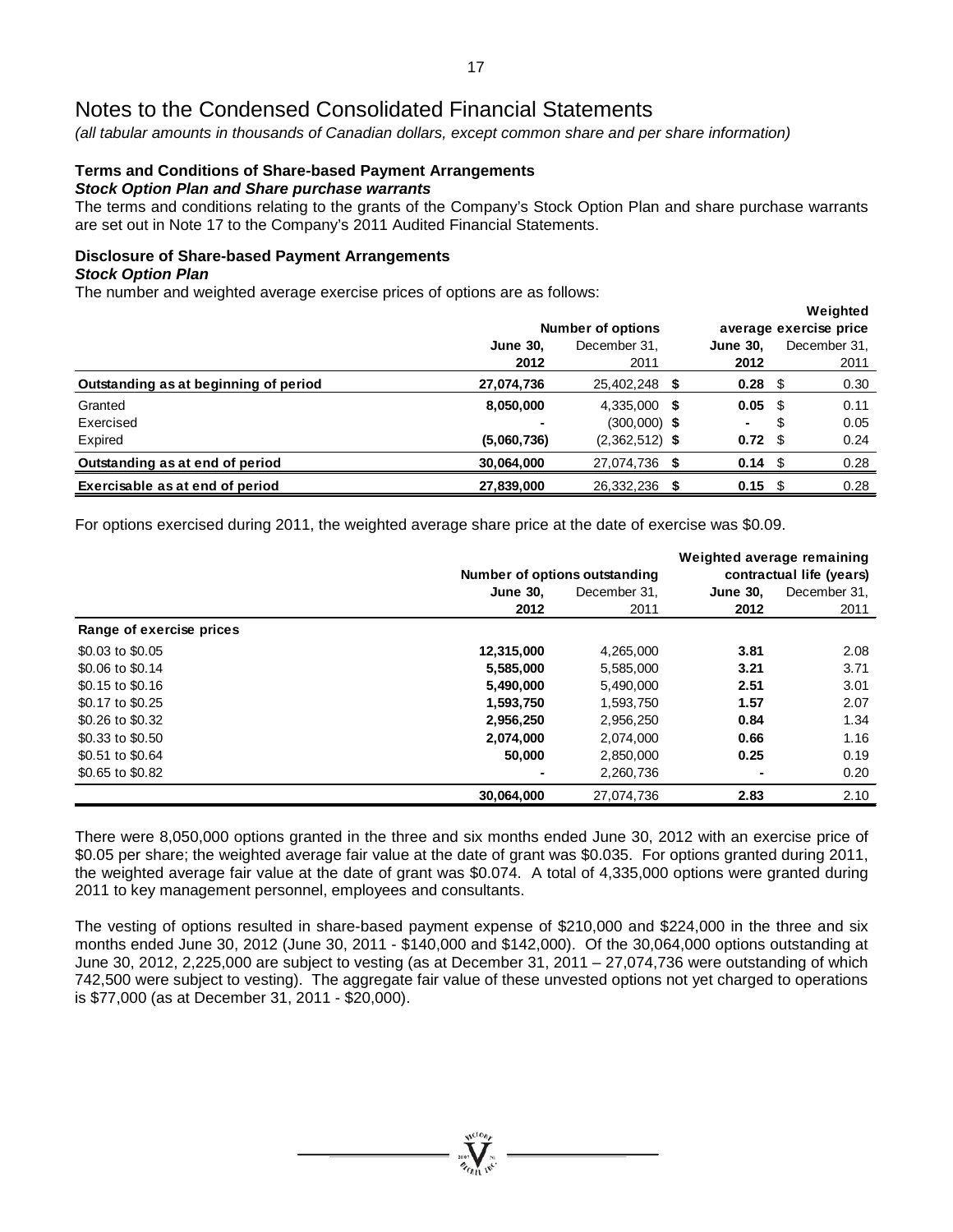*(all tabular amounts in thousands of Canadian dollars, except common share and per share information)*

#### *Share purchase warrants*

The number and weighted average exercise prices of warrants are as follows:

|                                                 |                             |                     |                          |                                       |    |                        |      | Weighted     |  |
|-------------------------------------------------|-----------------------------|---------------------|--------------------------|---------------------------------------|----|------------------------|------|--------------|--|
|                                                 |                             |                     |                          | <b>Number of warrants</b>             |    | average exercise price |      |              |  |
|                                                 |                             |                     | <b>June 30.</b>          | December 31,                          |    | <b>June 30.</b>        |      | December 31, |  |
|                                                 | Date Issued                 | Life <sup>(a)</sup> | 2012                     | 2011                                  |    | 2012                   |      | 2011         |  |
| <b>Issued pursuant to</b><br>private placements |                             |                     |                          |                                       |    |                        |      |              |  |
| Unit warrants                                   | January 10, 2011<br>Expired | 12                  | 2.500.000<br>(2,500,000) | 2.500.000<br>$\overline{\phantom{0}}$ | \$ | 0.140                  | S    | 0.140        |  |
| Unit warrants                                   | May 25, 2011                | 18                  | 4,347,826                | 4,347,826                             | \$ | 0.150                  | - \$ | 0.150        |  |
| Finder's warrants                               | May 25, 2011                | 18                  | 456,960                  | 456,960                               | \$ | 0.150                  | - \$ | 0.150        |  |
| Outstanding as at end of period                 |                             |                     | 4,804,786                | 7,304,786                             | \$ | 0.147                  | -S   | 0.147        |  |

(a) The life of warrants is shown in number of months from issue date.

#### **Inputs for Measurement of Grant Date Fair Values**

The grant-date-fair-values of share-based payments were measured based on the Black-Scholes option-pricing model. Expected volatility is estimated by considering historic average share price volatility.

The inputs used in the measurement of the fair values at grant date of the share-based payments granted, modified or issued during the period are as follows:

|                                 | <b>Options</b>  |                     |                 | <b>Warrants</b>     |  |  |
|---------------------------------|-----------------|---------------------|-----------------|---------------------|--|--|
|                                 | <b>June 30.</b> | December 31,        | <b>June 30.</b> | December 31,        |  |  |
|                                 | 2012            | 2011                | 2012            | 2011                |  |  |
|                                 |                 |                     |                 |                     |  |  |
| Fair values at grant dates      | \$0.035         | \$0.070 and \$0.077 | n/a             | \$0.011 and \$0.019 |  |  |
| Share prices at grant dates     | \$0.05          | \$0.10 and \$0.11   | n/a             | \$0.100             |  |  |
| Fair values of options modified | n/a             | \$0.00 to \$0.07    | n/a             | n/a                 |  |  |
| <b>Assumptions</b>              |                 |                     |                 |                     |  |  |
| Exercise prices                 | \$0.05          | \$0.05 to \$0.64    | n/a             | \$0.14 and \$0.15   |  |  |
| <b>Expected volatilities</b>    | 104%            | 42% to 106%         | n/a             | 56% and 65%         |  |  |
| Life (years)                    | 4               | 1.3 to 4.7          | n/a             | 1 and 1.5           |  |  |
| Expected dividends              |                 | $\blacksquare$      | n/a             |                     |  |  |
| Risk-free interest rate         | 1.18%           | 0.95% to 2.22%      | n/a             | 1.57% and 1.69%     |  |  |

#### **17. FINANCE INCOME AND FINANCE COSTS**

|                                                            | Three months ended June 30, |   |                      |      | Six months ended June 30. |    |       |  |
|------------------------------------------------------------|-----------------------------|---|----------------------|------|---------------------------|----|-------|--|
|                                                            | 2012                        |   | 2011                 |      | 2012                      |    | 2011  |  |
| Interest income on bank deposits                           |                             | S | $\mathbf{2}^{\circ}$ | - 55 | 2                         | -S | 3     |  |
| Net change in fair value of financial assets at fair value |                             |   |                      |      |                           |    |       |  |
| through operations                                         |                             |   |                      |      |                           |    |       |  |
| Premium on flow-through spending                           |                             |   | 26                   |      |                           |    | 26    |  |
| Net foreign exchange gain                                  |                             |   |                      |      |                           |    | 2     |  |
| <b>Finance income</b>                                      |                             |   | 29                   |      |                           |    | 31    |  |
| Net change in fair value of financial assets at fair value |                             |   |                      |      |                           |    |       |  |
| through operations                                         |                             |   | 91                   |      |                           |    | 188   |  |
| Net foreign exchange loss                                  |                             |   |                      |      |                           |    |       |  |
| <b>Finance costs</b>                                       |                             |   | 91                   |      |                           |    | 188   |  |
| Net Finance Income (Costs)                                 |                             |   | (62) \$              |      | (2)                       |    | (157) |  |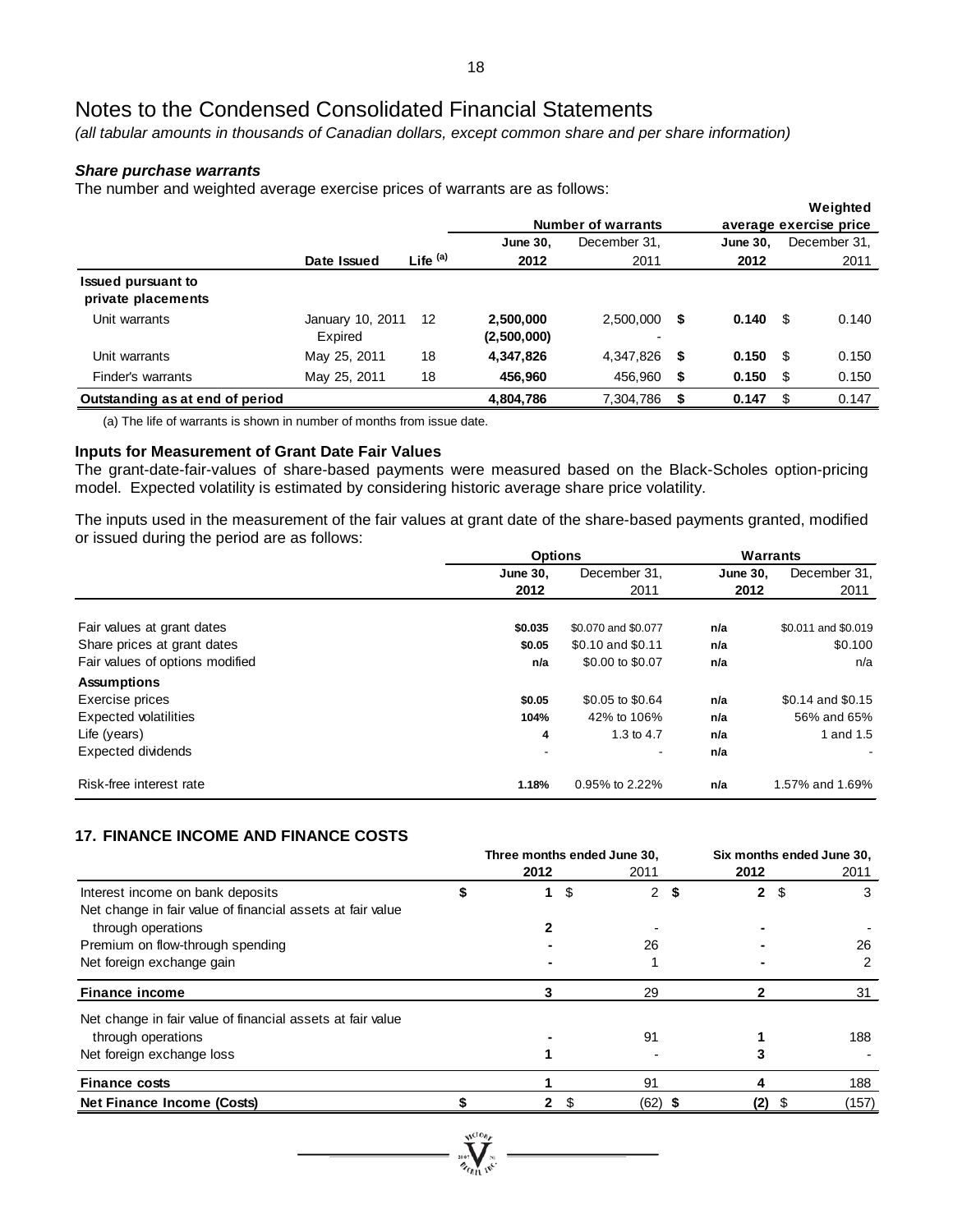*(all tabular amounts in thousands of Canadian dollars, except common share and per share information)*

#### **18. OPERATING SEGMENT Reporting Segment**

The Company is engaged in the exploration, evaluation and development of properties for the mining and production of nickel and associated products. The Company does not have formal operating segments and does not yet have operating revenues, products, processes or customers. The corporate office operates to support the Company's projects and receives administrative support from Nuinsco (Note 19) to do so. The projects are all located in Canada. Senior management makes decisions by considering exploration potential and results on a project basis. Any applicable amounts relating to projects are capitalized to the relevant project as either *Exploration and evaluation projects* or *Mine property and development project* on the consolidated balance sheets.

#### **Geographic Information**

| <b>June 30,</b> |     | December 31, |
|-----------------|-----|--------------|
| 2012            |     | 2011         |
|                 |     |              |
| \$<br>2,787     |     | 4,306        |
| 7,284           |     | 7,254        |
| $\blacksquare$  |     | ۰            |
| 7,394           |     | 7,323        |
| 37,554          |     | 35,571       |
| 30              |     |              |
| 55,049          | \$. | 54,454       |
|                 |     | - \$         |

Revenues in each period are wholly attributable to the corporate office. There have been no changes in the reportable segment or the treatment of segmented assets and revenues year-over-year.

## **19. RELATED PARTIES & MANAGEMENT AGREEMENT**

#### **Transactions and Balances with Nuinsco and Related Parties**

The Company shares management, administrative assistance and facilities with Nuinsco pursuant to a management agreement. The costs charged by Nuinsco are recorded at the cost to Nuinsco of such services plus 10 per cent. The management agreement commenced February 1, 2007 and is terminable by the Company upon 180 days notice and by Nuinsco upon 90 days notice.

Balances and transactions with Nuinsco and related parties are shown in the following tables:

|                                                         |                             |      |      |      | <b>June 30.</b><br>2012   |     | December 31.<br>2011 |
|---------------------------------------------------------|-----------------------------|------|------|------|---------------------------|-----|----------------------|
| <b>Balances Outstanding</b>                             |                             |      |      |      |                           |     |                      |
| Receivable from Nuinsco Resources Limited               |                             |      |      |      | 46                        | -S  | 20                   |
| Payable to key management personnel                     |                             |      |      |      | 107                       | S   | 47                   |
|                                                         | Three months ended June 30, |      |      |      | Six months ended June 30. |     |                      |
|                                                         | 2012                        |      | 2011 |      | 2012                      |     | 2011                 |
| Overhead charges from Nuinsco Resources Limited         | 157                         | - \$ | 215  | - \$ | 371                       |     | 412                  |
| Overhead charges to Nuinsco Resources Limited           | 8                           |      |      |      | 15                        |     |                      |
| Project costs charged to Nuinsco Resources Limited      |                             | 7 S  |      |      | 16                        | \$. | 14                   |
| Project recoveries charged by Nuinsco Resources Limited | 14                          | - \$ | 18   |      | 19                        |     | 34                   |

Amounts due to or from Nuinsco are unsecured, non-interest bearing and due on demand. Amounts due to or from Nuinsco are settled on a regular basis. Payables to key management personnel generally relate to directors' fees, consulting fees and expense reimbursements.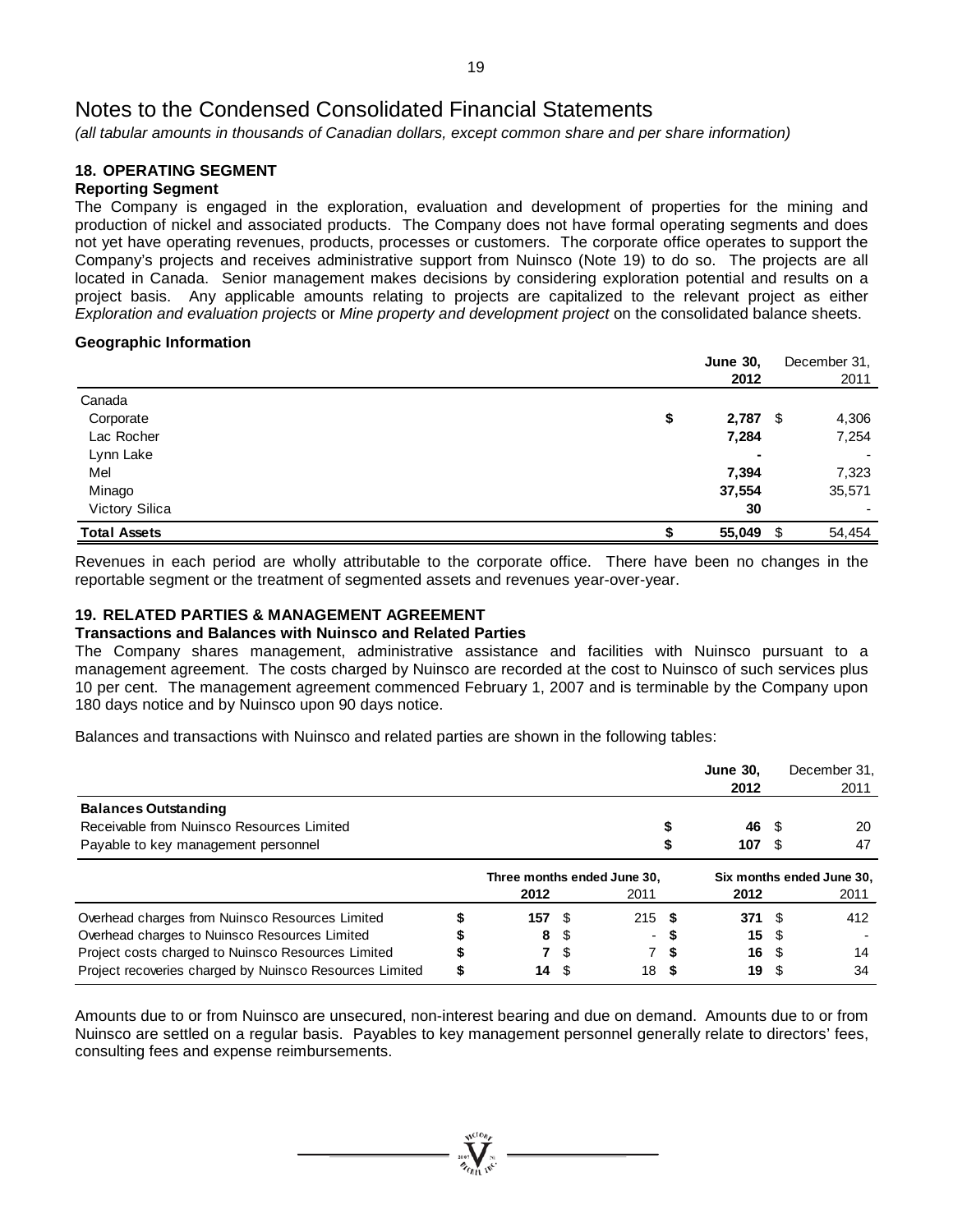*(all tabular amounts in thousands of Canadian dollars, except common share and per share information)*

#### **Transactions with Key Management Personnel**

Short-term employee benefits provided by the Company include salaries, directors' fees, statutory benefit contributions, paid annual vacation and paid sick leave as well as non-monetary benefits such as medical care. The Company's non-monetary benefit package for key management personnel is the same as that available to all full-time employees. In addition to short-term employee benefits, the Company may also issue options and shares as part of the Stock Option Plan and Share Bonus Plan (Notes 16 and 14).

Key management personnel compensation comprises:

|                                | Three months ended June 30, |  |      |  | Six months ended June 30, |  |      |
|--------------------------------|-----------------------------|--|------|--|---------------------------|--|------|
|                                | 2012                        |  | 2011 |  | 2012                      |  | 2011 |
| Short-term employee benefits   | 211                         |  | 222  |  | 432                       |  | 445  |
| Share-based payments - options | 217                         |  | 187  |  | 217                       |  | 187  |
|                                | 428                         |  | 409  |  | 649                       |  | 632  |

There were no outstanding balances as at June 30, 2012 and December 31, 2011 relating to key management personnel except as included in the tables above.

#### **20. SIGNIFICANT COMPANY ENTITIES**

On June 19, 2012, the Company announced the creation of Victory Silica. While the balances and transactions are presently minimal, the Company expects activity to increase in future periods as the business expands.

#### **21. COMMITMENTS**

#### **Flow-through Commitment**

As at December 31, 2011, the Company had fulfilled its flow-through commitment from the financing in May, 2011. There were no flow-through financings during 2012.

#### **Transformer Equipment**

On May 10, 2010, the Company entered into an agreement to purchase equipment for the Minago project. The total price is US\$2,840,000. The Company has made aggregate deposits of \$1,334,000 as at June 30, 2012.

#### **22. SUBSEQUENT EVENTS**

There have been no significant subsequent events not already described elsewhere in these financial statements.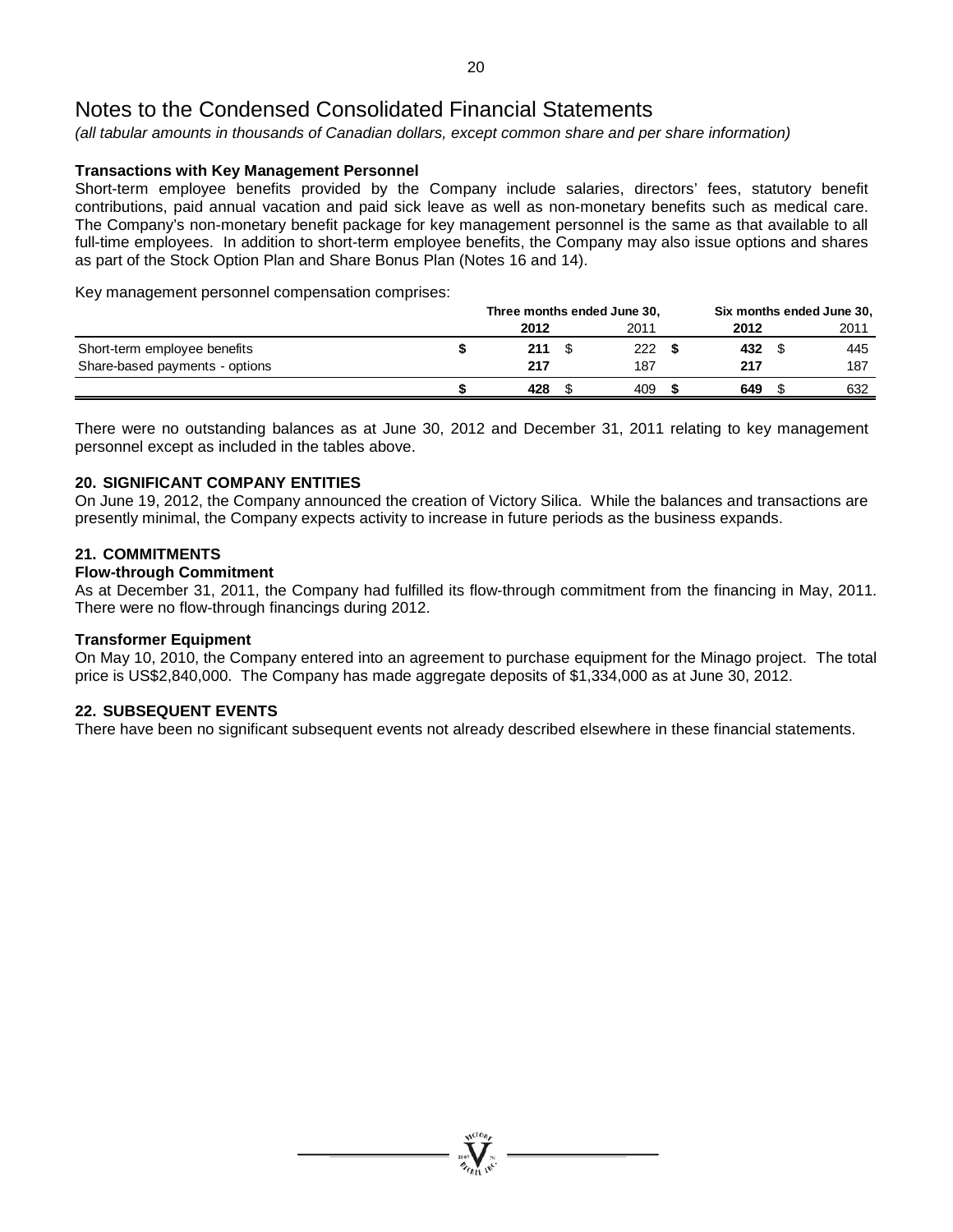

# **VICTORY NICKEL INC.**

# **MANAGEMENT'S DISCUSSION AND ANALYSIS**

# **FOR THE THREE AND SIX MONTHS ENDED JUNE 30, 2012**

**DATED AUGUST 8, 2012**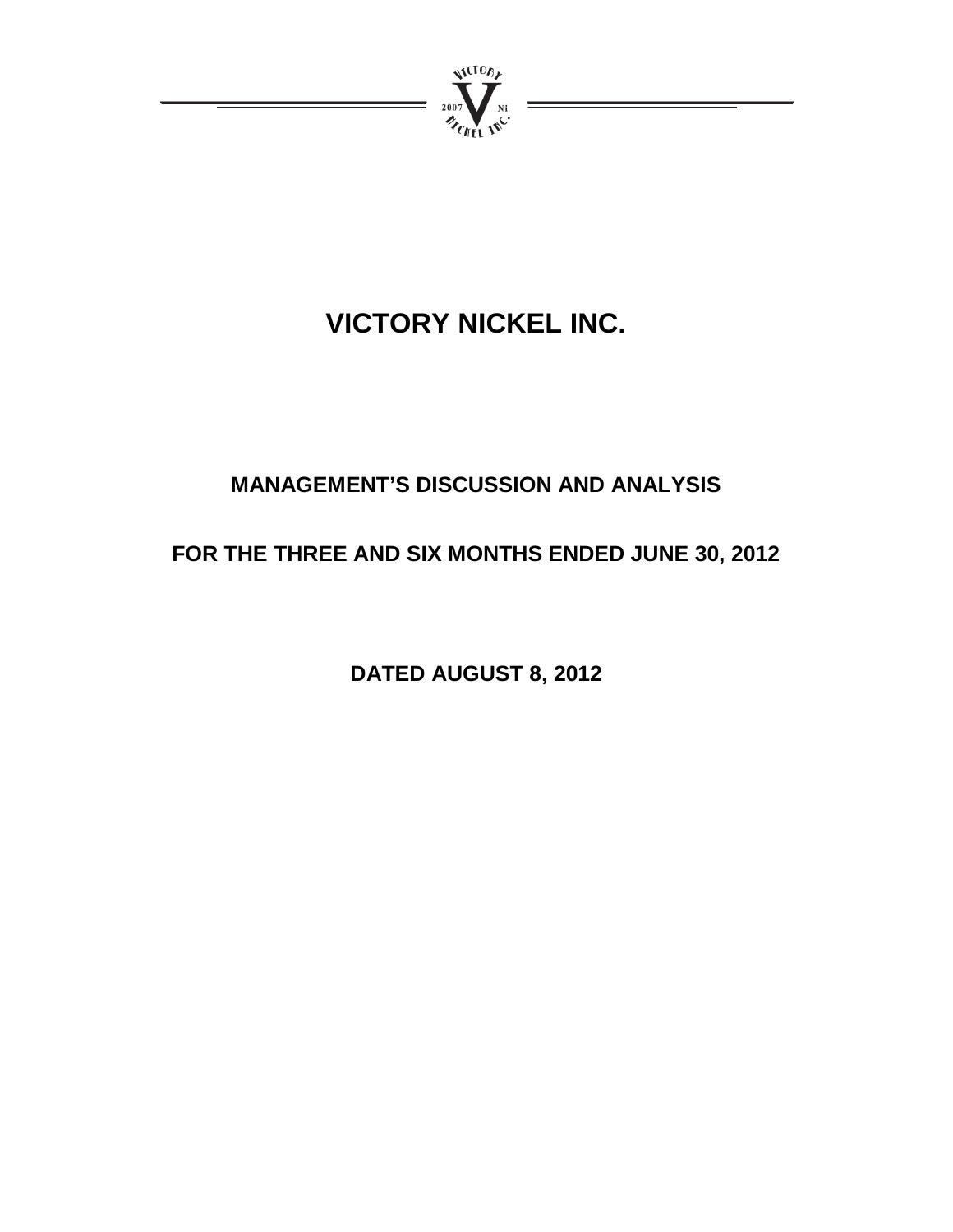# **VICTORY NICKEL INC.**

## **MANAGEMENT'S DISCUSSION AND ANALYSIS**

#### **For the Three and Six Months ended June 30, 2012**

The following discussion of the results of operations, financial condition and cash flows of Victory Nickel Inc. ("Victory Nickel" or the "Company") prepared as of August 8, 2012 consolidates management's review of the factors that affected the Company's financial and operating performance for the three and six months ended June 30, 2012, and factors reasonably expected to impact on future operations and results. This discussion is intended to supplement and complement the Company's unaudited condensed consolidated financial statements for the three and six months ended June 30, 2012 ("Unaudited Condensed Consolidated Financial Statements") and the notes thereto.

Certain information and discussion included in this management's discussion and analysis ("MD&A") constitutes forwardlooking information. Readers are encouraged to refer to the cautionary notes contained in the section Forward-Looking Statements at the end of this MD&A.

Readers are also encouraged to consult the audited financial statements for the years ended December 31, 2011 and 2010 ("2011 Audited Financial Statements") which were prepared in accordance with International Financial Reporting Standards ("IFRS" or "GAAP"). The Unaudited Condensed Consolidated Financial Statements and the 2011 Audited Financial Statements are available at www.sedar.com and at the Company's website www.victorynickel.ca. All amounts disclosed are in Canadian dollars unless otherwise stated. All tabular amounts are in thousands of Canadian dollars.

#### **COMPANY OVERVIEW**

Victory Nickel is a Canadian exploration and development-stage mineral resource company and is primarily engaged in the acquisition, exploration, evaluation and development of nickel projects in Canada.

Formed on February 1, 2007, Victory Nickel owns 100% of four advanced sulphide nickel projects: the Minago, Lynn Lake (under option with Prophecy Coal Corp. ("Prophecy Coal" – formerly Prophecy Resource Corp.) and as transferred to Prophecy Platinum Corp. ("Prophecy Platinum") as described below) and Mel projects in Manitoba and the Lac Rocher project in Québec. The results of a feasibility study on the Minago Project ("FS") were announced in December 2009, the Environmental Impact Study ("EIS") was filed in May 2010 with subsequent improvements to the project announced in June 2010 and July 2011. Receipt of the Environmental Act Licence ("EAL") was announced in August 2011. A preliminary economic assessment of Lac Rocher (Lac Rocher "PEA") was announced in November 2008 indicating that a nickel price in excess of US\$10 per pound is necessary to make the project economic. At the Mel project, now 100% owned, baseline studies are ongoing in preparation of information which will be required for environmental permitting to advance the Mel project.

A significant by-product of the Minago project is frac sand. On June 19, 2012, the Company announced the creation of Victory Silica Ltd. ("VSL" or "Victory Silica") a wholly-owned subsidiary that has been established to enter the frac sand distribution and sales market. VSL will establish itself as a frac sand provider by acquiring raw sand and processing it into finished product, initially for sale in the Saskatchewan, Manitoba and North Dakota markets. This strategy will not only create a new business for Victory Nickel but will establish the base for eventual sale of frac sand from its Minago project.

#### **Option of Lynn Lake Property**

On October 21, 2009, the Company announced that it had optioned its Lynn Lake property ("Lynn Lake") to Prophecy Coal. In 2011, the agreement, with the consent of Victory Nickel, was assigned to Prophecy Platinum pursuant to a corporate transaction between Prophecy Coal and Prophecy Platinum. The terms of the agreement wherein Prophecy Coal can acquire a 100% interest in Lynn Lake are outlined in Note 12 to the Unaudited Condensed Consolidated Financial Statements.

In accordance with the contract, the Company received its scheduled amount of \$1,000,000 due by March 1, 2012. The final payment of \$1,000,000 is due by March 1 of 2013. Failure on the part of Prophecy Platinum to meet any of the terms and failure of Prophecy Coal to remedy any such deficiency will result in cancellation of the option and Lynn Lake will revert to the Company. The Company has no reason to believe that Prophecy Platinum will not meet its payment schedule and accordingly expects the property to be transferred at that time.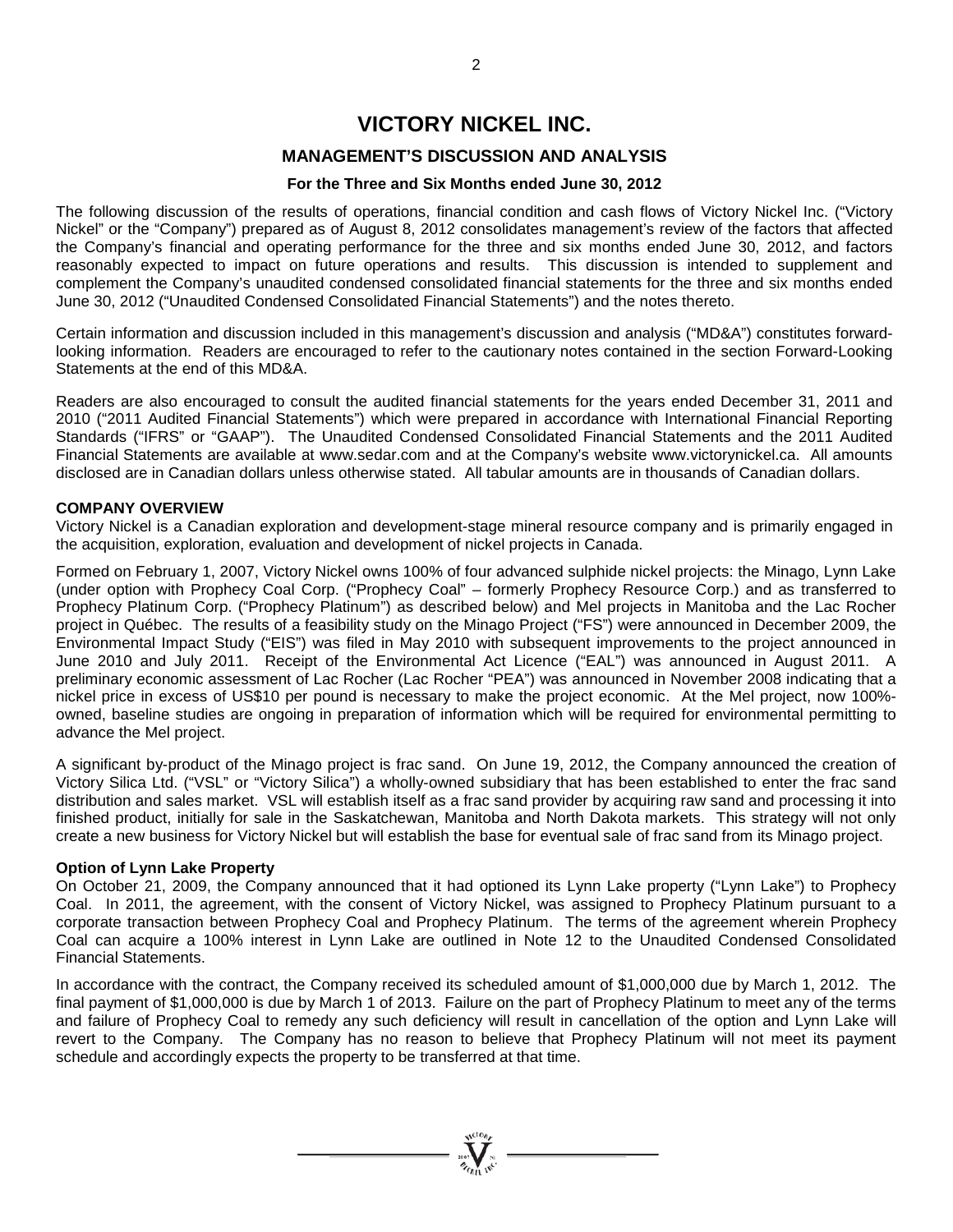On August 8, 2012, the Company received \$450,000 from Prophecy Platinum in consideration for removal of the exploration expenditure condition from the Lynn Lake option agreement. Accordingly, the sole remaining condition for the Lynn Lake property to transfer to Prophecy Platinum is the \$1,000,000 option payment remaining.

## **Going Concern**

The Company is subject to the risks and challenges experienced by other companies at a comparable stage. These risks include, but are not limited to, continuing losses, dependence on key individuals and the ability to secure adequate financing or to complete corporate transactions to meet the minimum capital required to successfully complete its projects and fund other operating expenses. Advancing the Company's projects through exploration and development to the production stage will require significant financing. Given the current economic climate, the ability to raise funds may prove difficult. Refer to the Risks and Uncertainties and Liquidity and Capital Resources sections for additional information.

None of the Company's projects has commenced commercial production and, accordingly, the Company is dependent upon debt and/or equity financings and the optioning and/or sale of resource or resource-related assets for its funding. The recoverability of the carrying value of the Company's mine property and development project and exploration and evaluation projects, and ultimately the Company's ability to continue as a going concern, is dependent upon exploration results which indicate the potential for the discovery of economically recoverable reserves and resources, the Company's ability to finance exploration and development of its projects through debt or equity financings and the optioning and/or sale of resource or resource-related assets such as royalty interests for its funding.

The Company's Unaudited Condensed Consolidated Financial Statements have been prepared using the going concern assumption which contemplates the realization of assets and settlement of liabilities in the normal course of business as they come due. If the going concern assumption were not appropriate, then adjustments to the carrying values of assets and liabilities, reported expenses and balance sheet classifications may be necessary. These adjustments could be material. As at June 30, 2012, the Company had working capital of \$31,000 (December 31, 2011 – \$2,707,000). Working capital is defined as current assets, including assets held for sale, if any, less current liabilities, excluding restricted cash, if any. As mentioned in the Company's prior MD&As, it has recently relied upon the sale of a portion of its marketable securities to fund its ongoing operations. The Company received \$450,000 on August 8, 2012 from Prophecy Platinum as described above. Recent market conditions have deteriorated making it challenging to generate cash so the Company is researching other sources of liquidity. There is no certainty in the present environment that the Company's working capital will be sufficient to fund the Company's activities including project expenditures and corporate costs.

### **HIGHLIGHTS**

During and subsequent to the six months ended June 30, 2012, the Company:

### **Corporate**

- Completed road show meetings with domestic and offshore financiers and investors regarding developing the Minago mine.
- Created Victory Silica and appointed Ken Murdock, an industry veteran, as CEO. VSL's objective is to establish its presence in the frac sand market.
- Initiated discussions with potential customers focussing initially on the oil industry while activity in the gas industry has slowed.
- Entered into preliminary discussions to acquire a frac sand processing plant.

### **Minago**

- Completed 3,500m of diamond drilling at Minago.
- Received a blanket one-year work permit which will eliminate delays in the receipt of individual permits.
- Initiated a new metallurgical study to improve concentrate grade and quality.
- Evaluated relocation of certain infrastructure components at the Minago site in an effort to enhance accessibility and reduce capital costs.
- Identified additional potential savings on overburden removal and constructed a 2.3km test drainage ditch which is performing better than expected.

=  $\sum_{j=1}^{N^{(10)}}$   $\sum_{j=1}^{N^{(10)}}$ 

• Announced drilling nickel-bearing area south of Minago sulphide nickel deposit.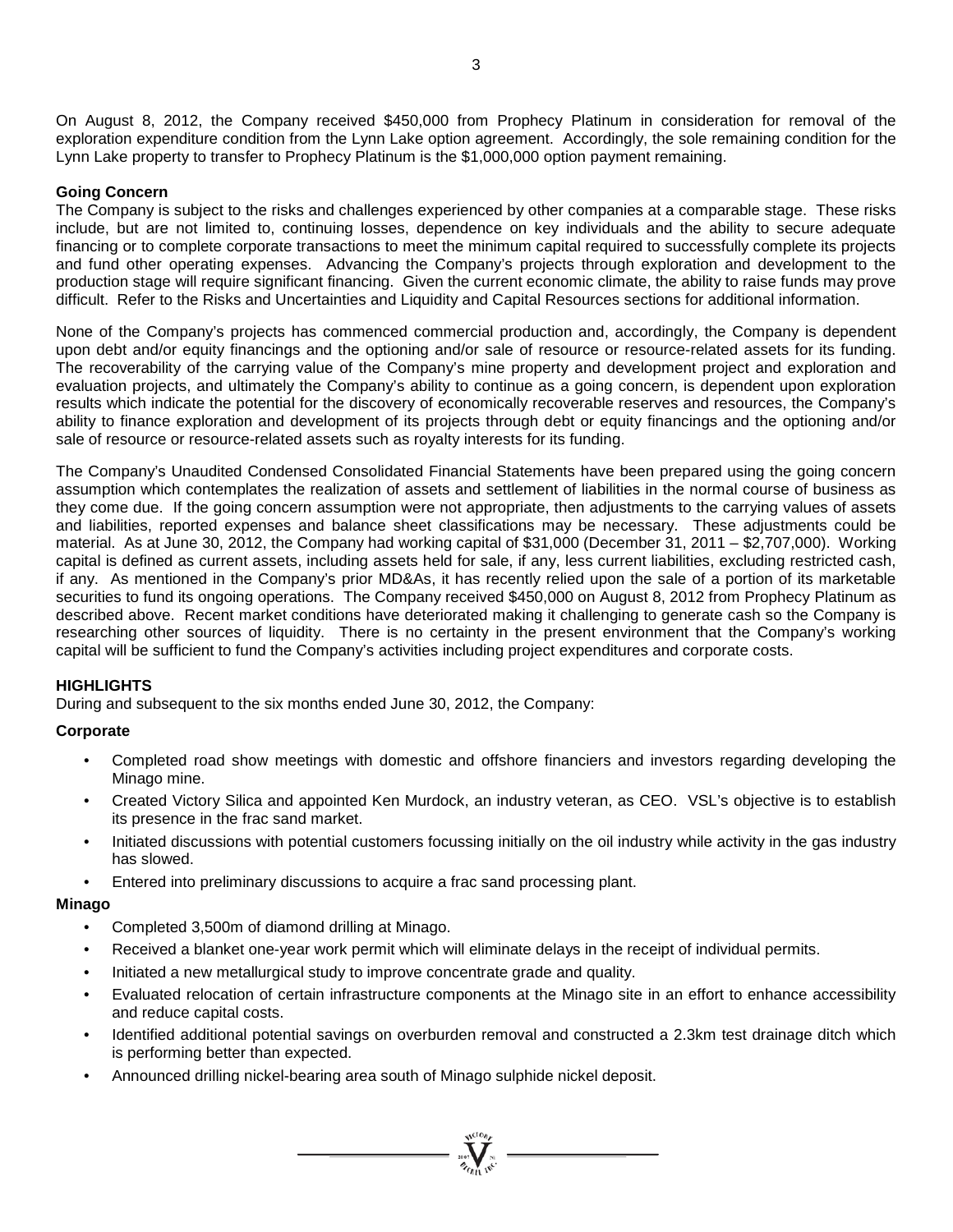#### **OUTLOOK**

Victory Nickel has achieved many major milestones since it was created in February 2007. After Nuinsco Resources Limited ("Nuinsco") completed a PEA on its Minago project ("Minago PEA") in November 2006, the Company was created and distributed to Nuinsco shareholders. The economic results of the Minago PEA prepared by Nuinsco were sufficiently robust to justify the preparation of a FS. Although the Minago PEA was prepared based on the mining of resources not only from an open pit but also from underground, under the rules for preparation of feasibility studies only measured and indicated resources can be included and, as such, the FS could only be based on the open pit portion of the resource. The decision was made to proceed with the FS without the underground portion as it would have been too costly and time consuming to complete the drilling required to upgrade the inferred resource at depth into the measured and indicated categories for use in the FS. As it turns out, this was the right decision as the open pit portion has proven to be adequate to produce a positive FS. The underground portion is there for the future and will add to the mine life at Minago. The North Limb is also turning out to be very promising for extending the mine life.

In December 2009, another milestone was achieved. The FS was completed showing very positive results indicating that the Minago project should be advanced. The next major step on the road to development was the preparation of the EIS. The preparation of this major study was a significant effort and in May 2010, the EIS was filed - another major milestone.

The Company took the concerns of all stakeholders into consideration when preparing the EIS. Numerous meetings with the federal and provincial governments and agencies, the First Nations and the Métis communities took place and on August 3, 2011, the Manitoba Government issued Victory Nickel's final EAL for the Minago project. Receiving the EAL is the most significant milestone achieved so far. It means that Victory Nickel is one of the few companies to have successfully permitted a green-fields hard-rock mining project in Canada in many years. This licence allows us to move ahead with the development of this outstanding project.

With the EAL in hand, in September, 2011, the board of directors approved Minago development and has charged management with the challenge of financing the project to development and production. One of the conditions is that the financing structure keeps shareholder dilution to a minimum.

This effort is in full swing and discussions with potential financiers and joint venture partners are advancing. The preproduction capital cost to bring the Minago mine to production is in the range of \$550-600 million over a three to four year period. The first year's initial requirement in the Base Case scenario FS is in the range of \$75-100 million excluding any cost associated with ordering long lead time equipment. This amount will provide the funds necessary to remove the surface water, install pumps, prepare the camp, bring Manitoba Hydro electricity to the site, remove the top layer of overburden comprising 11 million tonnes of muskeg and clay and begin detailed engineering. Electricity from Manitoba Hydro is approximately one sixth the cost of diesel generated power so it is important to bring it in as early as possible. Discussions with equipment providers to structure a lease or other financing arrangements have been successful and, at the necessary time, management is confident that a leasing arrangement can be completed which will fund approximately \$100 million of mobile equipment.

The objective was to get the first year's requirement funded in time to start removal of the overburden during the 2011/2012 winter. Unfortunately, due to market conditions, the Company has not yet been able to obtain the necessary funding. This is not to say that progress has not been made over the last quarter. Management has received, and continues to receive, serious expressions of interest but the uncertainty in the financial and equity markets is delaying decisions by potential investors and joint venture partners.

This is a lot to take on for a junior company such as ours, especially in the current confused market environment. However, management always believed that the key to kick-starting the process is to bring in a joint venture partner such as Duluth Metals Limited did with Antofagasta plc and as Aur Resources Inc. did when Teck Cominco Ltd. stepped up to act as guarantor for bank financing for developing its share of the Louvicourt deposit back in the early '90s. Aur went on to become a significant mining company after receiving this kick-start. These are only two of many such examples.

#### **Frac Sand**

We shouldn't forget the very significant contribution of frac sand to the Minago economics. Although the frac sand will be mined during the first three years, the FS assumed that it will only be sold over a ten-year period. The recent growth in the frac sand market suggests that this assumption is very conservative. This market continues to expand and recent discussions with a frac sand consultant indicate that, if Minago was in production, Victory Nickel would sell all the frac sand it could produce. In a recent transaction, Preferred Sands purchased the assets of Winn Bay Sand, including its

 $\sum_{2007}$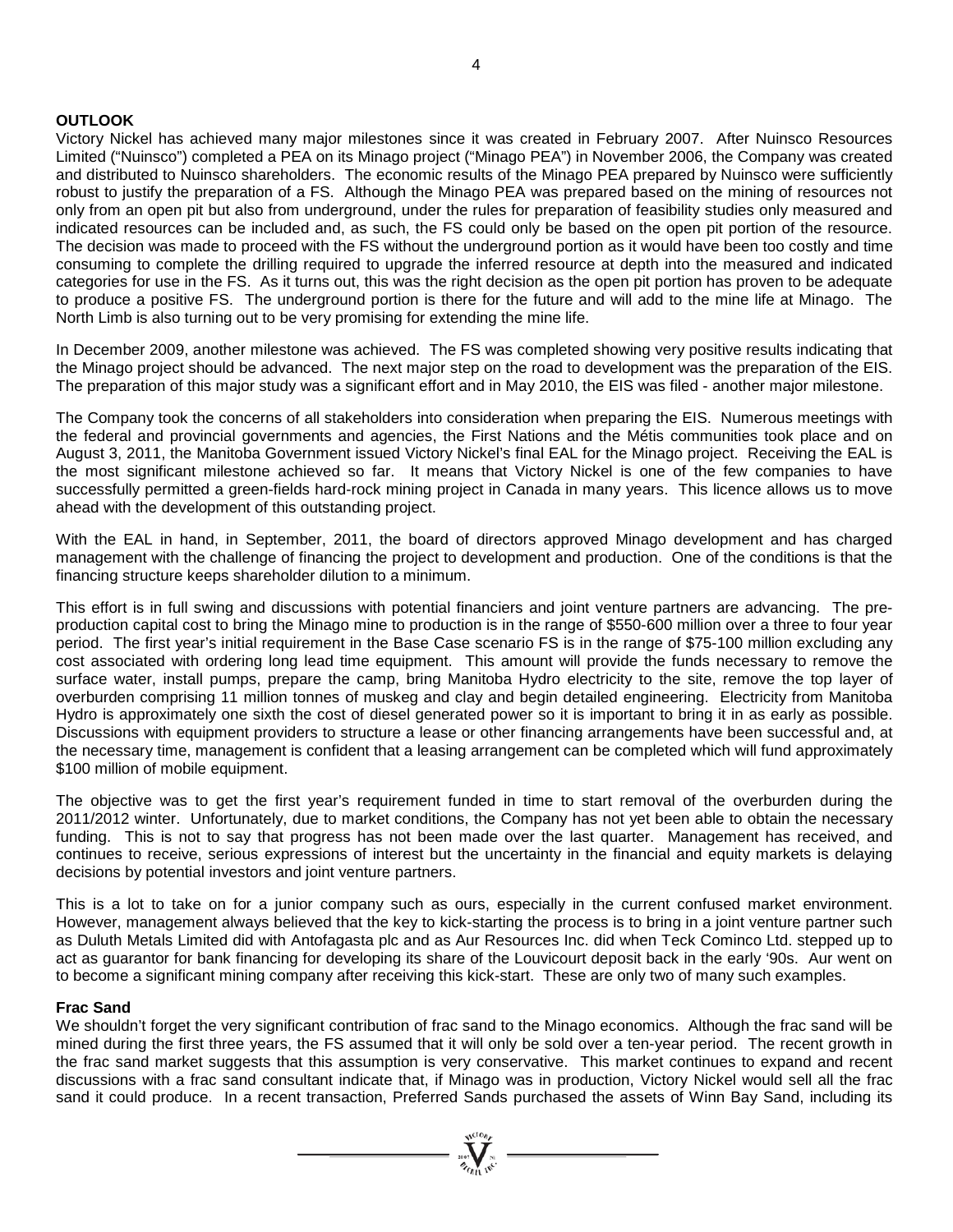For these reasons, Victory has decided to immediately establish itself in the frac sand business. To this end, Ken Murdock has joined the Company as Chief Executive Officer of Victory Silica, a wholly-owned subsidiary created for this purpose. The business plan is a three phase approach with the first phase being the acquisition of a plant in Canada to process wet sand purchased from Wisconsin. This sand will be initially sold into the Saskatchewan, Manitoba and North Dakota markets.

Initial production is planned at 400,000 tons per annum with a second facility to be built in Winnipeg to produce an additional 1,000,000 tons. This facility will be used to accommodate sand delivered from Minago once the mine is developed.

#### **General**

The European financial situation, the pending election in the United States, the perceived slow-down in China and the unrest in the Middle East all continue to cause a lack of confidence in the investment community.

The Oreninc Index [\(www.oreninc.com\)](http://www.oreninc.com/) which measures the financing activity by tracking the number of brokered deals completed on a weekly basis in June fell to the lowest level as well as the lowest point since Oreninc began releasing the index in January 2011. As they put it "this makes life rough for cash-flow constrained junior miners and explorers."

As we wait for greater certainty and investor confidence to firm up, management intends to continue to pursue a partner in its efforts to finance the Minago mine to production.

The Company recognizes that its liquidity is strained due to the lack of cash available from the equity markets. This situation is not unique to Victory Nickel, as valuations and trading volumes of junior exploration and development companies are generally low at the present time. We have implemented a program to ensure that expenditures are only made on a need to basis. Unless immediate return can be measured, the expenditure is not made.

### **RESULTS OF OPERATIONS**

#### *Three months Ended June 30, 2012 Compared With Three Months Ended June 30, 2011*

For the three months ended June 30, 2012, the Company had a net loss of \$571,000, or \$0.00 per share, (June 30, 2011 – \$505,000, or \$0.00 per share).

The results are mainly a function of general and administrative expenses of \$388,000 (June 30, 2011 - \$394,000) and share-based payments of \$210,000 (June 30, 2011 - \$140,000). Results in the three months ended June 30, 2012 also include an income tax recovery of \$29,000 (June 30, 2011 – \$96,000).

General and administrative expenses marginally decreased by \$6,000, to \$388,000 from \$394,000, for the three months ended June 30, 2012 and 2011, respectively. Expenses that decreased in 2012 from 2011 included investor and public relations costs and decreased charges by Nuinsco as described below; these expense decreases were partially offset by increased legal fees and management travel expenses; both related to investigating prospective financing arrangements.

General and administrative expenses include \$157,000 in costs charged by Nuinsco for administrative services, partly offset by \$8,000 charged to Nuinsco by Victory as described under Transactions with Related Parties and Management Agreement below (June 30, 2011 - \$215,000 and \$nil, respectively). Costs allocated from Nuinsco pursuant to the management agreement are activity related; the decrease in costs is primarily a result of decreased people costs allocated under the agreement combined with the effect of a reduced proportion of fixed costs since Nuinsco entered into an additional management arrangement with a third party. This arrangement allows the Company to have access to disciplines which would otherwise be cost-prohibitive to a junior company.

The costs of public company compliance for Victory Nickel for the three months ended June 30, 2012 are approximately \$180,000, compared with \$217,000 in the three months ended June 30, 2011. Such costs are non-discretionary and are generally weighted to the beginning of a financial year because of audit and other compliance requirements. The

 $\sum_{n=1}^{\infty} \sum_{n=1}^{\infty} \sum_{n=1}^{\infty}$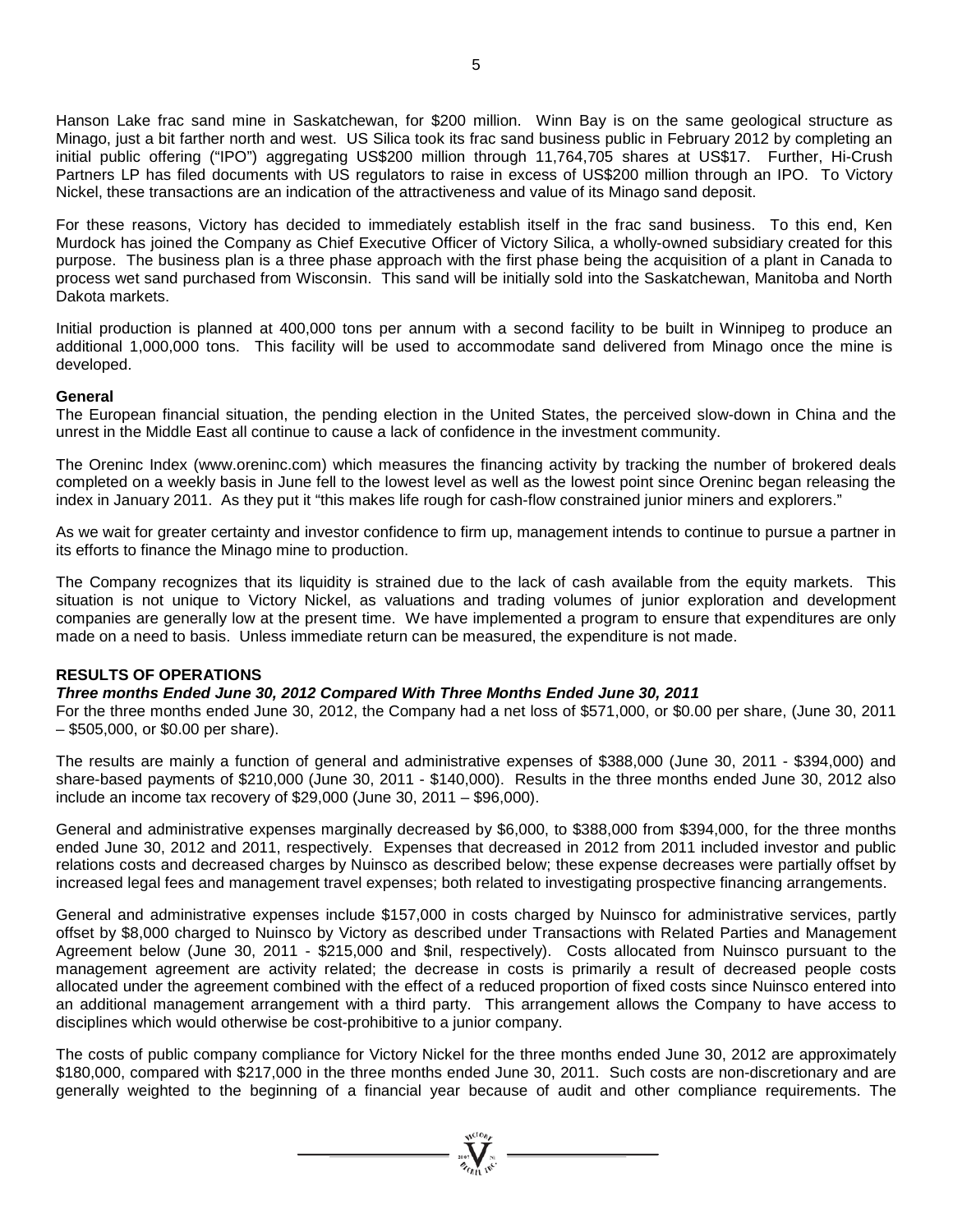decrease is mainly due to decreased costs allocated from Nuinsco and investor and public relations costs, partly offset by increases in legal fees.

Share-based payments expense relates to stock options granted to officers, directors and employees, some of which vest in future periods. The expense in the three months ended June 30, 2012 reflects the grant and partial vesting of 8,050,000 options with a fair value of \$0.035. The expense in 2011 reflected the grant and partial vesting of 2,435,000 options with a fair value of \$0.077. The value assigned to the stock options was calculated using the Black-Scholes option-pricing model as explained in Note 16 to the Company's Unaudited Condensed Consolidated Financial Statements.

Management determined that no significant events had been experienced during 2012 that would prompt impairment of its exploration and evaluation ("E&E") projects or of its mine property and development ("MP&D") project. This conclusion is summarized under Impairment Analysis Update below. The Company received a favourable FS on its Minago project and is presently reviewing alternative financing opportunities to advance development of the project as well as opportunities to optimize the FS itself. Drilling to upgrade and increase resources was completed in the first quarter of 2011 and the Company received its EAL during 2011, which is the key step towards developing Minago. Drilling has been completed in 2012.

For the three months ended June 30, 2012, net finance income was \$2,000 (June 30, 2011 – net finance costs were \$62,000). Finance income decreased to \$3,000 from \$29,000 in the comparative period of the prior year. The decrease was mainly due to a flow-through premium liability that was adjusted to finance income in 2011. There were no flowthrough premium liabilities outstanding during 2012. See Liquidity and Capital Resources below for more details on flowthrough financings. Finance costs decreased to \$1,000 from \$91,000 in the three months ended June 30, 2012 and 2011, respectively, mainly due to the reduction in the net change in the fair value of warrants during 2012. The assumptions used in determining the fair value of the warrants as at June 30, 2012 are included in Note 9 to the Unaudited Condensed Consolidated Financial Statements. Note that, effective April 5, 2012, the issuer extended the expiry date of the warrants by a year.

It is important to note that any future changes in the value of shares will be reflected through other comprehensive income or loss ("OCI") and changes in the value of warrants until their exercise or expiry will be reflected through operations in finance income or costs as appropriate. Given the high level of volatility being experienced in the marketplace, such changes could be, and indeed, have been, significant.

The Company believes that it is more-likely-than-not that the benefit associated with certain of the losses and costs creating future income tax assets will be realized prior to their expiry. Accordingly, the Company may record periodic future income tax recoveries. In the three months ended June 30, 2012, the Company recorded an income tax recovery of \$29,000 (June 30, 2011 – \$96,000). The decrease in recovery is a function of the effect of the change in the future income tax rate from 27% to 28.5% which was substantively enacted in the quarter partly offset by the availability of investment tax credits. The Company recorded a tax expense of approximately \$150,000 on the reset of the rate applied to the deferred tax applicable balances effective December 31, 2011.

OCI in the three months ended June 30, 2012 relates to a net decrease of \$681,000 (June 30, 2011 – \$2,290,000) in the market value of the Company's financial assets at fair value through OCI net of income tax recoveries recorded through OCI of \$111,000 (June 30, 2011 – \$358,000). These changes are a result of net market value decreases in marketable securities.

The changes in other balances not specifically addressed in other sections of this MD&A are as follows:

Receivables increased by \$84,000 from December 31, 2011, primarily due to an increase in the HST/GST refund receivable as a result of expenditures on the drilling program at Minago during the six months ended June 30, 2012, receivables due from Nuinsco as described under transactions with related parties and management agreement below and renewal of prepaid insurance at the beginning of 2012. The HST/GST refund outstanding is expected to be received in August 2012.

Marketable securities as at June 30, 2012 consist of the Company's financial assets at fair value through OCI and operations; the Company's investment in shares is at fair value through OCI and the investment in warrants is at fair value through operations. Accordingly, any volatility in the market price of warrants will impact the statement of operations but changes in the market value of shares will be recorded through OCI whether generated from sales or unrealized market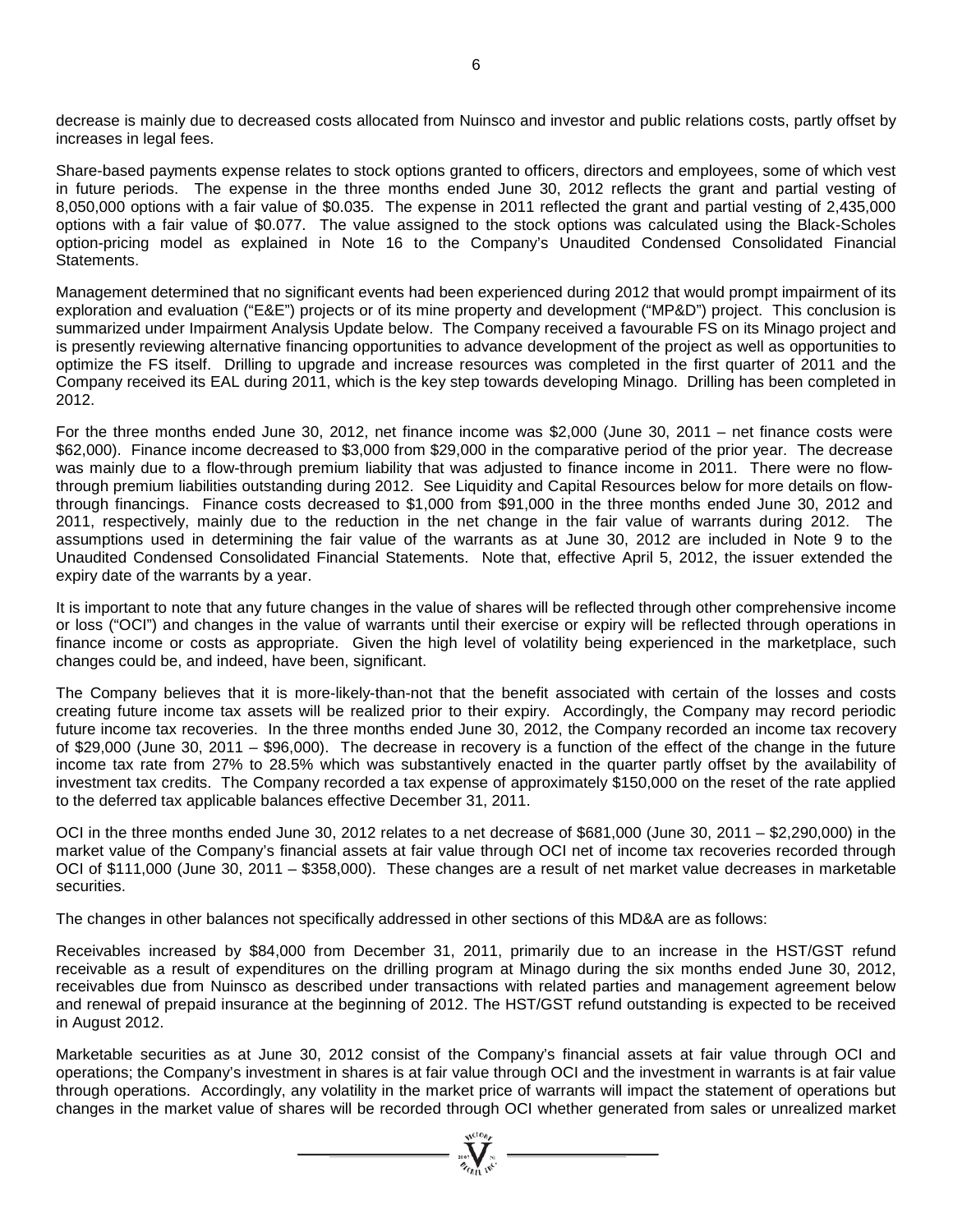changes. Marketable securities decreased by \$1,479,000 from December 31, 2011 as a result of sales and declines in market prices. The Company generated \$941,000 in sales proceeds in the first half of 2012 from sales of marketable securities (2011 - \$3,025,000).

Property and equipment increased from December 31, 2011 mainly as a result of deposits of \$200,000 made during the six months ended June 30, 2012 relating to the purchase of transformers and other electrical equipment for the Minago project. The total price is US\$2,840,000 with the remaining balance due prior to shipping. The Company has paid an aggregate of \$1,334,000 since 2010.

Trade and other payables consist primarily of project-related expenditures. The balance increased by \$965,000 when compared with December 31, 2011 primarily due to the timing of project-related expenditures but also due to the effect of markets – see Liquidity and Capital Resources below. Project expenditures are described in Mine Property and Development Activities and Exploration and Evaluation Activities below.

The deferred tax liability balance amounts to \$2,671,000 as at June 30, 2012 compared with \$2,702,000 as at December 31, 2011. The main components of the balance relate to the tax effects of E&E projects and the MP&D project, partly offset by the tax value of net operating tax losses carried forward combined with the effect of the increase in the future applicable income tax rate as mentioned above.

#### *Six Months Ended June 30, 2012 Compared With Six Months Ended June 30, 2011*

For the six months ended June 30, 2012, the Company had a net loss of \$104,000, or \$0.00 per share, (June 30, 2011 – net loss of \$204,000, or \$0.00 per share).

The results are mainly a function of general and administrative expenses of \$823,000 (June 30, 2011 - \$773,000) and share-based payment expenses of \$224,000 (June 30, 2011 - \$142,000), offset by a \$1,000,000 recovery (June 30, 2011 - \$597,000) with respect to the Lynn Lake property as a result of option amounts received in excess of the recorded value of the property. Results in the six months ended June 30, 2012 also include an income tax expense of \$47,000 (June 30, 2011 – a recovery of \$276,000). As described above, the future income tax rate has increased effective this quarter and approximately \$150,000 was recorded as income tax expense on the opening deferred tax applicable balances.

General and administrative expenses increased by \$50,000, to \$823,000 from \$773,000, for the six months ended June 30, 2012 and 2011, respectively. Expenses that increased in 2012 from 2011 include legal fees and management travel expenses relating to investigating financing opportunities; these expense increases were partly offset by decreased conventions costs, investor and public relations costs and allocated charges by Nuinsco as described below. Furthermore, in 2011, a refund for Part XII tax was received in relation to flow-through financing completed during 2008; no such refund was received in 2012.

General and administrative expenses include \$371,000 in costs charged by Nuinsco for administrative services, partly offset by \$15,000 charged to Nuinsco by Victory as described under Transactions with Related Parties and Management Agreement below (June 30, 2011 - \$412,000 and \$nil, respectively). Costs allocated from Nuinsco pursuant to the management agreement are activity related; the decrease in costs is primarily a result of decreased people costs allocated under the agreement along with the effects of a reduced proportion of fixed costs since Nuinsco entered into a further management agreement with a third party.

The costs of public company compliance for Victory Nickel for the six months ended June 30, 2012 are approximately \$409,000, compared with \$449,000 in the six months ended June 30, 2011. The decrease is mainly due to lower costs allocated from Nuinsco and investor and public relations costs, partly offset by increases in legal fees.

The share-based payment expense in the six months ended June 30, 2012 mainly reflects the grant and partial vesting of 8,050,000 options with a fair value of \$0.035. The expense in 2011 mainly reflects the grant and partial vesting of 2,435,000 options with a fair value of \$0.077. The value assigned to the stock options was calculated using the Black-Scholes option-pricing model as explained in Note 16 to the Company's Unaudited Condensed Consolidated Financial Statements.

In the six months ended June 30, 2012, the Company received additional consideration from the Lynn Lake option with Prophecy Platinum in the form of \$1,000,000 cash as noted above (June 30, 2011 - \$600,000). In accordance with GAAP, the fair value of such consideration is deducted from the value of the property until it reaches \$nil. Any excess of consideration over the recorded value is treated as a recovery of exploration and evaluation project and recorded through

 $\sum_{n=1}^{\text{NLOB}}$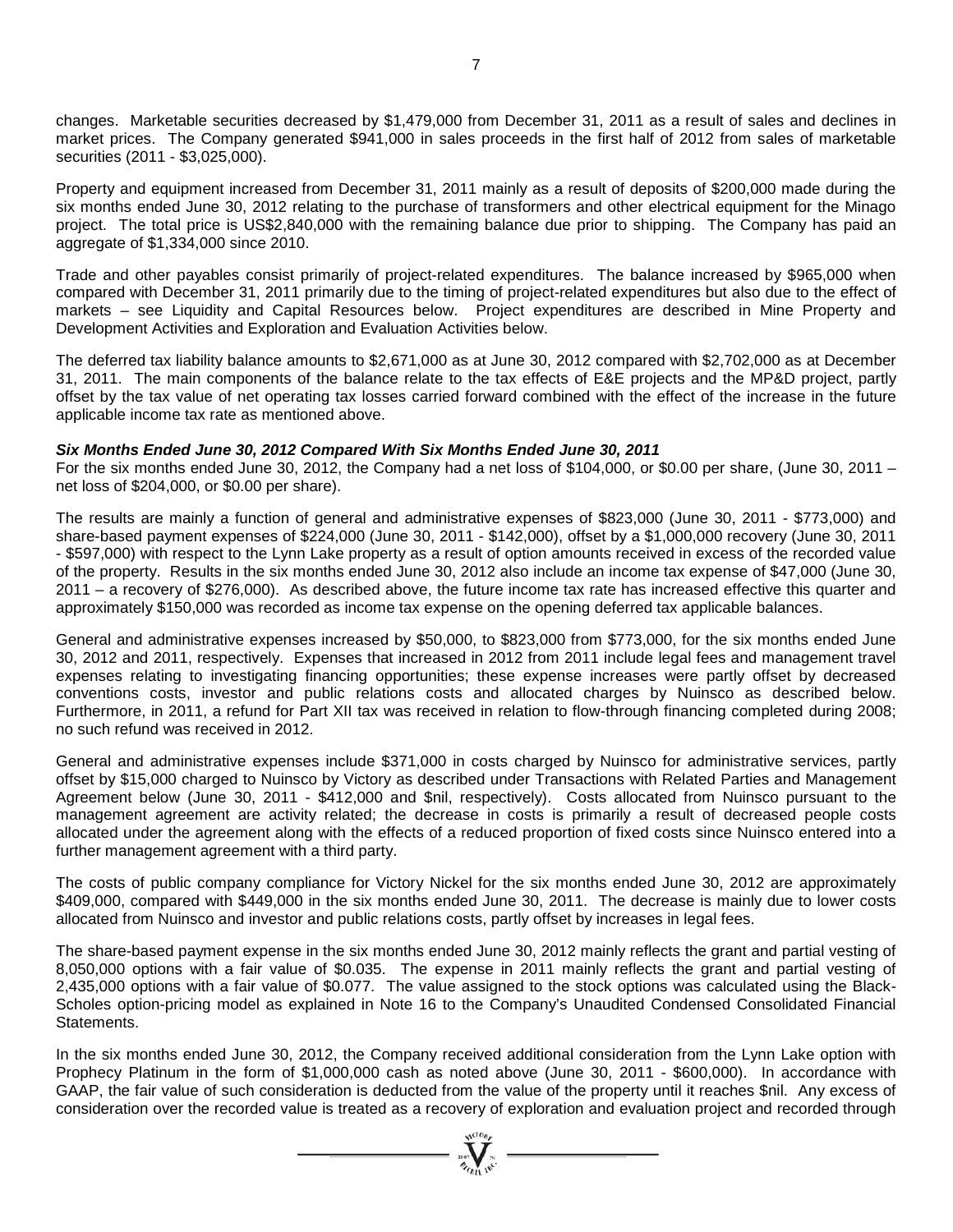operations. Accordingly, the Company recorded a net recovery of \$1,000,000 through operations in the six months ended June 30, 2012 (June 30, 2011 - \$597,000). The Company had received an advance in June 2010 of \$400,000 of the option payment otherwise due in the first quarter of 2011; thus, the remaining amount due of \$600,000 was duly received in accordance with the original timing in the option agreement.

For the six months ended June 30, 2012, net finance costs were \$2,000 (June 30, 2011 – \$157,000). The decrease in finance income to \$4,000 from \$31,000 over the comparative period was mainly due to flow-through premium liability that was adjusted to finance income in 2011. There were no flow-through premium liabilities outstanding during 2012. See Liquidity and Capital Resources below for more details on flow-through financings. Finance costs decreased to \$6,000 from \$188,000 in the six months ended June 30, 2012 and 2011, respectively, mainly due to the reduction in the net change in the fair value of warrants during 2011. The assumptions used in determining the fair value of the warrants as at June 30, 2012 are included in Note 9 to the Unaudited Condensed Consolidated Financial Statements.

In the six months ended June 30, 2012, the Company recorded an income tax expense of \$47,000 (June 30, 2011 – a recovery of \$276,000). The income tax recovery is a function of operating income or loss combined with the availability of investment tax credits and includes the cumulative effect of the increase in the future income tax rate.

OCI in the six months ended June 30, 2012 relates to a decrease of \$459,000 (June 30, 2011 – \$2,285,000) in the market value of the Company's financial assets at fair value through OCI net of income tax recoveries recorded through OCI of \$77,000 (June 30, 2011 – \$357,000). These changes are a result of net market value decreases in marketable securities.

#### **SUMMARY OF QUARTERLY RESULTS**

Selected financial information for each of the last ten quarters ended June 30, 2012 is as follows:

| Fiscal year 2012                            |                            |               |                            |              |                            | $2^{nd}$<br>Quarter | 1 <sup>st</sup> Quarter |                            |               |  |  |
|---------------------------------------------|----------------------------|---------------|----------------------------|--------------|----------------------------|---------------------|-------------------------|----------------------------|---------------|--|--|
| Net finance income (costs)                  |                            |               |                            |              |                            | $\mathfrak{p}$      |                         | \$                         | (4)           |  |  |
| Net (loss) profit                           |                            |               |                            |              | \$                         | (571)               | (1)                     | S                          | (3)<br>467    |  |  |
| Total comprehensive (loss) income           |                            |               |                            |              | \$                         | (1, 252)            | (2)                     | \$                         | (4)<br>689    |  |  |
| (Loss) income per share - basic and diluted |                            |               |                            |              | \$                         | (0.00)              |                         | \$                         | 0.00          |  |  |
| Fiscal year 2011                            | 4 <sup>th</sup><br>Quarter |               | $3^{\text{rd}}$            | Quarter      | 2 <sup>nd</sup><br>Quarter |                     |                         | 1 <sup>st</sup><br>Quarter |               |  |  |
| Net finance (costs) income                  | \$                         | (46)          | \$                         | 82           | \$                         | (62)                |                         | \$                         | (95)          |  |  |
| Net (loss) profit                           | \$                         | (328)         | \$                         | (5)<br>(605) | \$                         | (505)               | (7)                     | \$                         | 301           |  |  |
| Total comprehensive (loss) income           | \$                         | (652)         | \$                         | (6)<br>307   | \$                         | (2,795)             | (8)                     | \$                         | 306           |  |  |
| (Loss) income per share - basic and diluted | \$                         | (0.00)        | \$                         | (0.00)       | \$                         | (0.00)              |                         | \$                         | 0.00          |  |  |
| <b>Fiscal year 2010</b>                     | $4^{\text{th}}$<br>Quarter |               | $3^{\text{rd}}$<br>Quarter |              | 2 <sup>nd</sup> Quarter    |                     | 1 <sup>st</sup> Quarter |                            |               |  |  |
| Net finance income                          | \$                         | (9)<br>232    | S                          | 58           | \$                         | 1,140               | (11)                    | \$.                        | (14)<br>459   |  |  |
| Net income (loss)                           | \$                         | 27            | \$                         | (299)        | \$                         | 859                 | (12)                    | \$                         | (333)         |  |  |
| Total comprehensive income (loss)           | \$                         | (10)<br>4,619 | \$                         | (234)        | \$                         | (2, 180)            | (13)                    | \$                         | (15)<br>1,170 |  |  |
| Income (loss) per share - basic and diluted | \$                         | 0.00          | \$                         | (0.00)       | \$                         | 0.00                |                         | \$                         | (0.00)        |  |  |

(1) Includes the effect of an increase in the future income tax rate to 28.5% of approximately \$150,000.

(2) Total comprehensive income for the period includes \$681,000 net after-tax decline in the market value of securities.

(3) Net profit for the period includes \$1,000,000 recovery on the Lynn Lake option with Prophecy Platinum.

(4) Total comprehensive income for the period includes the recovery noted above as well as \$222,000 net after-tax improvement in the market value of securities.

(5) Net loss for the period includes \$186,000 for share-based payments and \$97,000 for bonus expense.

(6) Comprehensive income for the period includes \$1,054,000 OCI related to the increase in the market value of the Company's financial assets at fair value through OCI, partly offset by income taxes of \$142,000.

Net income for the period includes share-based payments of \$140,000 for options granted and vesting in the period.

(8) Comprehensive loss for the period includes \$2,648,000 OCI related to the decrease in market value of the Company's financial assets at fair value through OCI, offset by income taxes of \$358,000.

(9) Finance income for the period includes a net change in fair value of financial assets through operations of \$231,000.

(10) Comprehensive income for the period includes \$5,189,000 OCI related to the increase in market value of the Company's financial assets at fair value through OCI, offset by income taxes of \$597,000.

(11) Finance income for the period includes a net change in fair value of financial assets through operations of \$807,000 and a flow-through premium recorded through operations of \$331,000.

 $\sum_{n=1}^{N_{\rm CIO}}\sum_{n=1}^{N_{\rm CIO}}$ 

(12) Net income for the period includes \$685,000 recovery on the Lynn Lake option with Prophecy Platinum.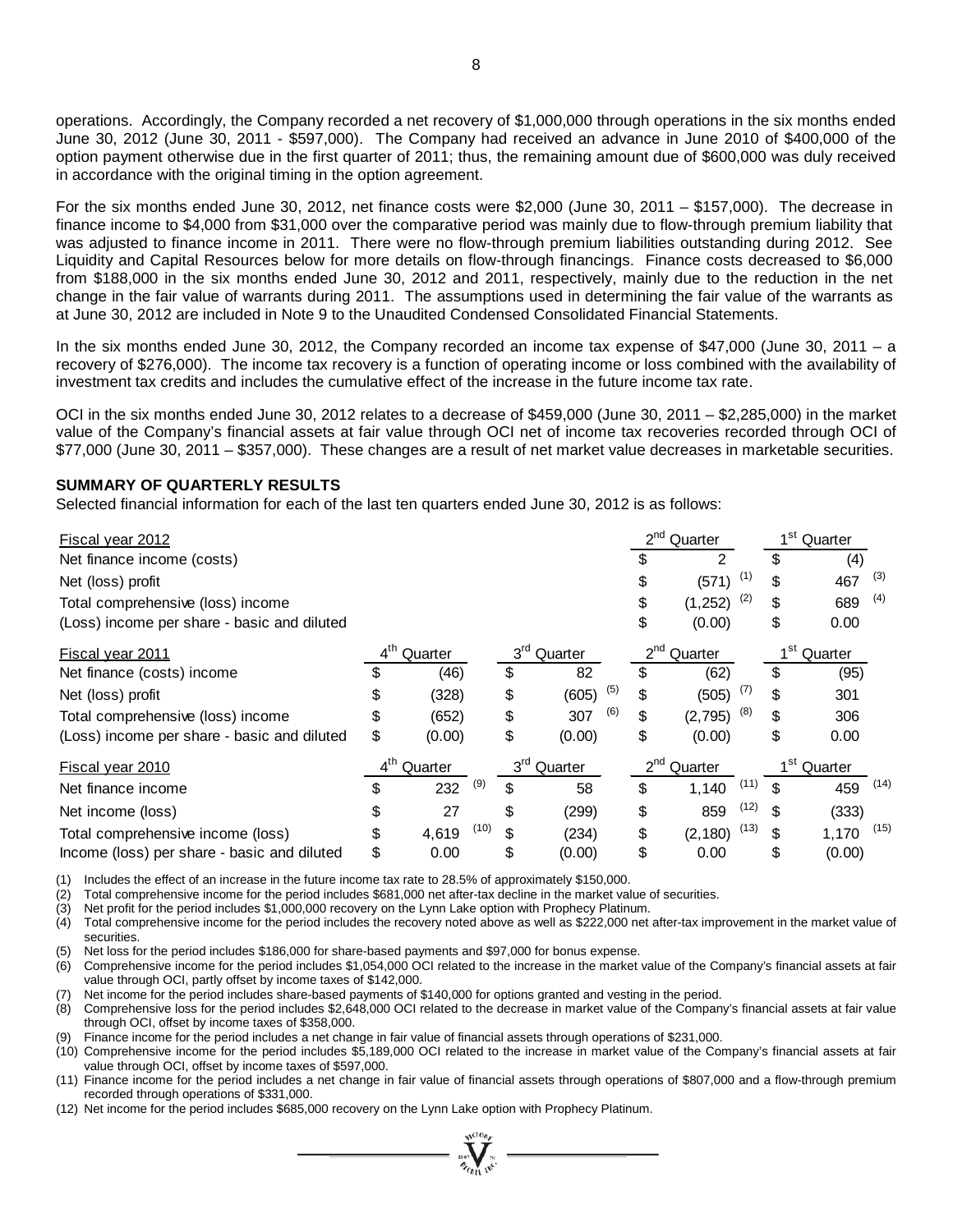- (13) Comprehensive loss for the period includes \$3,229,000 decline in market values of the Company's financial assets at fair value through OCI, offset by income tax recoveries of \$209,000.
- (14) Finance income for the period includes a net change in the fair value of financial assets through operations of \$282,000 and a flow-through premium recorded through operations of \$171,000.
- (15) Comprehensive income for the period includes \$1,712,000 increase in market value of the Company's financial assets at fair value through OCI, offset by income taxes of \$209,000.

#### **LIQUIDITY AND CAPITAL RESOURCES**

As at June 30, 2012, the Company had working capital, including cash and cash equivalents and marketable securities, of \$31,000 (December 31, 2011 - \$2,707,000). The main reason for the decline is the overall negative market conditions being experienced. The Company has recently relied upon its portfolio of marketable securities for the funding of its operations and programs. As the markets have declined, access to equity and debt financing has become more difficult for all companies and Victory Nickel has had to extend its regular payment periods. The adverse market conditions have impacted the proceeds on sales as well as the future potential proceeds. Other asset sales, as well as the sale of royalties on certain properties, are being contemplated which would provide liquidity during this period when equity financings are difficult, portfolios of marketable securities are being undervalued and trading volumes of most junior companies are depressed. With lower trading volumes, marketable securities are not as saleable as they have been in the past. Consequently, management is looking to realize on the sale of other assets as a mechanism to improve liquidity. The Company is also investigating the possibility of generating cash through the sale of new royalty arrangements on its properties. There is no certainty in the present economic environment that the Company's working capital will be sufficient to fund the Company's activities including other project expenditures and corporate costs.

Initiatives being contemplated are discussed further below after the discussion on actual cash flows in the six months ended June 30, 2012.

Cash equivalents as at June 30, 2012 and December 31, 2011 were held with major Canadian banks. The Company has a corporate policy of investing its available cash in Canadian government instruments and certificates of deposit or other direct obligations of major Canadian banks, unless otherwise specifically approved by the Board. Marketable securities are available for sale for liquidity purposes, as the Company requires, providing funds for its operations and exploration, evaluation and development activities.

For the six months ended June 30, 2012, the Company used cash in operating activities of \$748,000 (June 30, 2011 - \$821,000). As the Company is in the exploration, evaluation and development stage, there are no revenues to recover expenses and the operating activities represent the corporate and administrative costs incurred mostly to maintain a public company. The Company estimates that such costs in first half of 2012 amounted to \$409,000. Many of these costs are incurred in the early part of the year. In 2011, such costs were approximately \$815,000 for the year, calculated on a comparable basis. Consequently, the Company's liquidity is reduced unless and until there are financing activities or sales of assets to provide funds. Note that the costs cited above do not include the costs of financing arrangements which are deducted directly from equity. Costs incurred to advance the Company's projects are capitalized, as summarized below under the discussion of investing activities.

During the six months ended June 30, 2012, net cash generated by investing activities was \$432,000, compared with cash used of \$778,000 in the prior comparable period. Aggregate amounts of \$125,000 and \$1,184,000 were used to advance E&E projects and the MP&D project, respectively, during the six months ended June 30, 2012 (June 30, 2011 - \$4,063,000 and \$nil). Effective September, 2011, the Board of Directors approved the development of the Minago mine and, accordingly, the Company transferred its Minago project from E&E to MP&D assets.

In February, 2011, the Company exercised certain warrants for cash of \$114,000, thereby reclassifying the amount previously in financial assets at fair value through operations to OCI. During the six months ended June 30, 2012, the Company sold shares for aggregate proceeds of \$941,000 (June 30, 2011 – \$3,025,000); the Company continues to sell marketable securities. Funds of \$1,000,000 were received with respect to the option agreement with Prophecy Platinum for the Lynn Lake property (June 30, 2011 - \$600,000) as described earlier.

The Company made deposits of \$200,000 in the six months ended June 30, 2012 under an agreement to purchase transformers and other electrical equipment at an aggregate cost of US\$2,840,000 (June 30, 2011 - \$226,000). The balance is due prior to shipping.

 $\sum_{n=1}^{\infty} \sum_{j=1}^{N}$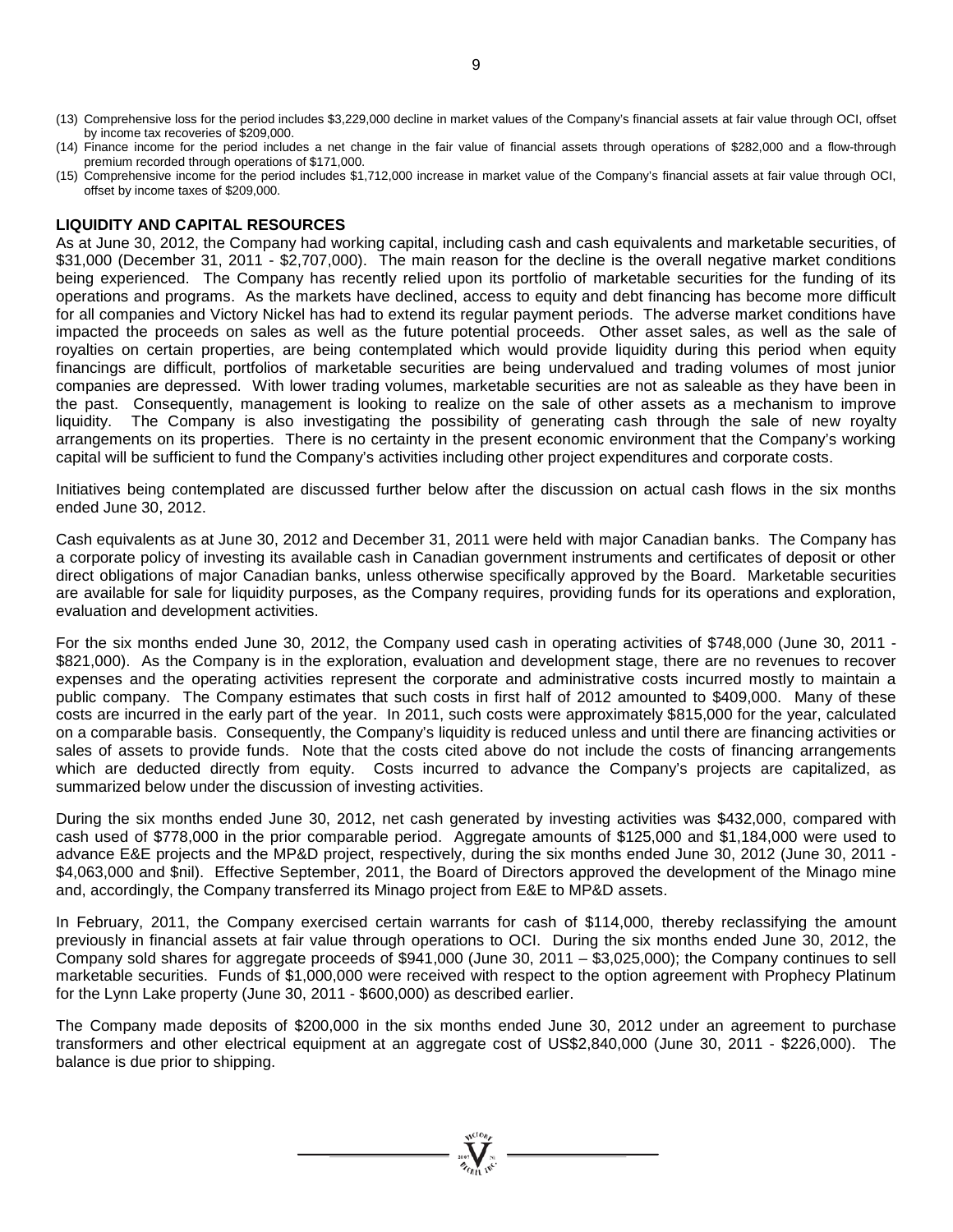There were no financing activities during the six months ended June 30, 2012. Financing activities during the six months ended June 30, 2011, and described below, generated net proceeds of \$1,594,000, after cash-settled share issue costs of approximately \$24,000.

In January, 2011, the Company issued 5,000,000 units at a price of \$0.10 per unit generating gross proceeds of \$500,000. Each unit comprises one common share and one-half common share purchase warrant. Each whole warrant entitles the holder to purchase one common share at an exercise price of \$0.14 for a period of 12 months from closing. These warrants expired unexercised in January 2012. In May 25, 2011, the Company issued 8,695,652 flow-through common shares at a price of \$0.115 per unit generating gross proceeds of \$1,000,000. Each unit comprises one common share and one-half common share purchase warrant. Each whole warrant entitles the holder to purchase one common share at an exercise price of \$0.15 for a period of 18 months from closing. Upon closing, the Company issued 456,960 finder's warrants that entitle the holder to purchase one finder's unit at an exercise price of \$0.15 for a period of 18 months from issuance. Each finder's unit entitles the holder to acquire one common share and one-half of one finder's unit warrant. Each whole finder's unit warrant entitles the holder to purchase one common share at an exercise price of \$0.15 for a period of 18 months from the issuance of the finder's unit warrant.

In addition, 990,069 warrants were exercised during the six months ended June 30, 2011 that were issued pursuant to the rights offering in August 2009 at an exercise price of \$0.12 per share for aggregate consideration of approximately \$118,000.

There were no flow-through financings completed during the six months ended June 30, 2012. Flow-through financings do not provide the funding necessary to meet corporate expenditures which do not qualify for flow-through eligibility. The significant cost to maintain and comply with regulatory requirements for the Company's public listing cannot be financed with flow-through shares. Proceeds from the Company's warrants and non-flow-through financings are "hard" dollars and can be utilized without restriction. However, no such financings have occurred in 2012 to date.

These activities required cash and cash equivalents of \$316,000 during the six months ended June 30, 2012, compared with \$5,000 during the six months ended June 30, 2011.

As at December 31, 2011, the Company had fulfilled its flow-through commitment that would have been required to be satisfied by December 31, 2012. Since there were no flow-through financings completed during 2012, there is no flowthrough commitment outstanding for Victory Nickel as at June 30, 2012.

As described above, exploration, evaluation and development companies such as Victory Nickel are heavily reliant upon the equity markets to fund their activities as they have no short-term sources of revenue other than through monetization of assets. Opportunities available to Victory Nickel for financing would normally be through private placements in the equity markets. Despite experiencing some improvements during 2011, circumstances have toughened recently and today's equity markets continue to make this alternative difficult if not impossible without incurring significant dilution to existing shareholders. For this reason, the Company has recently chosen to liquidate portions of its securities holdings rather than raise equity financing. However, the results of this are also dependent upon market conditions which are outside the control of the Company, and market circumstances have also impacted the Company's investees. The Company will continue to balance its financing choices as a function of availability and market activity. During 2011, the Company took advantage of market activity to dispose of marketable securities at opportune pricing. Such opportunities have all but disappeared; however, the Company has had no choice but to liquidate securities to maintain liquidity.

Managing in challenging times takes as much, if not more, senior management effort. However, senior management of both the Company and Nuinsco have agreed, effective August 1, 2012, to accept salary deferrals to the tune of an average of 25% until better economic times prevail. This initiative will reduce current cash requirements directly through lower Company salaries and through the settlement of charges from Nuinsco with respect to the management agreement; similar measures were taken in 2009. Directors have accepted deferrals of fees.

The Company will continue to consider all financing alternatives given acceptable pricing and other market conditions to advance its projects. The optioning of the Lynn Lake property is one example of a corporate transaction that can generate cash and add value for shareholders while maintaining participation in the upside in the subject property. The Company received its scheduled amount of \$1,000,000 that was due by March 1, 2012 and expects to receive the remaining amount of \$1,000,000 by March 1, 2013, in accordance with the Lynn Lake option agreement.

 $\sum_{n=1}^{\infty} \sum_{n=1}^{\infty}$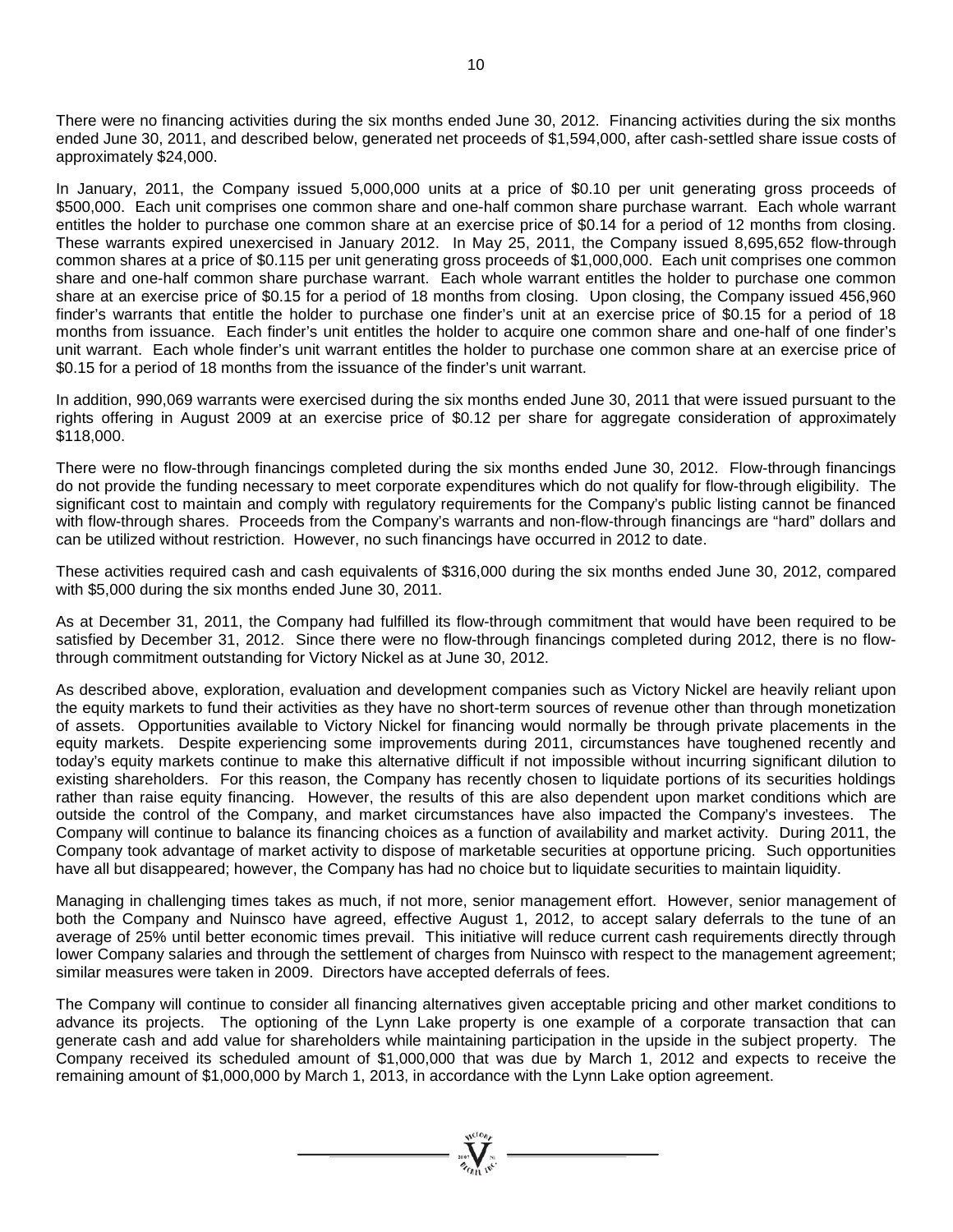On August 8, 2012, the Company received \$450,000 from Prophecy Platinum in consideration for removal of the exploration expenditure condition from the Lynn Lake option agreement. Accordingly, the sole remaining condition for the Lynn Lake property to transfer to Prophecy Platinum is the \$1,000,000 option payment remaining. Other alternatives available to the Company include sales of properties (whether outright or through optioning arrangements) and creation of royalties on properties. Since the acquisition of Independent Nickel Inc. ("Independent") in late 2008, the Minago property has been royalty-free. A royalty could be created for nickel or frac sand.

Victory Silica is intended to generate revenue for the Company as well as to enhance the Company's credibility in the frac sand market. However, this initiative, while relatively near-term compared with mine-building, is not expected to come to fruition until 2013.

As at August 8, 2012, the aggregate market value of the Company's marketable securities held in public company shares is approximately \$689,000. The market value of such shares may go up or down. Trading volumes have experienced declines and it is generally acknowledged that equities are being undervalued.

As at June 30, 2012, the Company had warrants outstanding and options outstanding which could bring in additional cash funds of approximately \$4,930,000. Most of those instruments are presently not "in-the-money" however.

As described above, the equity markets continue to be volatile and it is uncertain how future financing initiatives will be received, what the future market value of securities will be and how successful liquidity efforts will be in generating cash to finance activities. In particular, the financing required for the development of the Minago project is considerable.

The Company has good title to its projects and will continue to maintain the projects in good standing. Prophecy Platinum had expenditure commitments to meet on the Lynn Lake project as described earlier which mitigated the pressure on the Company to do so and maintained ongoing investment in the property. In the option to Prophecy Resource, (now Prophecy Coal) and its assignment to Prophecy Platinum, Victory Nickel made provisions to ensure that any failure on the part of Prophecy Platinum (or Prophecy Coal should Prophecy Platinum not comply) to meet the contractual commitments would result in the Lynn Lake property reverting to full ownership by Victory Nickel. The Company expects the remaining option terms to be fulfilled and for the ownership of Lynn Lake to be transferred to Prophecy Platinum.

The Company's working capital requirements continue to be modest. As at June 30, 2012, the major item requiring financing was an HST/GST refund receivable of \$97,000, which is expected to be received in August 2012. The HST/GST refund receivable is a function of project activity and averaged approximately \$119,000 in 2011. Monthly average administrative costs for 2012 are budgeted at \$160,000, most of which are incurred to meet statutory requirements; actual monthly costs to date are \$137,000. As described above, the salary deferrals by Victory Nickel and Nuinsco will reduce the pressure on cash; other controls on minimizing discretionary expenditures are in place and nonessential services are being cancelled. The Company continues to have amounts owing to fulfil the electrical equipment purchases initiated during 2010.

The Company will continue to liquidate its portfolio of marketable securities. However, it will monitor its activities closely and continue to spend wisely until additional financing is available. The Company continues to monitor operating costs; Victory Nickel and Nuinsco did not implement an across-the-board salary increase for 2012; executive salaries for both companies remained at 2011 levels and, as noted earlier, average 25% salary deferrals have been agreed to by senior management. However, in the present market circumstances there is no certainty that the Company's working capital will be sufficient to fund the Company's activities.

Results from the 2010 drilling program have been added to the resource and reserve models to determine whether resources and reserves can be upgraded at the Minago project which is now classified as *Mine property and development project* on the balance sheet. This exercise resulted in the Company's announcement in 2011 of a 24% increase in the pit-constrained measured and indicated resource. Results from the FS continue to be optimized with respect to capital cost reductions and other enhancements and further potential improvements, including the incorporation of 2011 drill results for additional improvement in resources, are being evaluated on an ongoing basis. Improvements in resources of such a magnitude should improve the probability of successful financing.

The 2011 drill program is discussed further in Mine Property and Development Activities below. Note that this has not been included in the pit-constrained resource update at April, 2011 as shown in the table within Mine Property and Development Activities, and therefore represents a potential additional increase.

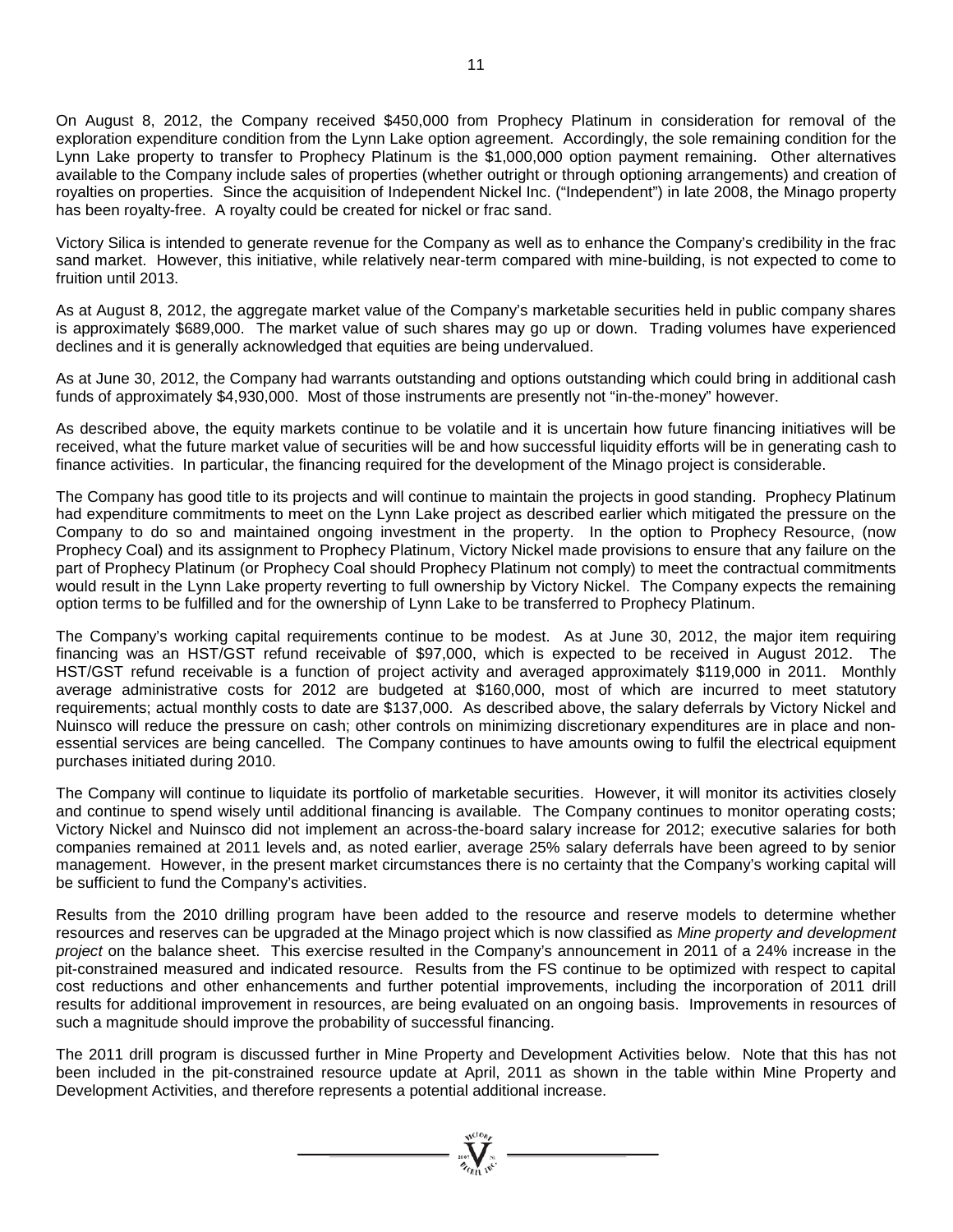Development of the Minago mine will require considerable financial resources. Management is monitoring the outcome of various financing initiatives being undertaken in the marketplace. The Company has put together a financing strategy which includes several components; the relative proportion of each will be dependent upon the market conditions at the time the strategy is executed. Components include: securing a joint venture partner for nickel and/or frac sand, off-take agreements for both nickel concentrate and frac sand, plant and equipment leasing for the mine and frac sand processing plant, bank borrowing and/or equity issues (which may include one or more of: rights offering, private placement or a fullymarketed prospectus issue).

The Victory Silica initiative has been designed to enhance the Company's credibility with respect to the sale and marketing of high-quality frac sand. Further, it is expected to provide cash flow to assist the Company in financing its operations as well as financing the Minago mine development both directly and indirectly.

Although discussions with various parties occurred throughout 2011 and continue into 2012, the pace and volume of discussions increased, as expected, since the announcement of the receipt of the final EAL in August, 2011. The Company continues to hold discussions with local and overseas financiers and potential business partners with respect to the nickel and frac sand opportunities.

**Paul Jones, Vice-President, Exploration, is a "qualified person" as defined under NI-43-101, and he has supervised and approved the preparation of the information relating to the material mineral projects of the Company described herein.**

### **MINE PROPERTY AND DEVELOPMENT ACTIVITIES**

Pursuant to the Board approval to develop and finance the Minago mine, expenditures of \$34,807,000 at the approval date were transferred from *Exploration and evaluation projects* into *Mine property and development project* on the balance sheet effective September 2011. During the first half of 2012, \$2,033,000 (before receipt of a government grant of \$50,000) was incurred on the project. Note that from the date of transfer to MP&D to December 31, 2011, \$764,000 was incurred on the Minago project for an aggregate total spending of \$4,512,000 in 2011. (For greater clarity, \$3,748,000 of the 2011 spending is included in the total transfer to MP&D of \$34,807,000.)

#### **Minago Project**

The Company's 100%-owned Minago project is located on the Thompson Nickel Belt in Manitoba, and is one of Canada's largest undeveloped sulphide nickel deposits. Minago has been shown to be capable of producing a nickel concentrate grading from 22.3% up to 35.0%, making it reportedly the world's highest grade nickel concentrate. In addition to metal by-products such as copper, cobalt, gold, platinum, palladium, silver and rhodium, a layer of silica sand averaging approximately nine metres thick overlies the nickel mineralization within the open pit. Approximately 84% of the sand is marketable as hydraulic fracturing "frac" sand, which is used to improve well recoveries in the oil and gas industry. The frac sand forms part of the overburden that must be removed prior to mining the nickel ore. According to the FS, production of frac sand could begin 20 months after the start of mine development.

A winter work program was conducted at Minago in 2011. The program comprised 8,793m of diamond drilling, 20 drill holes with associated ground and borehole electromagnetic geophysics. The program was designed to evaluate parts of the project that have seen little work to date as well as build upon the existing data-set of the Nose Deposit nickel mineralization. The Nose Deposit is where the entire pit-constrained resource is located. A total of 15 holes were collared to intersect the "North Limb", a domain of nickel-bearing ultramafic rock extending at least 1.5km north from the Nose Deposit. A single deep hole was collared on the Nose Deposit to evaluate the depth extension of the ultramafic host rock and nickel mineralization. The hole was drilled to a total length of 1,527m and intersected approximately 160m of ultramafic rock near the bottom of the hole – confirming the extension of the host rock to depths several hundred metres below that previously tested. A single drill hole was collared in the western part of the property in order to test the thickness of the Winnipeg Formation sand horizon. As anticipated, the hole successfully intersected the Winnipeg Formation sandstone layer (frac sand horizon) immediately above the unconformity with the Thompson Nickel Belt rocks.

The analytical data and geological interpretations obtained from the 2010 drilling program have been incorporated into an updated geological model and resource estimate. The updated resource incorporates a 24% increase in the NI 43-101 compliant measured and indicated, pit-constrained, sulphide nickel resource used in the Minago FS. The FS is posted at [www.sedar.com.](http://www.sedar.com/) Note that all resources are contained in the Nose Deposit and the update below does not include the results of the 2011 drilling program.

 $\sum_{n=1}^{\infty}$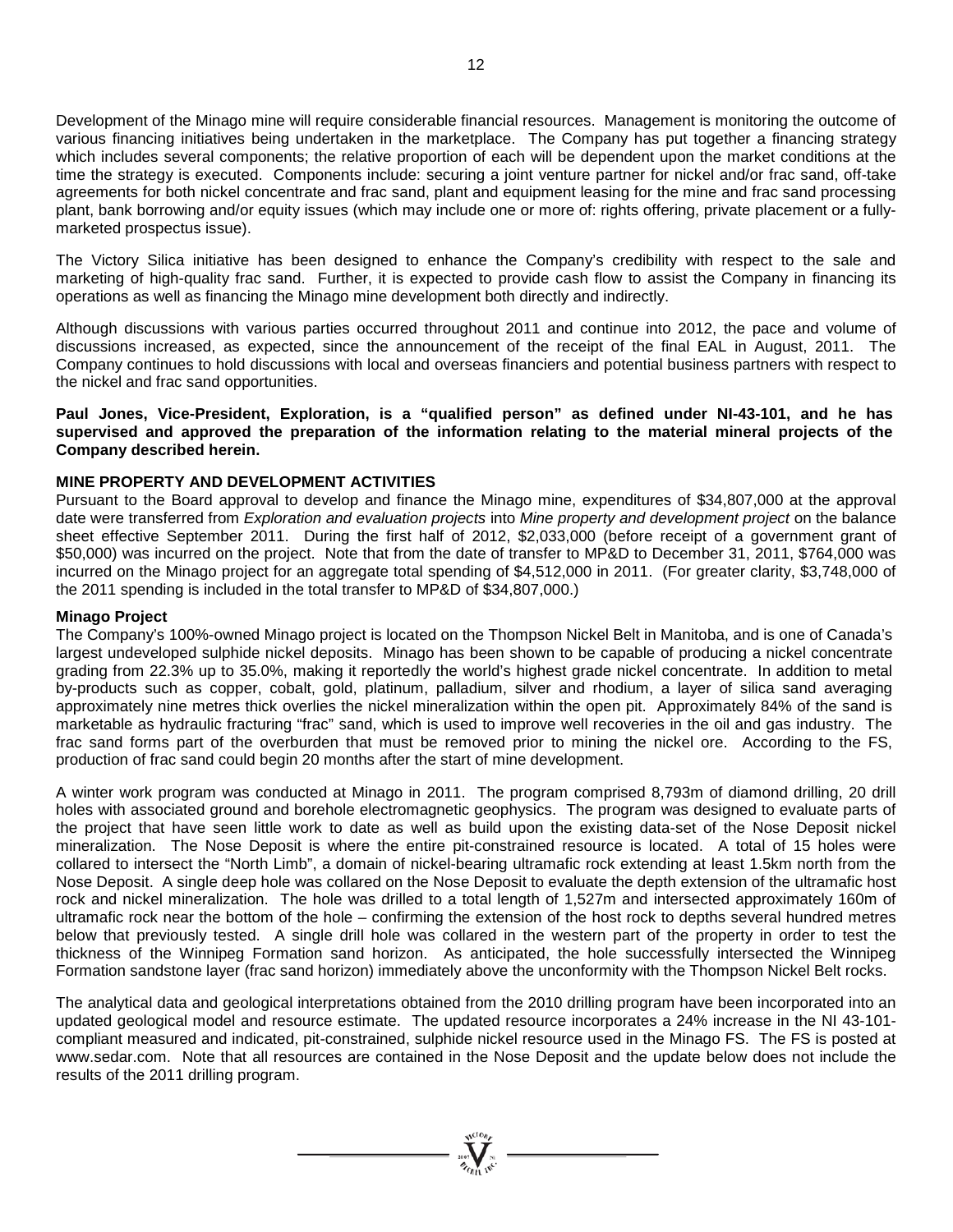| April 2011 Pit-Constrained Resource |                                       |              |                                             | March 2010 In-Pit Resource <sup>2</sup> | Increase (Decrease) in<br><b>Contained Metal</b> |                                      |                   |        |
|-------------------------------------|---------------------------------------|--------------|---------------------------------------------|-----------------------------------------|--------------------------------------------------|--------------------------------------|-------------------|--------|
|                                     | Tonnes                                | Grade        | <b>Ni Content</b>                           | Tonnes                                  | Grade                                            | Ni Content                           | <b>Ni Content</b> | Change |
| Category                            | <b>Millions</b>                       | $%$ Ni $S^3$ | M Lb                                        | <b>Millions</b>                         | %NiS <sup>3</sup>                                | M Lb                                 | M Lb              | %      |
| <b>Measured</b>                     | 8.2                                   | 0.473        | 85.0                                        | 6.6                                     | 0.488                                            | 71.4                                 | 13.7              | 19.2   |
| <b>Indicated</b>                    | 22.8                                  | 0.432        | 217.2                                       | 19.1                                    | 0.410                                            | 172.6                                | 44.6              | 25.9   |
| M&I                                 | 31.0                                  | 0.443        | 302.2                                       | 25.7                                    | 0.430                                            | 243.9                                | 58.3              | 23.9   |
| <b>Inferred</b>                     | 0.2                                   | 0.380        | 1.4                                         | 1.4                                     | 0.402                                            | 12.2                                 | (10.8)            | (88.4) |
|                                     | Lerch-Grossman pit optimization shell |              | <sup>2</sup> Whittle pit optimization shell |                                         |                                                  | <sup>3</sup> Nickel in sulphide form |                   |        |

A winter work program was conducted in 2012 during which approximately 3,500m of drilling was completed. The program tested a number of targets around the property that have been identified in previous work programs as well as areas that are scheduled for Minago mine infrastructure development. In part, the drilling evaluated the nickel-bearing Ospwagan Group/Pipe Formation rocks in the vicinity of the Minago Nose Deposit. Given the widespread nature of nickel mineralization on the Minago property and the number of targets identified, the possibility of intersecting completely new nickel mineralization was considered good. The drilling intersected magnetite bearing amphibolite domains, pyritepyrrhotite intervals and minor serpentinite.

Two holes of the 2012 program tested known nickel-bearing serpentinite that underlies ML-003 approximately 5km south of the Nose Deposit. Thirteen historic drill holes are known to have been drilled by previous operators in the area between 1968 and 1971. Ten of the thirteen holes intersected serpentinized ultramafic rock, while seven of these holes obtained significant intersections of nickel-mineralized serpentinite from within a body interpreted to be >2 km long. The most extensive intersection, in MXB-70-60, was 605m grading 0.3% Ni from 154m down hole. DDHs V-12-07 and V-12- 09 completed this past winter both intersected significant widths of serpentinite and obtained analytical results consistent with historic results.

#### *Frac Sand*

An indicated resource of 15 million tonnes of sandstone has been estimated to occur within the current Minago pit shell. The frac sand component of this resource is a significant contributor to the positive economics at Minago. As part of the FS, Outotec produced a feasibility-level design for a frac sand plant complete with capital and operating costs to produce 1,140,000 tonnes of frac sand annually for a ten-year period. Considerable potential exists to expand the resource beyond the limits of the current pit. The Company has also announced the creation of Victory Silica; this is described under E&E projects.

### **EXPLORATION AND EVALUATION ACTIVITIES**

For the six months ended June 30, 2012, the Company incurred exploration expenditures on its E&E projects of \$131,000 (June 30, 2011 - \$4,257,000). This includes \$71,000 on the Mel project, \$nil on Lynn Lake (before \$1,000,000 option payment received from Prophecy Platinum), \$30,000 at the Lac Rocher project and \$30,000 on Victory Silica (June 30, 2011 - \$3,498,000 on Minago, prior to its transfer to MP&D project, \$626,000 on Mel; \$3,000 on Lynn Lake (before \$600,000 option payment received from Prophecy Coal), \$130,000 on Lac Rocher and \$nil on Victory Silica). The 2012 expenditures are shown before the transfer of \$1,000,000 through operations (June 30, 2011 - \$597,000) with respect to the Lynn Lake option receipts in excess of carrying value.

### **Mel Project**

The Mel project is located on the Thompson Nickel Belt, just north of Thompson, Manitoba. It is a large property, approximately 25km east-west by about 6km north-south, and remains underexplored.

Mel has an indicated resource of 4.3 million tonnes grading 0.88% nickel (approximately 83 million pounds in-situ nickel) and an additional inferred resource of one million tonnes grading 0.84% nickel (approximately 19 million pounds in-situ nickel) and offers significant exploration upside as well as near-term production potential.

The Company had earned a 100% ownership of Mel subject to a 51% Vale back-in right. During the third quarter of 2010, the Company announced that Vale had determined that it would not exercise its back-in right. Title to the property has been transferred. Accordingly, the Company is in a position to determine future programs at Mel in its sole discretion.

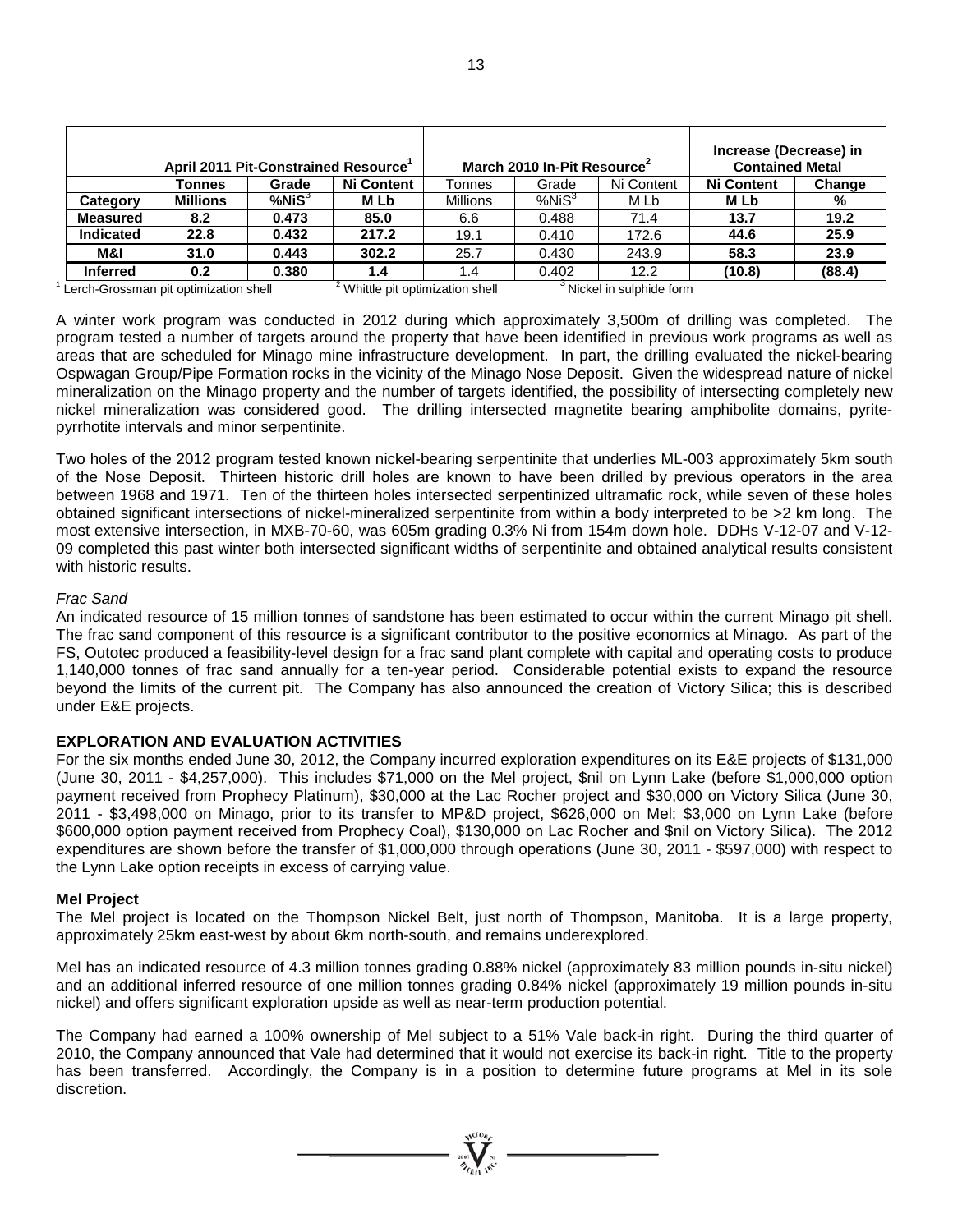Ten drill holes, totalling 3,459m, comprised the 2011 winter work program on the Mel Property, the first managed by the Company. Two drill holes, totalling 739m, were collared to test a UTEM geophysical anomaly approximately 700m north of the Mel deposit associated with earlier prospective nickel results; no sulphide mineralization was encountered. Eight drill holes, totalling 2,720m, were collared to test the down-dip extension of the Mel resource shell; all holes intersected nickel mineralization of grade and width comparable to that obtained in holes that comprise the existing resource.

The Mel dataset is currently being vetted and updated – this work will apply to both the drilling data on the Mel deposit as well as the considerable drilling (111 drill holes) conducted of the claims portion of the property. Following completion of this work, additional modelling of the resource is contemplated. No fieldwork was conducted during the winter work season 2012.

Under the terms of the option agreement, Vale must mill ore from the Mel project at cash costs plus 5% subject to capacity availability and metallurgy – this is unaffected by Vale's decision. Furthermore, in accordance with the terms of the agreement with Vale, they now are entitled to a 10% royalty on "distributable earnings" as defined in the agreement. Distributable earnings is defined as net revenue less operating expenses, before federal and provincial income taxes, after provincial mining taxes and less aggregate pre-production capital but before depreciation.

#### **Lac Rocher**

Lac Rocher is located in northwestern Québec and has measured (0.29 million tonnes grading 1.23% Ni) and indicated (0.51 million tonnes grading 1.05% Ni) resources of 0.80 million tonnes grading 1.12% nickel, at a 0.5% nickel cutoff, for approximately 20 million pounds of in-situ nickel located between surface and 125 vertical metres. Additional inferred resources total 0.44 million tonnes grading 0.65% Ni. Mineralization remains open to the southwest. The breakeven price of nickel per lb in the Lac Rocher PEA was US\$9.74 with copper at US\$3.65.

The Lac Rocher property is subject to a discovery incentive plan (the "DIP") to reward certain individuals involved in the discovery of Lac Rocher with a 2% net smelter royalty ("NSR") for mines that were discovered on certain properties prior to the expiry of the DIP. The NSR is payable only on revenues earned after recovery of all development costs for any mine on the property. The terms of the DIP provide the Company with a right of first refusal on any proposed disposition of the NSR. In addition, the DIP contains put/call provisions under which the Company may be required to purchase, or may exercise an option to purchase, the NSR at the value of its discounted cash flows, as defined therein. The Lac Rocher property is the only property subject to the DIP. As the Lac Rocher property is not yet in production, no royalties are currently payable.

Year round access is now available to the site. In December 2009, diamond drilling was conducted to provide geotechnical data deemed necessary for future portal and ramp development. An InfiniTem ground electromagnetic survey was conducted over a portion of the property to test for deeper extensions to the nickel mineralization. At the same time, evaluation of the availability of borrow material was also conducted in the local region. No work was conducted on the site during 2011 or the winter work season of 2012.

#### **Lynn Lake**

The Lynn Lake property is located in the historic mining town of Lynn Lake in northern Manitoba, about 320km by road northwest of the Thompson mining camp. Lynn Lake is the former Sherritt producing mine site known as the Lynn Lake A Mine and Farley Mine. The mines were first operated by Sherritt-Gordon from 1953 to 1976. During their 23 years of operation, the mine produced over 20 million tonnes of nickel-copper ore at a grade of 1.02% nickel and 0.54% copper, making Lynn Lake the third largest nickel producer in North America. The mines closed in 1977 due to a period of stagnant growth in the nickel market, not because the ore was mined out.

From an updated resource estimate released in February 2010 by Prophecy Coal, Lynn Lake has 22.9 million tons of measured and indicated resources grading 0.57% nickel or 263 million pounds of in-situ nickel as well as 8.1 million tons inferred resources grading 0.51% nickel which contains an additional 81.6 million pounds of in-situ nickel. In addition, it announced the resource contained measured and indicated resources grading 0.30% copper or 136 million pounds of insitu copper plus inferred resources grading 0.28% copper or 45.6 million pounds of in-situ copper.

As discussed earlier and described in Note 12 to the Unaudited Condensed Consolidated Financial Statements, the Company has optioned Lynn Lake to Prophecy Coal with subsequent assignment to Prophecy Platinum. Failure on the part of Prophecy Platinum to meet any of the terms (or Prophecy Coal's rectification of Prophecy Platinum's deficiencies) will result in cancellation of the option on the property and it will revert to the Company. Among other things, the option

 $\sum_{\substack{i=1\\ \text{min} \text{ } j}}^{\text{min}} \sum_{\substack{i=1\\ \text{min} \text{ } j}}^{\text{min}} =$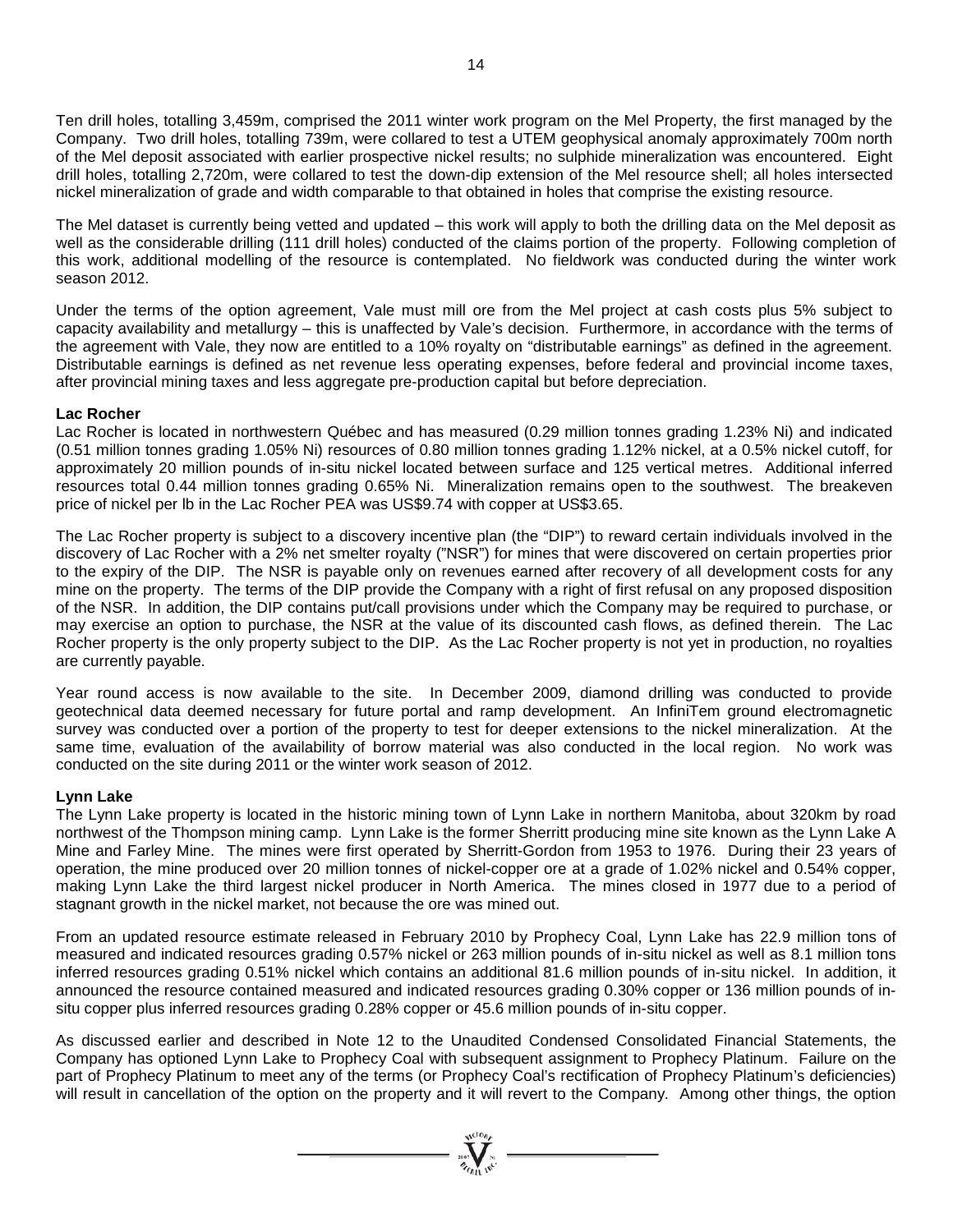included a commitment to make \$3,000,000 in expenditures on the property. As discussed earlier, on August 8, 2012, the Company received \$450,000 from Prophecy Platinum in consideration for waiving the remaining expenditure commitment. There is no reason to believe that Prophecy Platinum will not meet its remaining option payment to acquire the property and it will transfer to Prophecy Platinum at that point.

#### **Victory Silica**

On June 19, 2012, the Company announced a new initiative through the creation of Victory Silica and the hiring of Ken Murdock as its CEO. The objective is to establish VSL as a supplier of premium frac sand prior to commencing frac sand sales from the Minago project.

#### **IMPAIRMENT ANALYSIS UPDATE**

The Company performed a detailed impairment analysis on each of its E&E projects and the MP&D project as at December 31, 2011. The Company does not believe that there have been any material changes to date which would adversely affect this analysis or would cause the Company to initiate another recoverability assessment. Furthermore there has been no change in management's plans for the projects which would cause a reassessment.

Management concluded that no impairment existed in each of its E&E and MP&D projects effective June 30, 2012 and that costs incurred to date are recoverable. The Company will continue to monitor developments as they occur in the metals markets and the economy and will update its impairment analysis to take account of any such changes, as appropriate.

#### **CRITICAL ACCOUNTING ESTIMATES**

Critical accounting estimates used in the preparation of the financial statements include determining the carrying value of investments, mine property and development project and exploration and evaluation projects, assessing the impairment of long-lived assets, determining deferred income taxes and the valuation of share-based payments. These estimates involve considerable judgement and are, or could be, affected by significant factors that are out of the Company's control.

For a complete list of the significant accounting policies as well as information concerning the use of estimates and measurement uncertainty, reference should be made to Note 3 to the Company's 2011 Audited Financial Statements as updated by Note 3 to the Unaudited Condensed Consolidated Financial Statements. The Company's financial statements have been prepared using the going concern assumption; reference should be made to Note 1 to the Company's 2011 Audited Financial Statements as well as to Note 1 to the Company's Unaudited Condensed Consolidated Financial Statements.

The recorded value of the Company's E&E projects and the MP&D project is based on historic costs that are expected to be recovered in the future. The Company's recoverability evaluation is based on market conditions for minerals, underlying mineral resources associated with the properties and future costs that may be required for ultimate realization through mining operations or by sale. The Company is in an industry that is exposed to a number of risks and there is always the potential for a material adjustment to the value assigned to these assets. Such risks also extend to the evaluation of fair values of net assets upon acquisition.

The fair value of the stock options and warrants is calculated using the Black-Scholes option-pricing model that takes into account the exercise price, expected life of the option/warrant, expected volatility of the underlying shares, expected dividend yield, and the risk-free interest rate for the term of the option/warrant.

#### **NEW ACCOUNTING POLICIES**

IFRS issued by the International Accounting Standards Board ("IASB") have been adopted in the Company's 2011 Audited Financial Statements. Note 3 to those statements include the accounting policies that have been applied. Note 3 to the Unaudited Condensed Consolidated Financial Statements includes any new accounting policies – there have been none implemented to date except that the financial statements are now prepared on the consolidated basis.

#### **Basis of Consolidation**

#### *Subsidiary*

A subsidiary is an entity controlled by Victory Nickel. Control exists when Victory Nickel has the power to govern the financial and operating policies of an entity so as to obtain benefits from its activities. In assessing control, potential voting rights that currently are exercisable are taken into account. The financial statements of subsidiaries are included in the consolidated financial statements from the date that control commences until the date that control ceases. The

 $\sum_{2007}$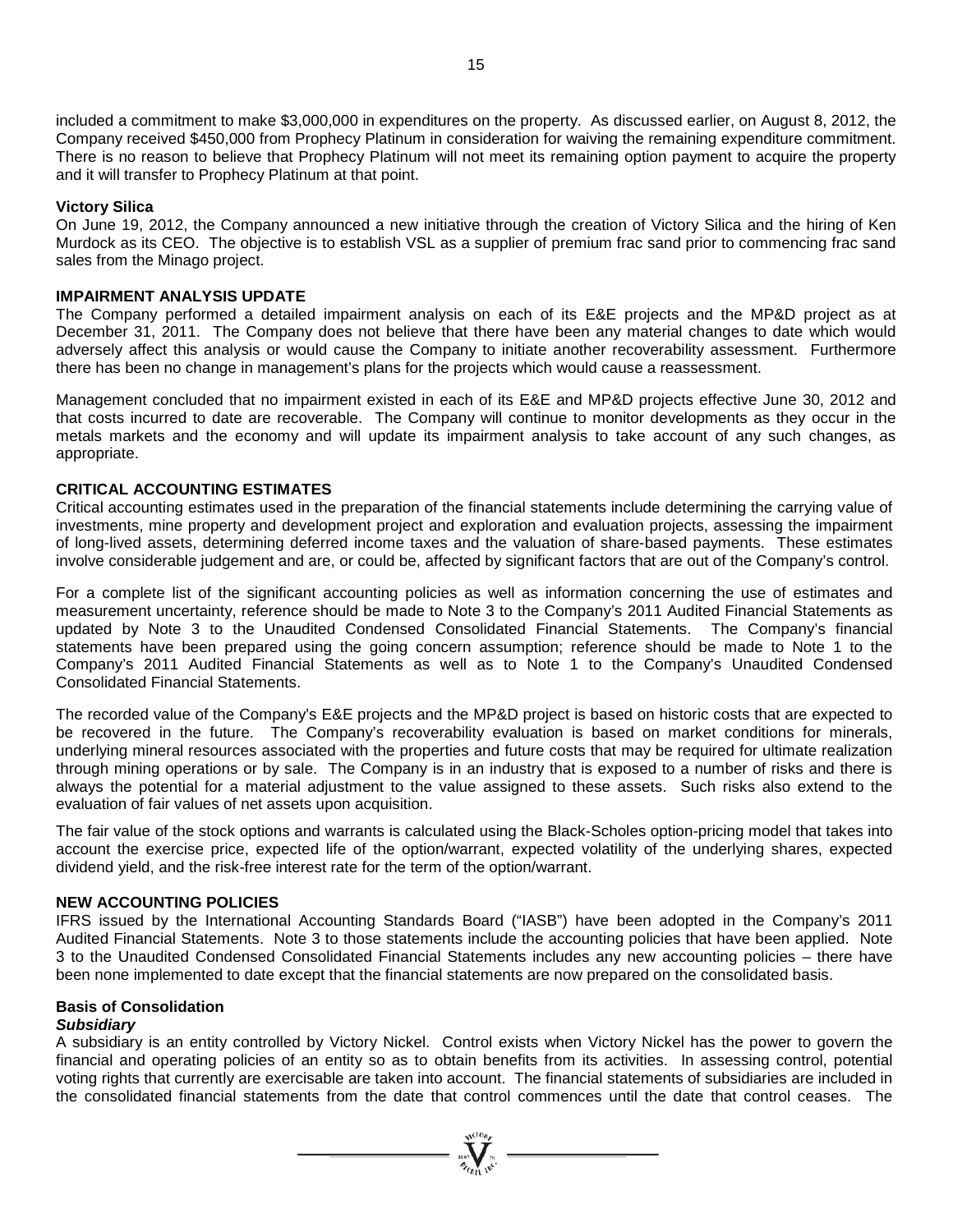accounting policies of subsidiaries have been changed when necessary to align them with the policies adopted by Victory Nickel. Significant Company entities are listed in Note 20 to the Unaudited Condensed Consolidated Financial Statements.

### **FUTURE ACCOUNTING CHANGES**

#### **New Standards and Interpretations Not Yet Adopted**

Since the issuance of the Company's 2011 Audited Financial Statements, the IASB and International Financial Reporting Interpretations Committee ("IFRIC") have issued no additional new and revised standards and interpretations which are applicable to the Company. Refer to Note 3 to those statements. However, certain of those issued at that time but not included in those financial statements are now relevant to Victory Nickel and are described below:

#### *IFRS 10 - Consolidated Financial Statements*

Effective for annual periods beginning on or after January 1, 2013, with early adoption permitted, IFRS 10 establishes principles for the presentation and preparation of consolidated financial statements when an entity controls one or more other entities. The IFRS defines the principle of control and establishes control as the basis for determining which entities are consolidated in the consolidated financial statements.

#### *IFRS 12 – Disclosure of Interests in Other Entities*

Effective for annual periods beginning on or after January 1, 2013, with early adoption permitted, IFRS 12 requires the disclosure of information that enables users of financial statements to evaluate the nature of, and risks associated with, its interest in other entities and the effects of those interests on its financial position, financial performance and cash flows.

Early adoption of these standards is only permitted if IFRS 10, IFRS 11, IFRS 12 and the consequential amendments to IAS 17 and IAS 18 are adopted at the same time, with the exception of early adopting only the disclosure provisions for IFRS 12 without the other new standards.

The Company has complied with these standards when consolidating its newly-incorporated subsidiary Victory Silica.

#### **CORPORATE GOVERNANCE**

The Company's Board of Directors is responsible for ensuring that management fulfils its responsibilities for financial reporting and internal control and exercises this responsibility principally through the Audit Committee. The Audit Committee, which is comprised of directors, none of whom are employees or officers of the Company, meets with management to review the Unaudited Condensed Consolidated Financial Statements to satisfy itself that management is properly discharging its responsibilities to the directors who approve the financial statements. The Board of Directors has also appointed compensation and corporate governance and nominating committees composed of non-executive directors.

#### **Design of Disclosure Controls and Procedures**

The Company's Chief Executive Officer and Chief Financial Officer, (collectively, the "Certifying Officers"), are responsible for designing a system of disclosure controls and procedures, or causing them to be designed under their supervision, to provide reasonable assurance that information required to be disclosed in reports filed with or submitted to, securities regulatory authorities is recorded, processed, summarized and reported within the time periods specified under Canadian securities laws and that material information relating to the Company is made known to them with respect to financial and operational conditions to allow timely decisions regarding required disclosure. For the fiscal quarter ended June 30, 2012, the Certifying Officers have concluded that the design of the Company's disclosure controls and procedures were effective as at June 30, 2012. Such controls are facilitated by the small size of the Company's senior management team and their access to material information.

There were no changes to the Company's disclosure controls and procedures that occurred during the quarter ended June 30, 2012 that materially affected, or are reasonably likely to affect, the Company's disclosure controls and procedures.

#### **Design of Internal Control over Financial Reporting**

The Company's Certifying Officers are responsible for designing a system of internal controls over financial reporting, or causing them to be designed under their supervision, to provide reasonable assurance regarding the reliability of financial reporting and preparation of financial statements for external purposes in accordance with GAAP. The Company used the

 $\sum_{2007}$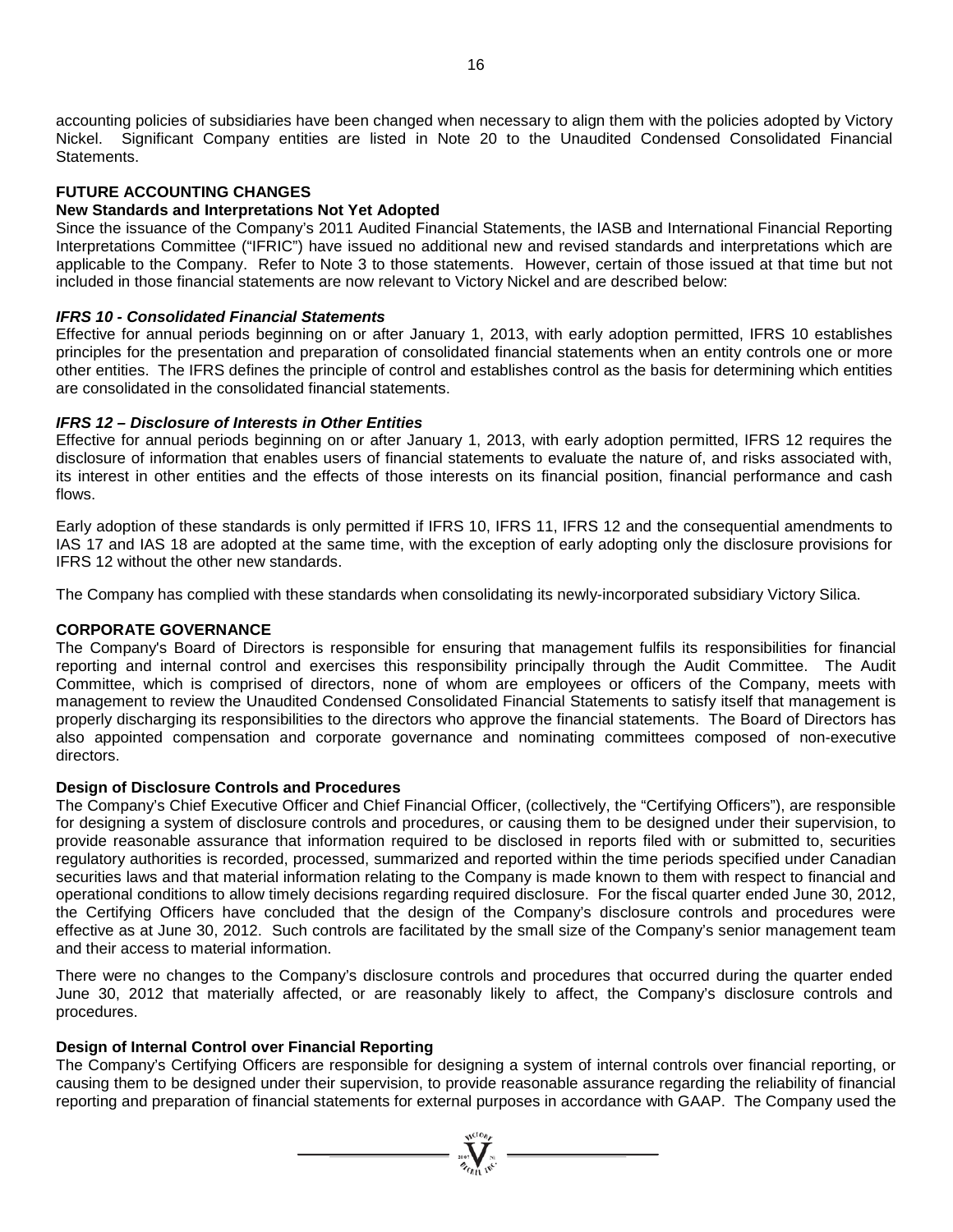COSO control framework. For the fiscal quarter ended June 30, 2012, the Certifying Officers have concluded that the design of the Company's internal controls over financial reporting and procedures were effective as at June 30, 2012.

The management of the Company was required to apply its judgement in evaluating the cost-benefit relationship of possible controls and procedures. The result of the inherent limitations in all control systems means no evaluation of controls can provide absolute assurance that all control issues and instances of fraud, if any, have been detected.

There were no changes to the Company's internal controls over financial reporting that occurred during the quarter ended June 30, 2012 that materially affected, or are reasonably likely to affect, the Company's internal controls over financial reporting.

#### **TRANSACTIONS WITH RELATED PARTIES AND MANAGEMENT AGREEMENT**

Included in accounts payable and accrued liabilities as at June 30, 2012 are amounts due to officers and directors of the Company in the amount of \$107,000 (December 31, 2011 - \$47,000). These amounts relate primarily to directors' fees and consulting fees payable and expense reimbursements to officers.

The Company shares management, administrative assistance and facilities with Nuinsco pursuant to a management agreement. The costs payable by the Company under the arrangement are recorded at the exchange amount which is equal to the cost to Nuinsco of such services plus 10 per cent. The management agreement commenced February 1, 2007 and is terminable by Nuinsco upon 90 days notice and by the Company upon 180 days notice.

Transactions with Nuinsco for the three and six months ended June 30, 2012 and 2011 are shown in the following table:

|                                                         |   |                          | Three months ended June 30, | Six months ended June 30, |     |       |  |        |
|---------------------------------------------------------|---|--------------------------|-----------------------------|---------------------------|-----|-------|--|--------|
|                                                         |   | 2012                     |                             | 2011                      |     | 2012  |  | 2011   |
| Overhead charges from Nuinsco Resources Limited         |   | $157 \tS$                |                             | 215S                      |     | 371 S |  | 412    |
| Overhead charges to Nuinsco Resources Limited           |   |                          | 8 \$                        | $\sim$                    |     | 15S   |  | $\sim$ |
| Project costs charged to Nuinsco Resources Limited      |   |                          | <b>7</b> \$                 |                           | 7 S | 16 S  |  | 14     |
| Project recoveries charged by Nuinsco Resources Limited | S | $14 \quad$ $\frac{1}{3}$ |                             | 18 S                      |     | 19 S  |  | 34     |

Amounts due to Nuinsco are unsecured, non-interest bearing and due on demand. Amounts due to or from Nuinsco are settled on a regular basis.

#### **OUTSTANDING SHARE DATA**

As at August 8, 2012, the Company had 395,807,042 common shares issued and outstanding. In addition, there were 30,064,000 stock options and 4,804,786 warrants outstanding which, if exercised and issued, would bring the fully diluted issued common shares to a total of 430,675,828 and would generate cash of approximately \$4,930,000. However, not all of the options and warrants are "in the money".

#### **RECENT DEVELOPMENTS**

There have been no additional developments not already discussed elsewhere in this MD&A.

#### **RISKS AND UNCERTAINTIES**

The exploration and development of natural resources are speculative activities that involve a high degree of financial risk. The risk factors which should be taken into account in assessing Victory Nickel's activities and an investment in its securities include, but are not necessarily limited to, those set out in detail in the Company's 2011 MD&A. A summary is provided below.

The relative significance of each risk described below will vary as a function of several factors including, but not limited to, the state of the economy, the stage of Victory Nickel's projects, the availability of financing on acceptable terms and other matters.

Any one or more of these risks could have a material adverse effect on the value of any investment in Victory Nickel and the business, financial condition, operating results or prospects of Victory Nickel and should be taken into account in assessing Victory Nickel's activities.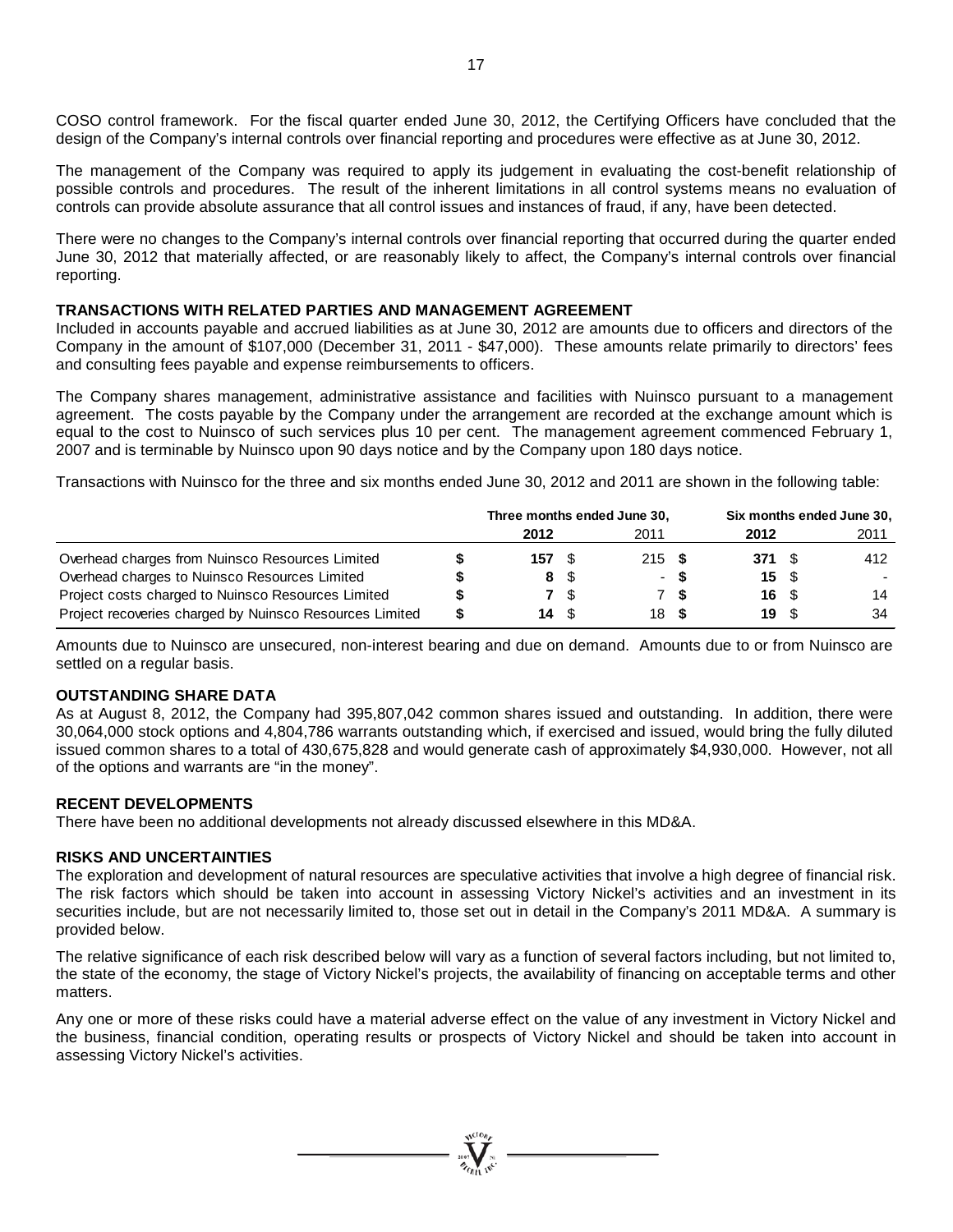#### **Industry Risks**

#### *Speculative Nature of Mineral Exploration*

Mineral exploration is highly speculative in nature, involves many risks and frequently is non-productive. There is no assurance that Victory Nickel's exploration efforts will be successful. No assurance can be given that Victory Nickel's exploration programs will result in the establishment or expansion of resources or reserves.

#### *Evaluation Projects*

In general, evaluation and development projects have no operating history upon which to base estimates of future cash operating costs. For evaluation and development projects such as the mineral resource properties owned by Victory Nickel, estimates of proven and probable reserves are, to a large extent, based upon the interpretation of geological data obtained from drill holes and other sampling techniques and feasibility studies. The costs estimated under the FS for Minago differed from the PEA and may differ again upon actual development.

#### *Competition*

The mineral exploration business is highly competitive in all of its phases. Victory Nickel competes with numerous other companies and individuals, including competitors with greater financial, technical and other resources than Victory Nickel, in the search for and acquisition of exploration and development rights on attractive mineral properties. There is no assurance that Victory Nickel will compete successfully in acquiring exploration and development rights on such other properties.

#### **Operational Risks**

### *Limited History of Operations*

Victory Nickel has no history of earnings and limited financial resources. Victory Nickel currently has no operating mines and its ultimate success will depend on the ability of active mining operations to generate cash flow in the future, as well as its ability to access capital markets for its development requirements. In particular, Victory Silica represents a new initiative for Victory Nickel. While the Company believes it has mitigated the risks of entering a new market through the hiring of experienced personnel, there is no assurance that Victory Silica will be successful.

#### *Development Targets, Permitting and Operational Delays*

There can be no assurance that Victory Nickel will be able to complete the planned development of its projects on time or on budget due to, among other things, delays in receiving required consents, permits and registrations, the delivery and installation of plant and equipment and cost overruns, or that the current personnel, systems, procedures and controls will be adequate to support Victory Nickel's operations.

#### *Resources and Reserves*

The figures for mineral resources and mineral reserves are estimates and no assurance can be given that the anticipated level of recovery and/or grades of mineral reserves or mineral resources will be realized.

#### *Title Risks*

Victory Nickel's ability to hold various mineral rights require licences, permits and authorizations and, in some cases, renewals of existing licences, permits and authorizations from various governmental and quasi-governmental authorities. However, Victory Nickel's ability to obtain, sustain or renew such licences, permits and authorizations on acceptable terms is subject to changes in regulations and policies and to the discretion of the applicable governmental and quasigovernmental bodies.

#### *Insurance Risk*

Victory Nickel faces all of the hazards and risks normally incidental to the exploration and development of base metals, any of which could result in damage to life or property, environmental damage and possible legal liability for any or all such damage caused. Not all such risks are insurable.

#### **Financial and Investment Risks**

#### *Substantial Capital Requirements*

Victory Nickel will have to make substantial capital expenditures for the development of and to achieve production from its projects. Production will only be reached a number of years post-commencement of development. Until that time, the Company is reliant on the equity markets and asset sales to generate cash for ongoing operations and programs. There can be no assurance that any debt or equity financing or cash generated by operations or asset sales will be available or sufficient to meet these requirements or for other corporate purposes or, if debt or equity financing is available, that it will be on terms acceptable to Victory Nickel. Moreover, future activities may require Victory Nickel to alter its capitalization significantly. The inability of Victory Nickel to access sufficient capital for its operations could have a material adverse

 $\sum_{\substack{n=1\\ \tau_i,\ldots,\tau_k}}^{n=0,1}$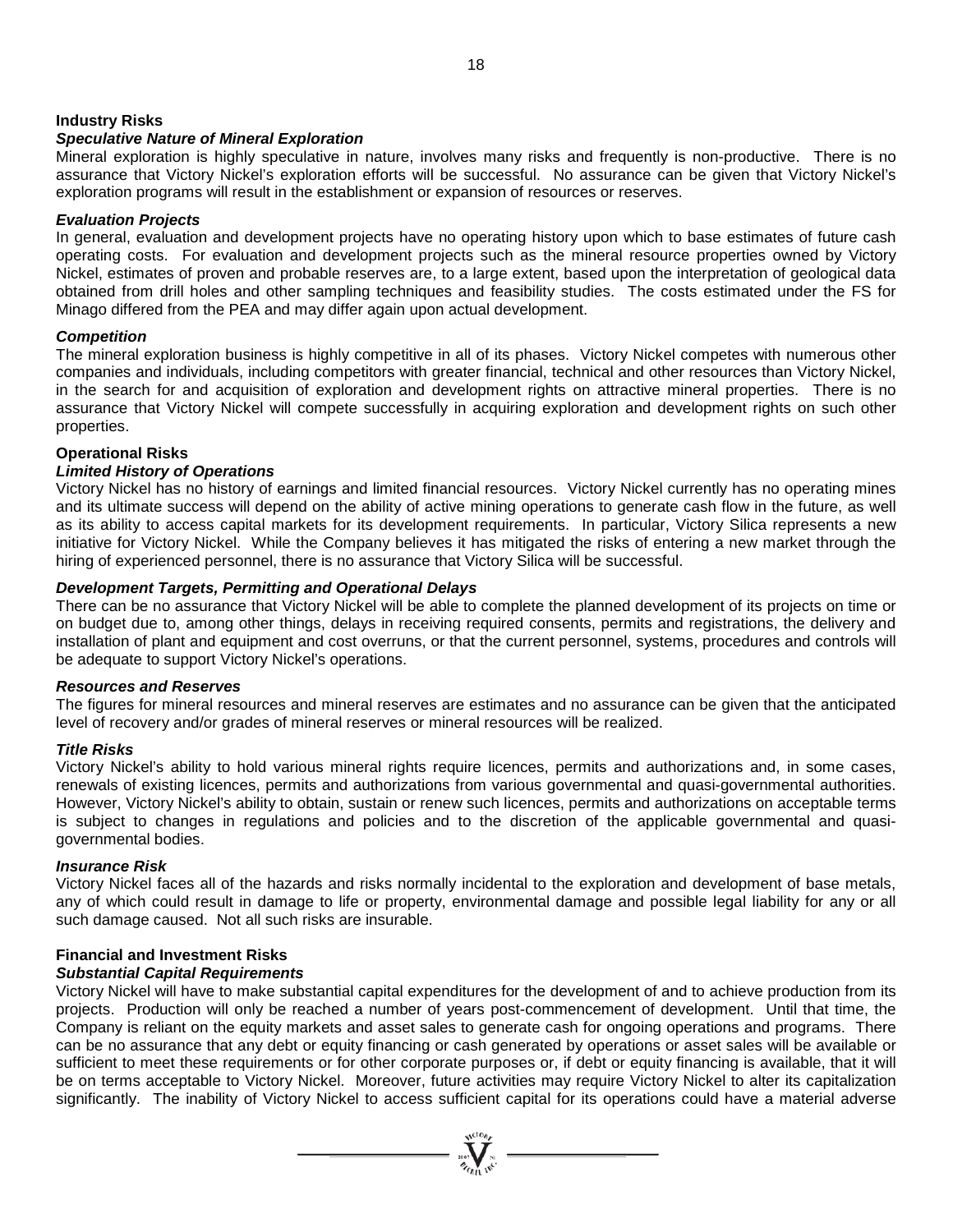effect on its financial condition, results of operations or prospects. Flow-through financing cannot be used to fund the Company's corporate costs.

#### *Market Perception*

Market perception of junior exploration, development and mining companies may shift such that these companies are viewed less favourably. This factor could impact the value of investors' holdings and Victory Nickel's ability to raise further funds by issue of additional securities or debt.

#### *Metal and Mineral Prices*

There is no assurance that, even if commercial quantities of mineral resources are developed, a profitable market will exist for the sale of such product. Nickel and by-product prices fluctuate on a daily basis and are affected by numerous factors beyond Victory Nickel's control – including factors which are influenced by worldwide circumstances. However, these factors are of significant importance for the FS and decisions related thereto.

#### *Areas of Investment Risk*

The common shares of Victory Nickel are listed on the TSX. The share prices of publicly traded companies can be volatile as the price of shares is dependent upon a number of factors, some of which are general or market or sector specific and others that are specific to Victory Nickel.

The market for shares in small public companies is less liquid than for large public companies. Investors should be aware that the value of the Company's common shares may be volatile and may go down as well as up and investors may therefore not recover their original investment.

The market price of the Company's common shares may not reflect the underlying value of Victory Nickel's net assets. The price at which investors may dispose of their securities may be influenced by a number of factors, some of which may pertain to Victory Nickel and others of which are extraneous. On any disposal of their common shares, investors may realize less than the original amount invested.

#### **Regulatory Risks**

#### *Government Regulation*

Existing and possible future environmental and social impact legislation, regulations and actions, including the regulation of air and water quality, mining reclamation, solid and hazardous waste handling and disposal, the promotion of occupational health and safety, the protection of wildlife and ecological systems and the protection of the societies and communities of indigenous peoples, could cause significant expense, capital expenditures, restrictions and delays in activities, the extent of which cannot be predicted and which may well be beyond Victory Nickel's capacity to fund.

#### *Economic, Political, Judicial, Administrative, Taxation or Other Regulatory Factors*

Victory Nickel may be adversely affected by changes in economic, political, judicial, administrative, taxation or other regulatory factors in the areas in which Victory Nickel does or will operate and holds its interests, as well as unforeseen matters.

#### **Other Risks**

#### *Environmental and Health Risks*

The Company has no significant exposure to environmental or health risks, although this will change as the Company's projects approach production (a normal characteristic of mineral industry projects). Lynn Lake, acquired pursuant to the takeover bid for Independent and subject to option by Prophecy Platinum, is a former operating mine, however indemnifications exist from the Manitoba Government with respect to any pre-existing environmental concerns at that property.

#### *Key Personnel*

Victory Nickel relies on a limited number of key consultants and there is no assurance that Victory Nickel will be able to retain such key consultants or other senior management. The loss of one or more of such key consultants or members of senior management, if not replaced, could have a material adverse effect on Victory Nickel's business, financial condition and prospects. Directors and management had previously and, once more, have accepted deferrals of remuneration in order to assist the Company through the economic turmoil; however, this potentially adds to the risk of losing experienced personnel.

#### *Conflicts of Interest*

Certain of the Company's directors and officers are also directors and officers of other natural resource companies. Consequently, there exists the possibility for such directors and officers to be in a position of conflict.

 $\sum_{\substack{\text{SUSY}\\ \text{SUSY}}}$